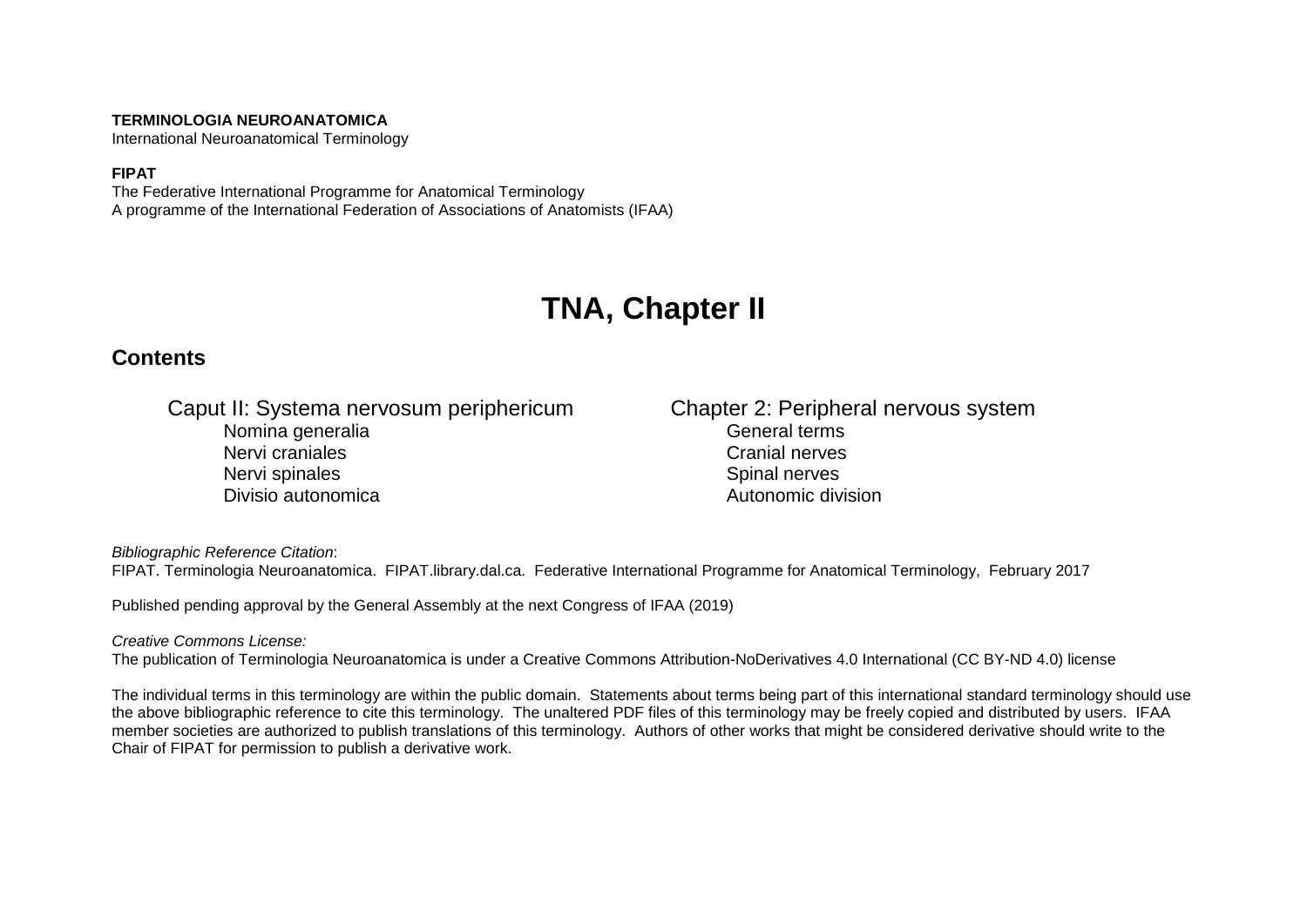## Caput II: SYSTEMA NERVOSUM PERIPHERICUM **Chapter 2: PERIPHERAL NERVOUS SYSTEM**

|      | Latin term                                  | Latin synonym                                                                     | <b>UK English</b>                 | <b>US English</b>                 | English synonym                                                    | Other                       |
|------|---------------------------------------------|-----------------------------------------------------------------------------------|-----------------------------------|-----------------------------------|--------------------------------------------------------------------|-----------------------------|
| 2644 | Pars peripherica                            | Systema nervosum                                                                  | Peripheral nervous                | Peripheral nervous                |                                                                    |                             |
|      |                                             | periphericum                                                                      | system                            | system                            |                                                                    |                             |
| 2645 | <b>NOMINA GENERALIA</b>                     |                                                                                   | <b>GENERAL TERMS</b>              | <b>GENERAL TERMS</b>              |                                                                    |                             |
| 2646 | <b>Nervi</b>                                |                                                                                   | <b>Nerves</b>                     | <b>Nerves</b>                     |                                                                    |                             |
| 2647 | <b>Nervus</b>                               |                                                                                   | <b>Nerve</b>                      | <b>Nerve</b>                      |                                                                    |                             |
| 2648 | Epineurium                                  |                                                                                   | Epineurium                        | Epineurium                        |                                                                    |                             |
| 2649 | Epineurium superficiale                     |                                                                                   | Superficial epineurium            | Superficial epineurium            |                                                                    |                             |
| 2650 | Epineurium profundum                        |                                                                                   | Deep epineurium                   | Deep epineurium                   |                                                                    |                             |
| 2651 | Perineurium                                 |                                                                                   | Perineurium                       | Perineurium                       |                                                                    |                             |
| 2652 | Pars epitheloidea                           |                                                                                   | Epitheloid part                   | Epitheloid part                   |                                                                    |                             |
| 2653 | Pars fibrosa                                |                                                                                   | Fibrous part                      | Fibrous part                      |                                                                    |                             |
| 2654 | Fasciculus nervi                            | Fasciculus neurofibrarum<br>pariphericanum                                        | Nerve fascicle                    | Nerve fascicle                    | Peripheral fibre bundle; Peripheral<br>fiber bundle                |                             |
| 2655 | Endoneurium                                 |                                                                                   | Endoneurium                       | Endoneurium                       |                                                                    |                             |
| 2656 | Cellula implicans                           |                                                                                   | Ensheathing cell                  | Ensheathing cell                  |                                                                    | Endnote 149                 |
| 2657 | Neurofibrae periphericae                    |                                                                                   | Peripheral nerve fibres           | Peripheral nerve fibers           |                                                                    |                             |
| 2658 | Neurofibra myelinata                        |                                                                                   | Peripheral myelinated nerve       | Peripheral myelinated nerve       |                                                                    |                             |
|      | peripherica                                 |                                                                                   | fibre                             | fiber                             |                                                                    |                             |
| 2659 | Neurofibra nonmyelinata                     |                                                                                   | Peripheral nonmyelinated          | Peripheral nonmyelinated          |                                                                    |                             |
|      | peripherica                                 |                                                                                   | nerve fibre                       | nerve fiber                       |                                                                    |                             |
| 2660 | Neurofibra peripherica afferens             |                                                                                   | Afferent peripheral nerve fibre   | Afferent peripheral nerve fiber   |                                                                    |                             |
| 2661 | Neurofibra peripherica efferens             |                                                                                   | Efferent peripheral nerve fibre   | Efferent peripheral nerve fiber   |                                                                    |                             |
| 2662 | Neurofibra somatica                         |                                                                                   | Somatic nerve fibre               | Somatic nerve fiber               |                                                                    |                             |
| 2663 | Neurofibrae autonomicae                     |                                                                                   | Autonomic nerve fibres            | Autonomic nerve fibers            |                                                                    |                             |
| 2664 | Neurofibra preganglionica                   |                                                                                   | Preganglionic nerve fibre         | Preganglionic nerve fiber         |                                                                    |                             |
| 2665 | Neurofibra postganglionica                  |                                                                                   | Postganglionic nerve fibre        | Postganglionic nerve fiber        |                                                                    |                             |
| 2666 | Radices nervorum                            |                                                                                   | Nerve roots                       | Nerve roots                       |                                                                    |                             |
| 2667 | Radix nervi cranialis                       |                                                                                   | Cranial nerve root                | Cranial nerve root                |                                                                    |                             |
| 2668 | Radix nervi spinalis                        |                                                                                   | Spinal nerve root                 | Spinal nerve root                 |                                                                    |                             |
| 2669 | Radicula                                    |                                                                                   | Rootlet                           | Rootlet                           |                                                                    |                             |
| 2670 | Zonae transitionis radicum<br>nervorum      |                                                                                   | Transitional zones of nerve roots | Transitional zones of nerve roots | CNS-PNS transitional zones.                                        | Zone of Obersteiner-Redlich |
| 2671 | Zona transitionis radicis nervi             |                                                                                   | Cranial nerve root transitional   | Cranial nerve root transitional   |                                                                    |                             |
|      | cranialis                                   |                                                                                   | zone                              | zone                              |                                                                    |                             |
| 2672 | Zona ingressionis radicis<br>posterioris    | Zona ingressionis radicis dorsalis;<br>Zona ingressionis radicis sensoriae        | Posterior root entry zone         | Posterior root entry zone         | Dorsal root entry zone; Sensory<br>root entry zone                 |                             |
| 2673 | Taenia connexionis radiculae<br>posterioris | Taenia connexionis radiculae<br>dorsalis; Taenia connexionis<br>radicis sensoriae | Posterior rootlet attachment zone | Posterior rootlet attachment zone | Dorsal rootlet attachment zone:<br>Sensory rootlet attachment zone |                             |
| 2674 | Zona transitionis radicis<br>anterioris     | Zona transitionis radicis ventralis;<br>Zona transitionis radicis motoriae        | Anterior root transitional zone   | Anterior root transitional zone   | Ventral root transitional zone:<br>Motor root transitional zone    |                             |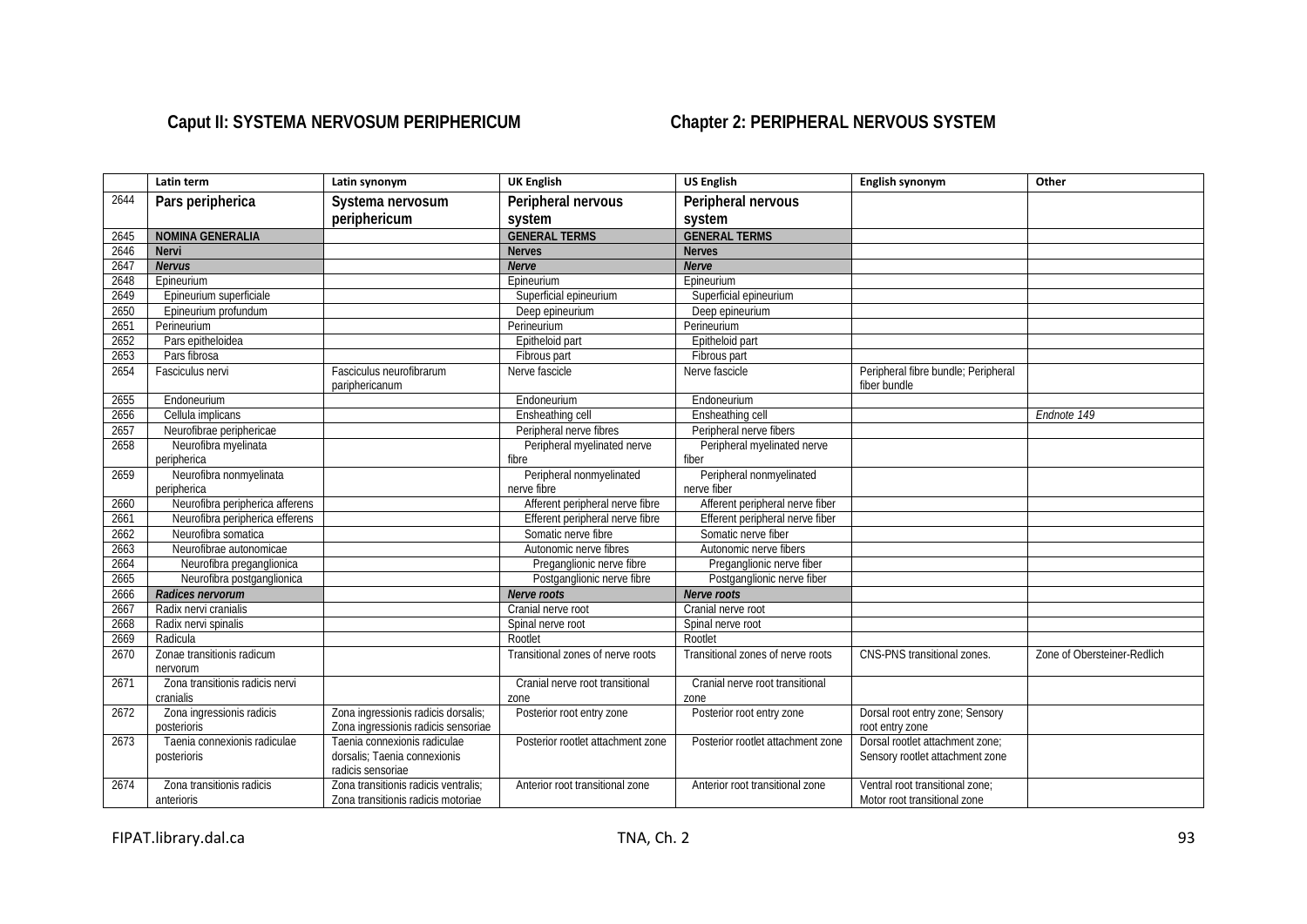| 2675 | Nervus motorius                    |                                            | Motor nerve                  | Motor nerve                  |                                          |                  |
|------|------------------------------------|--------------------------------------------|------------------------------|------------------------------|------------------------------------------|------------------|
| 2676 | Nervus sensorius                   |                                            | Sensory nerve                | Sensory nerve                |                                          |                  |
| 2677 | Nervus mixtus                      |                                            | Mixed nerve                  | <b>Mixed nerve</b>           |                                          |                  |
| 2678 | Ramus cutaneus                     |                                            | Cutaneous branch             | Cutaneous branch             |                                          |                  |
| 2679 | Ramus articularis                  |                                            | Articular branch             | Articular branch             |                                          |                  |
| 2680 | Ramus muscularis                   |                                            | Muscular branch              | Muscular branch              |                                          |                  |
| 2681 | Ramus autonomicus                  |                                            | Autonomic branch             | Autonomic branch             |                                          |                  |
| 2682 | Nervus autonomicus                 |                                            | Autonomic nerve              | Autonomic nerve              |                                          |                  |
| 2683 | Nervus cranialis                   |                                            | Cranial nerve                | Cranial nerve                |                                          |                  |
| 2684 | Nervus spinalis                    |                                            | Spinal nerve                 | Spinal nerve                 |                                          |                  |
| 2685 | Radiculae nervi spinalis           |                                            | Rootlets of spinal nerve     | Rootlets of spinal nerve     |                                          |                  |
| 2686 | Radicula anterior                  | Radicula ventralis: Radicula<br>motoria    | Anterior rootlet             | Anterior rootlet             | Ventral rootlet: Motor rootlet           |                  |
| 2687 | Radicula posterior                 | Radicula dorsalis; Radicula<br>sensoria    | Posterior rootlet            | Posterior rootlet            | Dorsal rootlet; Sensory rootlet          |                  |
| 2688 | Radices nervi spinalis             |                                            | Roots of spinal nerve        | Roots of spinal nerve        |                                          |                  |
| 2689 | Radix anterior                     | Radix ventralis; Radix motoria             | Anterior root                | Anterior root                | Ventral root; Motor root                 |                  |
| 2690 | Radix posterior                    | Radix dorsalis; Radix sensoria             | Posterior root               | Posterior root               | Dorsal root; Sensory root                |                  |
| 2691 | Truncus nervi spinalis             |                                            | Spinal nerve trunk           | Spinal nerve trunk           |                                          |                  |
| 2692 | Rami nervi spinalis                |                                            | Branches of spinal nerve     | Branches of spinal nerve     |                                          |                  |
| 2693 | Ramus meningeus                    | Ramus recurrens: Nervus<br>sinuvertebralis | Meningeal branch             | Meningeal branch             | Recurrent branch: Sinuvertebral<br>nerve | Nerve of Luschka |
| 2694 | Ramus communicans                  |                                            | Ramus communicans            | Ramus communicans            |                                          |                  |
| 2695 | Ramus anterior                     | Ramus ventralis                            | Anterior ramus               | Anterior ramus               | Ventral ramus                            |                  |
| 2696 | Ramus posterior                    | Ramus dorsalis                             | Posterior ramus              | Posterior ramus              | Dorsal ramus                             |                  |
|      |                                    |                                            |                              |                              |                                          |                  |
| 2697 | Ganglia                            |                                            | Ganglia                      | Ganglia                      |                                          |                  |
| 2698 | Ganglion                           |                                            | Ganglion                     | Ganglion                     |                                          |                  |
| 2699 | Capsula ganglii                    |                                            | Capsule of ganglion          | Capsule of ganglion          |                                          |                  |
| 2700 | Stroma ganglii                     |                                            | Stroma of ganglion           | Stroma of ganglion           |                                          |                  |
| 2701 | Parenchyma ganglii                 |                                            | Parenchyma of ganglion       | Parenchyma of ganglion       |                                          |                  |
| 2702 | Neuron ganglionare                 |                                            | Ganglionic neuron            | Ganglionic neuron            |                                          |                  |
| 2703 | Gliocytus ganglionaris             |                                            | Satellite cell               | Satellite cell               | Satellite glial cell                     |                  |
| 2704 | Ganglia craniospinalia sensoria    |                                            | Craniospinal sensory ganglia | Craniospinal sensory ganglia |                                          |                  |
| 2705 | Neuron sensorium                   |                                            | Sensory neuron               | Sensory neuron               |                                          |                  |
| 2706 | Neuron bipolare                    |                                            | Bipolar neuron               | Bipolar neuron               |                                          |                  |
| 2707 | Neuron pseudounipolare             |                                            | Pseudo-unipolar neuron       | Pseudounipolar neuron        |                                          |                  |
| 2708 | Neuron pseudounipolare             |                                            | Large pseudo-unipolar neuron | Large pseudounipolar neuron  |                                          |                  |
|      | magnum                             |                                            |                              |                              |                                          |                  |
| 2709 | Neuron pseudounipolare<br>parvum   |                                            | Small pseudo-unipolar neuron | Small pseudounipolar neuron  |                                          |                  |
| 2710 | Ganglion sensorium nervi spinalis  |                                            | Spinal ganglion              | Spinal ganglion              | Dorsal root ganglion                     |                  |
| 2711 | Ganglion sensorium nervi cranialis |                                            | Cranial sensory ganglion     | Cranial sensory ganglion     |                                          |                  |
| 2712 | Ganglia autonomica                 |                                            | Autonomic ganglia            | Autonomic ganglia            |                                          |                  |
| 2713 | Motoneuron autonomicum             |                                            | Peripheral autonomic motor   | Peripheral autonomic motor   | Peripheral autonomic motoneuron          |                  |
|      | ganglionare                        |                                            | neuron                       | neuron                       |                                          |                  |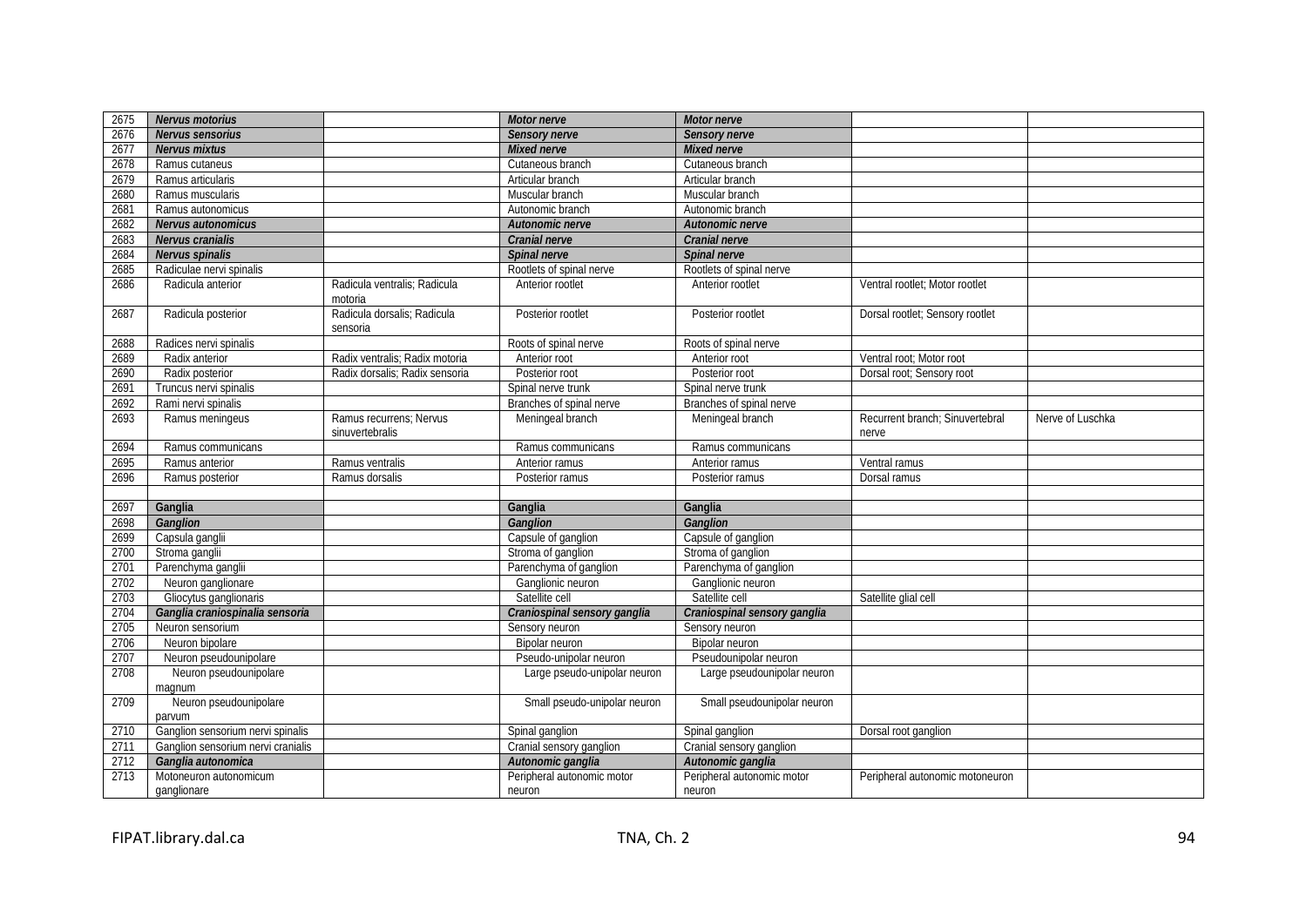| 2714 | Motoneuron autonomicum          |                              | Multipolar peripheral autonomic  | Multipolar peripheral autonomic  | Multipolar peripheral autonomic   |                                                                   |
|------|---------------------------------|------------------------------|----------------------------------|----------------------------------|-----------------------------------|-------------------------------------------------------------------|
|      | ganglionare multipolare         |                              | motor neuron                     | motor neuron                     | motoneuron                        |                                                                   |
| 2715 | Neuron parvum fluorescens       |                              | Small intensely fluorescent cell | Small intensely fluorescent cell | SIF cell                          |                                                                   |
| 2716 | Ganglion sympathicum            |                              | Sympathetic ganglion             | Sympathetic ganglion             |                                   |                                                                   |
| 2717 | Ganglion parasympathicum        |                              | Parasympathetic ganglion         | Parasympathetic ganglion         |                                   |                                                                   |
| 2718 | Ganglion viscerale              |                              | Visceral ganglion                | Visceral ganglion                |                                   |                                                                   |
|      |                                 |                              |                                  |                                  |                                   |                                                                   |
| 2719 | Plexus nervosi                  |                              | Nerve plexuses                   | Nerve plexuses                   |                                   |                                                                   |
| 2720 | Plexus nervorum spinalium       |                              | Spinal nerve plexus              | Spinal nerve plexus              |                                   |                                                                   |
| 2721 | Plexus autonomicus              |                              | Autonomic plexus                 | Autonomic plexus                 |                                   |                                                                   |
| 2722 | Plexus visceralis               |                              | Visceral plexus                  | Visceral plexus                  |                                   |                                                                   |
| 2723 | Plexus perivascularis           |                              | Perivascular plexus              | Perivascular plexus              |                                   |                                                                   |
| 2724 | Plexus periarterialis           |                              | Peri-arterial plexus             | Periarterial plexus              |                                   |                                                                   |
|      |                                 |                              |                                  |                                  |                                   |                                                                   |
| 2725 | Terminationes effectoriae       |                              | <b>Effector nerve endings</b>    | <b>Effector nerve endings</b>    |                                   |                                                                   |
| 2726 | Synapsis neuromuscularis        | Junctio neuromuscularis      | Neuromuscular synapse            | Neuromuscular synapse            | Neuromuscular junction; Motor end |                                                                   |
|      |                                 |                              |                                  |                                  | plate                             |                                                                   |
| 2727 | Synapsis neuromuscularis fusi   | Junctio neuromuscularis fusi | Neuromuscular junction of muscle | Neuromuscular junction of muscle |                                   |                                                                   |
|      | muscularis                      | muscularis                   | spindle                          | spindle                          |                                   |                                                                   |
| 2728 | Junctio neuroglandularis        | Terminatio neuroglandularis  | Neuroglandular ending            | Neuroglandular ending            | Neuroglandular junction           |                                                                   |
|      |                                 |                              |                                  |                                  |                                   |                                                                   |
| 2729 | Receptores sensorii             |                              | Sensory receptors                | Sensory receptors                |                                   |                                                                   |
| 2730 | Receptor sensorius cutaneus     |                              | Cutaneous sensory receptor       | Cutaneous sensory receptor       |                                   |                                                                   |
| 2731 | Receptor sensorius muscularis   |                              | Muscular sensory receptor        | Muscular sensory receptor        |                                   |                                                                   |
| 2732 | Receptor sensorius articularis  |                              | Articular sensory receptor       | Articular sensory receptor       |                                   |                                                                   |
| 2733 | Receptor sensorius visceralis   |                              | Visceral sensory receptor        | Visceral sensory receptor        |                                   |                                                                   |
| 2734 | Receptores sensorii             |                              | Unencapsulated sensory           | Unencapsulated sensory           | Nonencapsulated sensory           |                                                                   |
|      | noncapsulati                    |                              | receptors                        | receptors                        | receptors                         |                                                                   |
| 2735 | Terminatio neuralis libera      |                              | Free nerve ending                | Free nerve ending                |                                   | Endnote 150                                                       |
| 2736 | Terminatio folliculi pili       |                              | Hair follicle ending             | Hair follicle ending             |                                   | Endnote 151                                                       |
| 2737 | Complexus epithelialis tactus   |                              | Epithelial tactile complex       | Epithelial tactile complex       | Merkel cell-neurite complex       | Endnote 152                                                       |
| 2738 | Epitheliocytus tactilis         |                              | Sensory epithelial cell          | Sensory epithelial cell          |                                   | Merkel cell                                                       |
| 2739 | Meniscus tactilis               |                              | Tactile meniscus                 | Tactile meniscus                 |                                   |                                                                   |
| 2740 | Corpuscula sensoria capsulata   |                              | <b>Encapsulated sensory</b>      | <b>Encapsulated sensory</b>      |                                   | Endnote 153                                                       |
|      |                                 |                              | corpuscles                       | corpuscles                       |                                   |                                                                   |
| 2741 | Corpusculum sensorium fusiforme |                              | Bulbous corpuscle                | <b>Bulbous corpuscle</b>         |                                   | Corpuscle of Ruffini;<br>Endnote 154                              |
|      |                                 |                              |                                  |                                  |                                   |                                                                   |
| 2742 | Corpusculum ovoideum            | Corpusculum tactile          | Tactile corpuscle                | Tactile corpuscle                |                                   | Corpuscle of Meissner;<br>Endnote 155                             |
| 2743 | Schwannocytus cuneiformis       |                              | Wedge-shaped Schwann cell        | Wedge-shaped Schwann cell        |                                   | Neurolemmocytus cuneiformis<br>(Wedge-shaped neurolemmocyte)      |
| 2744 | Corpusculum lamellosum          |                              | Lamellar corpuscle               | Lamellar corpuscle               |                                   | Corpuscle of Pacini; Corpuscle of<br>Vater-Pacini:<br>Endnote 156 |
| 2745 | Capsula fibrosa                 |                              | Fibrous capsule                  | Fibrous capsule                  |                                   |                                                                   |
| 2746 | Capsula perineuralis            |                              | Perineural capsule               | Perineural capsule               |                                   |                                                                   |
| 2747 | Schwannocytus capsularis        |                              | Outer Schwann cell               | Outer Schwann cell               |                                   | Neurolemmocytus capsularis                                        |

FIPAT.library.dal.ca 3.1 and 2.1 and 2.1 and 2.1 and 2.1 and 2.1 and 2.1 and 2.1 and 2.1 and 2.1 and 2.1 and 2.1 and 2.1 and 2.1 and 2.1 and 2.1 and 2.1 and 2.1 and 2.1 and 2.1 and 2.1 and 2.1 and 2.1 and 2.1 and 2.1 and 2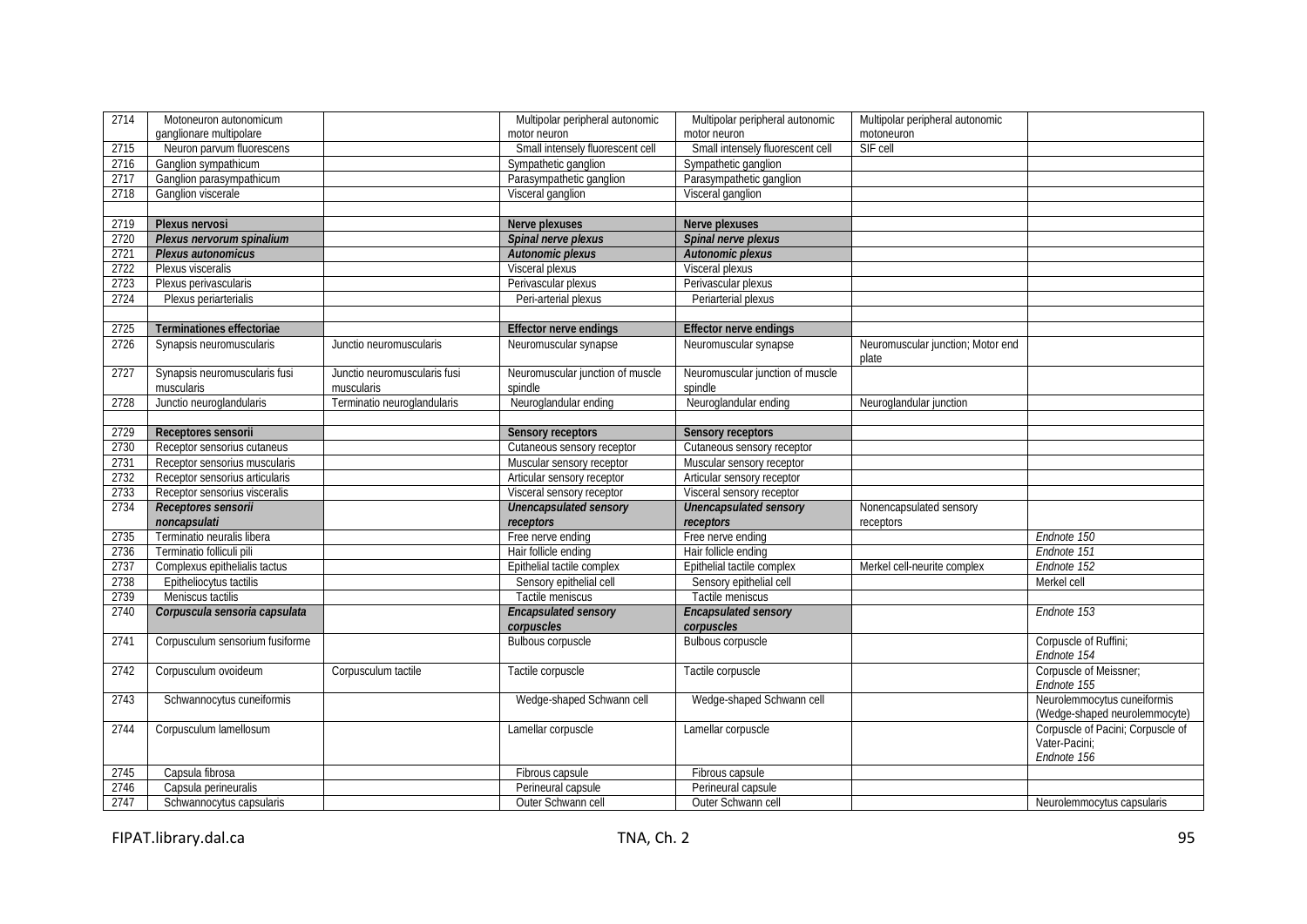|      |                                   |                                          |                            |                            |                                                     | (Outer lemmocyte)                                                               |
|------|-----------------------------------|------------------------------------------|----------------------------|----------------------------|-----------------------------------------------------|---------------------------------------------------------------------------------|
| 2748 | Schwannocytus lamellaris          |                                          | Inner Schwann cell         | Inner Schwann cell         |                                                     | Neurolemmocytus lamellaris (Inner                                               |
|      |                                   |                                          |                            |                            |                                                     | lemmocyte)                                                                      |
| 2749 | Spatium intermedium fissum        |                                          | Cleft intermediate space   | Cleft intermediate space   |                                                     |                                                                                 |
| 2750 | Neurofibra centralis              |                                          | Central nerve fibre        | Central nerve fiber        |                                                     |                                                                                 |
| 2751 | Organum sensorium tendinis        |                                          | Tendon organ               | Tendon organ               |                                                     | Golgi tendon organ                                                              |
| 2752 | <b>Fusus neuromuscularis</b>      |                                          | Muscle spindle             | Muscle spindle             |                                                     |                                                                                 |
| 2753 | Capsula                           |                                          | Capsule                    | Capsule                    |                                                     |                                                                                 |
| 2754 | Lamina interna                    |                                          | Inner layer                | Inner layer                |                                                     |                                                                                 |
| 2755 | Lamina externa                    |                                          | Outer laver                | Outer laver                |                                                     |                                                                                 |
| 2756 | Myofibra intrafusalis             |                                          | Intrafusal muscle fibre    | Intrafusal muscle fiber    |                                                     |                                                                                 |
| 2757 | Myofibra sacculiformis            |                                          | Nuclear bag fibre          | Nuclear bag fiber          |                                                     |                                                                                 |
| 2758 | Myofibra catenaformis             |                                          | Nuclear chain fibre        | Nuclear chain fiber        |                                                     |                                                                                 |
| 2759 | Spatium periaxiale                |                                          | Peri-axial space           | Periaxial space            |                                                     |                                                                                 |
| 2760 | Terminatio neuralis anulospiralis | Terminatio primaria                      | Anulospiral ending         | Anulospiral ending         | Primary ending                                      |                                                                                 |
| 2761 | Terminatio neuralis racemosa      | Terminatio secundaria                    | Flower spray ending        | Flower spray ending        | Secondary ending                                    |                                                                                 |
|      |                                   |                                          |                            |                            |                                                     |                                                                                 |
| 2762 | Nervi craniales                   |                                          | Cranial nerves             | Cranial nerves             |                                                     |                                                                                 |
| 2763 | Nervus terminalis                 | Nervus cranialis 0                       | <b>Terminal nerve</b>      | <b>Terminal nerve</b>      | Cranial nerve 0                                     |                                                                                 |
| 2764 | Ganglion terminale                |                                          | Terminal ganglion          | Terminal ganglion          |                                                     |                                                                                 |
|      |                                   |                                          |                            |                            |                                                     |                                                                                 |
| 2765 | Nervus olfactorius                | Nervus cranialis I                       | Olfactory nerve            | Olfactory nerve            | Cranial nerve I                                     |                                                                                 |
| 2766 | Fila olfactoria                   |                                          | Olfactory nerves           | Olfactory nerves           | Olfactory fibre bundles; Olfactory<br>fiber bundles |                                                                                 |
| 2767 | Filum olfactorium                 |                                          | Olfactory fibre bundle     | Olfactory fiber bundle     |                                                     |                                                                                 |
|      |                                   |                                          |                            |                            |                                                     |                                                                                 |
| 2768 | Nervus opticus                    | Nervus cranialis II                      | Optic nerve                | Optic nerve                | Cranial nerve II                                    |                                                                                 |
|      |                                   |                                          |                            |                            |                                                     |                                                                                 |
| 2769 | Nervus oculomotorius              | Nervus cranialis III                     | Oculomotor nerve           | Oculomotor nerve           | Cranial nerve III                                   |                                                                                 |
| 2770 | Ramus superior                    |                                          | Superior branch            | Superior branch            |                                                     |                                                                                 |
| 2771 | Ramus inferior                    |                                          | Inferior branch            | Inferior branch            |                                                     |                                                                                 |
| 2772 | Ramus ganglionaris ciliaris       | Radix parasympathica ganglii<br>ciliaris | Branch to ciliary ganglion | Branch to ciliary ganglion | Parasympathetic root of ciliary<br>ganglion         | Radix oculomotoria ganglii ciliaris<br>(Oculomotor root of ciliary<br>ganglion) |
|      |                                   |                                          |                            |                            |                                                     |                                                                                 |
| 2773 | Nervus trochlearis                | Nervus cranialis IV                      | <b>Trochlear nerve</b>     | <b>Trochlear nerve</b>     | Cranial nerve IV                                    |                                                                                 |
|      |                                   |                                          |                            |                            |                                                     |                                                                                 |
| 2774 | Nervus trigeminus                 | Nervus cranialis V                       | <b>Trigeminal nerve</b>    | <b>Trigeminal nerve</b>    | Cranial nerve V                                     |                                                                                 |
| 2775 | Radices nervi trigemini           |                                          | Roots of trigeminal nerve  | Roots of trigeminal nerve  |                                                     |                                                                                 |
| 2776 | Radix sensoria                    |                                          | Sensory root               | Sensory root               |                                                     |                                                                                 |
| 2777 | Ganglion trigeminale              |                                          | Trigeminal ganglion        | Trigeminal ganglion        | Semilunar ganglion.                                 | <b>Ganglion of Gasser</b>                                                       |
| 2778 | Radix motoria                     |                                          | Motor root                 | Motor root                 |                                                     |                                                                                 |
| 2779 | Nervus ophthalmicus               | Nervus cranialis V1                      | Ophthalmic nerve           | Ophthalmic nerve           | Cranial nerve V1; Ophthalmic<br>division            |                                                                                 |
| 2780 | Ramus tentorius                   | Ramus meningeus recurrens                | Tentorial branch           | Tentorial branch           | Recurrent meningeal branch.                         | Nerve of Arnold                                                                 |
| 2781 | Nervus lacrimalis                 |                                          | Lacrimal nerve             | Lacrimal nerve             |                                                     |                                                                                 |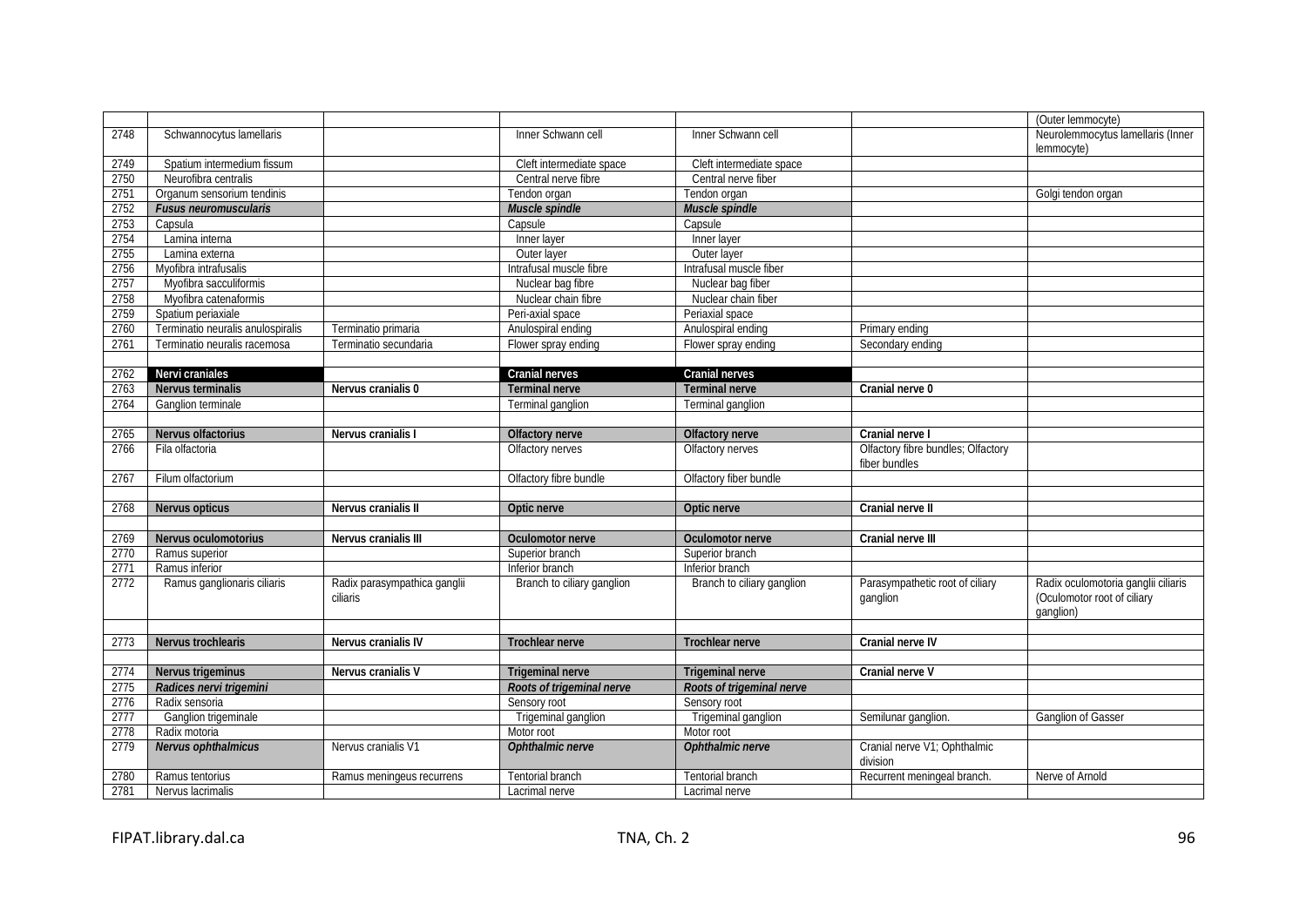| 2783<br>Nervus supraorbitalis<br>Supra-orbital nerve<br>Supraorbital nerve<br>2784<br>Ramus lateralis<br>Lateral branch<br>Lateral branch<br>2785<br>Ramus medialis<br>Medial branch<br>Medial branch<br>2786<br>Nervus supratrochlearis<br>Supratrochlear nerve<br>Supratrochlear nerve<br>2787<br>Nervus nasociliaris<br>Nasociliary nerve<br>Nasociliary nerve<br>2788<br>Branch to ciliary ganglion<br>Radix nasociliaris ganglii ciliaris<br>Ramus ganglionaris ciliaris<br>Radix sensoria ganglii ciliaris<br>Branch to ciliary ganglion<br>Sensory root of ciliary ganglion<br>(Nasociliary root of ciliary ganglion)<br>2789<br>Nervi ciliares longi<br>Long ciliary nerves<br>Long ciliary nerves<br>(Posterior ethmoidal nerve)<br>(Posterior ethmoidal nerve)<br>(Nervus ethmoidalis posterior)<br>2790<br>Nervus ethmoidalis anterior<br>2791<br>Anterior ethmoidal nerve<br>Anterior ethmoidal nerve<br>2792<br>Rami nasales interni<br>Internal nasal branches<br>Internal nasal branches<br>2793<br>Rami nasales laterales<br>Lateral nasal branches<br>Lateral nasal branches<br>2794<br>Medial nasal branches<br>Rami nasales mediales<br>Medial nasal branches<br>2795<br>Ramus nasalis externus<br>External nasal branch<br>External nasal branch<br>2796<br>Ramus meningeus anterior<br>Anterior meningeal branch<br>Anterior meningeal branch<br>2797<br>Nervus infratrochlearis<br>Infratrochlear nerve<br>Infratrochlear nerve<br>2798<br>Rami palpebrales<br>Palpebral branches<br>Palpebral branches<br>2799<br>Nervus maxillaris<br>Nervus cranialis V2<br><b>Maxillary nerve</b><br>Cranial nerve V2; Maxillary division<br>Maxillary nerve<br>2800<br>Ramus meningeus<br>Meningeal branch<br>Meningeal branch<br>Radices sensoriae ganglii<br>Sensory roots of pterygopalatine<br>2801<br>Rami ganglionares pterygopalatini<br>Branches to pterygopalatine<br>Branches to pterygopalatine<br>pterygopalatini<br>ganglion<br>ganglion<br>ganglion<br>Nervus zygomaticus<br>Zygomatic nerve<br>Zygomatic nerve<br>2802<br>Ramus zygomaticotemporalis<br>Zygomaticotemporal branch<br>2803<br>Zygomaticotemporal branch<br>Ramus communicans<br>Communicating branch to<br>Communicating branch to<br>2804<br>R. communicans nervi lacrimalis<br>lacrimal nerve<br>cum nervo zygomatico<br><b>lacrimalis</b><br>lacrimal nerve<br>(Communicating branch of lacrimal<br>nerve with zygomatic nerve)<br>Ramus zygomaticofacialis<br>Zygomaticofacial branch<br>Zygomaticofacial branch<br>2805<br>Superior alveolar nerves<br>2806<br>Nervi alveolares superiores<br>Superior alveolar nerves<br>Rami alveolares superiores<br>Posterior superior alveolar<br>2807<br>Posterior superior alveolar<br>branches<br>branches<br>posteriores<br>Middle superior alveolar branch<br>Ramus alveolaris superior<br>Middle superior alveolar branch<br>2808<br>medius<br>Rami alveolares superiores<br>2809<br>Anterior superior alveolar<br>Anterior superior alveolar<br>branches<br>branches<br>anteriores<br>Plexus dentalis superior<br>Superior dental plexus<br>Superior dental plexus<br>2810<br>Rami dentales superiores<br>Superior dental branches<br>Superior dental branches<br>2811<br>Superior gingival branches<br>2812<br>Rami gingivales superiores<br>Superior gingival branches<br>Nervus infraorbitalis<br>2813<br>Infra-orbital nerve<br>Infraorbital nerve<br>2814<br>Rami palpebrales inferiores<br>Inferior palpebral branches<br>Inferior palpebral branches<br>Rami nasales externi<br>External nasal branches<br>2815<br>External nasal branches<br>Rami nasales interni<br>Internal nasal branches<br>Internal nasal branches<br>2816<br>2817<br>Rami labiales superiores<br>Superior labial branches<br>Superior labial branches<br><b>Nervus mandibularis</b><br>Nervus cranialis V3<br>Mandibular nerve<br>Mandibular nerve<br>Cranial nerve V3; Mandibular<br>2818<br>division<br>2819<br>Meningeal branch<br>Ramus meningeus<br>Ramus spinosus | 2782 | Nervus frontalis | Frontal nerve | Frontal nerve    |  |
|-------------------------------------------------------------------------------------------------------------------------------------------------------------------------------------------------------------------------------------------------------------------------------------------------------------------------------------------------------------------------------------------------------------------------------------------------------------------------------------------------------------------------------------------------------------------------------------------------------------------------------------------------------------------------------------------------------------------------------------------------------------------------------------------------------------------------------------------------------------------------------------------------------------------------------------------------------------------------------------------------------------------------------------------------------------------------------------------------------------------------------------------------------------------------------------------------------------------------------------------------------------------------------------------------------------------------------------------------------------------------------------------------------------------------------------------------------------------------------------------------------------------------------------------------------------------------------------------------------------------------------------------------------------------------------------------------------------------------------------------------------------------------------------------------------------------------------------------------------------------------------------------------------------------------------------------------------------------------------------------------------------------------------------------------------------------------------------------------------------------------------------------------------------------------------------------------------------------------------------------------------------------------------------------------------------------------------------------------------------------------------------------------------------------------------------------------------------------------------------------------------------------------------------------------------------------------------------------------------------------------------------------------------------------------------------------------------------------------------------------------------------------------------------------------------------------------------------------------------------------------------------------------------------------------------------------------------------------------------------------------------------------------------------------------------------------------------------------------------------------------------------------------------------------------------------------------------------------------------------------------------------------------------------------------------------------------------------------------------------------------------------------------------------------------------------------------------------------------------------------------------------------------------------------------------------------------------------------------------------------------------------------------------------------------------------------------------------------------------------------------------------------------------------------------------------------------------------------------------------------------------------------------------------------------------------------------------------------------------------------------|------|------------------|---------------|------------------|--|
|                                                                                                                                                                                                                                                                                                                                                                                                                                                                                                                                                                                                                                                                                                                                                                                                                                                                                                                                                                                                                                                                                                                                                                                                                                                                                                                                                                                                                                                                                                                                                                                                                                                                                                                                                                                                                                                                                                                                                                                                                                                                                                                                                                                                                                                                                                                                                                                                                                                                                                                                                                                                                                                                                                                                                                                                                                                                                                                                                                                                                                                                                                                                                                                                                                                                                                                                                                                                                                                                                                                                                                                                                                                                                                                                                                                                                                                                                                                                                                                                 |      |                  |               |                  |  |
|                                                                                                                                                                                                                                                                                                                                                                                                                                                                                                                                                                                                                                                                                                                                                                                                                                                                                                                                                                                                                                                                                                                                                                                                                                                                                                                                                                                                                                                                                                                                                                                                                                                                                                                                                                                                                                                                                                                                                                                                                                                                                                                                                                                                                                                                                                                                                                                                                                                                                                                                                                                                                                                                                                                                                                                                                                                                                                                                                                                                                                                                                                                                                                                                                                                                                                                                                                                                                                                                                                                                                                                                                                                                                                                                                                                                                                                                                                                                                                                                 |      |                  |               |                  |  |
|                                                                                                                                                                                                                                                                                                                                                                                                                                                                                                                                                                                                                                                                                                                                                                                                                                                                                                                                                                                                                                                                                                                                                                                                                                                                                                                                                                                                                                                                                                                                                                                                                                                                                                                                                                                                                                                                                                                                                                                                                                                                                                                                                                                                                                                                                                                                                                                                                                                                                                                                                                                                                                                                                                                                                                                                                                                                                                                                                                                                                                                                                                                                                                                                                                                                                                                                                                                                                                                                                                                                                                                                                                                                                                                                                                                                                                                                                                                                                                                                 |      |                  |               |                  |  |
|                                                                                                                                                                                                                                                                                                                                                                                                                                                                                                                                                                                                                                                                                                                                                                                                                                                                                                                                                                                                                                                                                                                                                                                                                                                                                                                                                                                                                                                                                                                                                                                                                                                                                                                                                                                                                                                                                                                                                                                                                                                                                                                                                                                                                                                                                                                                                                                                                                                                                                                                                                                                                                                                                                                                                                                                                                                                                                                                                                                                                                                                                                                                                                                                                                                                                                                                                                                                                                                                                                                                                                                                                                                                                                                                                                                                                                                                                                                                                                                                 |      |                  |               |                  |  |
|                                                                                                                                                                                                                                                                                                                                                                                                                                                                                                                                                                                                                                                                                                                                                                                                                                                                                                                                                                                                                                                                                                                                                                                                                                                                                                                                                                                                                                                                                                                                                                                                                                                                                                                                                                                                                                                                                                                                                                                                                                                                                                                                                                                                                                                                                                                                                                                                                                                                                                                                                                                                                                                                                                                                                                                                                                                                                                                                                                                                                                                                                                                                                                                                                                                                                                                                                                                                                                                                                                                                                                                                                                                                                                                                                                                                                                                                                                                                                                                                 |      |                  |               |                  |  |
|                                                                                                                                                                                                                                                                                                                                                                                                                                                                                                                                                                                                                                                                                                                                                                                                                                                                                                                                                                                                                                                                                                                                                                                                                                                                                                                                                                                                                                                                                                                                                                                                                                                                                                                                                                                                                                                                                                                                                                                                                                                                                                                                                                                                                                                                                                                                                                                                                                                                                                                                                                                                                                                                                                                                                                                                                                                                                                                                                                                                                                                                                                                                                                                                                                                                                                                                                                                                                                                                                                                                                                                                                                                                                                                                                                                                                                                                                                                                                                                                 |      |                  |               |                  |  |
|                                                                                                                                                                                                                                                                                                                                                                                                                                                                                                                                                                                                                                                                                                                                                                                                                                                                                                                                                                                                                                                                                                                                                                                                                                                                                                                                                                                                                                                                                                                                                                                                                                                                                                                                                                                                                                                                                                                                                                                                                                                                                                                                                                                                                                                                                                                                                                                                                                                                                                                                                                                                                                                                                                                                                                                                                                                                                                                                                                                                                                                                                                                                                                                                                                                                                                                                                                                                                                                                                                                                                                                                                                                                                                                                                                                                                                                                                                                                                                                                 |      |                  |               |                  |  |
|                                                                                                                                                                                                                                                                                                                                                                                                                                                                                                                                                                                                                                                                                                                                                                                                                                                                                                                                                                                                                                                                                                                                                                                                                                                                                                                                                                                                                                                                                                                                                                                                                                                                                                                                                                                                                                                                                                                                                                                                                                                                                                                                                                                                                                                                                                                                                                                                                                                                                                                                                                                                                                                                                                                                                                                                                                                                                                                                                                                                                                                                                                                                                                                                                                                                                                                                                                                                                                                                                                                                                                                                                                                                                                                                                                                                                                                                                                                                                                                                 |      |                  |               |                  |  |
|                                                                                                                                                                                                                                                                                                                                                                                                                                                                                                                                                                                                                                                                                                                                                                                                                                                                                                                                                                                                                                                                                                                                                                                                                                                                                                                                                                                                                                                                                                                                                                                                                                                                                                                                                                                                                                                                                                                                                                                                                                                                                                                                                                                                                                                                                                                                                                                                                                                                                                                                                                                                                                                                                                                                                                                                                                                                                                                                                                                                                                                                                                                                                                                                                                                                                                                                                                                                                                                                                                                                                                                                                                                                                                                                                                                                                                                                                                                                                                                                 |      |                  |               |                  |  |
|                                                                                                                                                                                                                                                                                                                                                                                                                                                                                                                                                                                                                                                                                                                                                                                                                                                                                                                                                                                                                                                                                                                                                                                                                                                                                                                                                                                                                                                                                                                                                                                                                                                                                                                                                                                                                                                                                                                                                                                                                                                                                                                                                                                                                                                                                                                                                                                                                                                                                                                                                                                                                                                                                                                                                                                                                                                                                                                                                                                                                                                                                                                                                                                                                                                                                                                                                                                                                                                                                                                                                                                                                                                                                                                                                                                                                                                                                                                                                                                                 |      |                  |               |                  |  |
|                                                                                                                                                                                                                                                                                                                                                                                                                                                                                                                                                                                                                                                                                                                                                                                                                                                                                                                                                                                                                                                                                                                                                                                                                                                                                                                                                                                                                                                                                                                                                                                                                                                                                                                                                                                                                                                                                                                                                                                                                                                                                                                                                                                                                                                                                                                                                                                                                                                                                                                                                                                                                                                                                                                                                                                                                                                                                                                                                                                                                                                                                                                                                                                                                                                                                                                                                                                                                                                                                                                                                                                                                                                                                                                                                                                                                                                                                                                                                                                                 |      |                  |               |                  |  |
|                                                                                                                                                                                                                                                                                                                                                                                                                                                                                                                                                                                                                                                                                                                                                                                                                                                                                                                                                                                                                                                                                                                                                                                                                                                                                                                                                                                                                                                                                                                                                                                                                                                                                                                                                                                                                                                                                                                                                                                                                                                                                                                                                                                                                                                                                                                                                                                                                                                                                                                                                                                                                                                                                                                                                                                                                                                                                                                                                                                                                                                                                                                                                                                                                                                                                                                                                                                                                                                                                                                                                                                                                                                                                                                                                                                                                                                                                                                                                                                                 |      |                  |               |                  |  |
|                                                                                                                                                                                                                                                                                                                                                                                                                                                                                                                                                                                                                                                                                                                                                                                                                                                                                                                                                                                                                                                                                                                                                                                                                                                                                                                                                                                                                                                                                                                                                                                                                                                                                                                                                                                                                                                                                                                                                                                                                                                                                                                                                                                                                                                                                                                                                                                                                                                                                                                                                                                                                                                                                                                                                                                                                                                                                                                                                                                                                                                                                                                                                                                                                                                                                                                                                                                                                                                                                                                                                                                                                                                                                                                                                                                                                                                                                                                                                                                                 |      |                  |               |                  |  |
|                                                                                                                                                                                                                                                                                                                                                                                                                                                                                                                                                                                                                                                                                                                                                                                                                                                                                                                                                                                                                                                                                                                                                                                                                                                                                                                                                                                                                                                                                                                                                                                                                                                                                                                                                                                                                                                                                                                                                                                                                                                                                                                                                                                                                                                                                                                                                                                                                                                                                                                                                                                                                                                                                                                                                                                                                                                                                                                                                                                                                                                                                                                                                                                                                                                                                                                                                                                                                                                                                                                                                                                                                                                                                                                                                                                                                                                                                                                                                                                                 |      |                  |               |                  |  |
|                                                                                                                                                                                                                                                                                                                                                                                                                                                                                                                                                                                                                                                                                                                                                                                                                                                                                                                                                                                                                                                                                                                                                                                                                                                                                                                                                                                                                                                                                                                                                                                                                                                                                                                                                                                                                                                                                                                                                                                                                                                                                                                                                                                                                                                                                                                                                                                                                                                                                                                                                                                                                                                                                                                                                                                                                                                                                                                                                                                                                                                                                                                                                                                                                                                                                                                                                                                                                                                                                                                                                                                                                                                                                                                                                                                                                                                                                                                                                                                                 |      |                  |               |                  |  |
|                                                                                                                                                                                                                                                                                                                                                                                                                                                                                                                                                                                                                                                                                                                                                                                                                                                                                                                                                                                                                                                                                                                                                                                                                                                                                                                                                                                                                                                                                                                                                                                                                                                                                                                                                                                                                                                                                                                                                                                                                                                                                                                                                                                                                                                                                                                                                                                                                                                                                                                                                                                                                                                                                                                                                                                                                                                                                                                                                                                                                                                                                                                                                                                                                                                                                                                                                                                                                                                                                                                                                                                                                                                                                                                                                                                                                                                                                                                                                                                                 |      |                  |               |                  |  |
|                                                                                                                                                                                                                                                                                                                                                                                                                                                                                                                                                                                                                                                                                                                                                                                                                                                                                                                                                                                                                                                                                                                                                                                                                                                                                                                                                                                                                                                                                                                                                                                                                                                                                                                                                                                                                                                                                                                                                                                                                                                                                                                                                                                                                                                                                                                                                                                                                                                                                                                                                                                                                                                                                                                                                                                                                                                                                                                                                                                                                                                                                                                                                                                                                                                                                                                                                                                                                                                                                                                                                                                                                                                                                                                                                                                                                                                                                                                                                                                                 |      |                  |               |                  |  |
|                                                                                                                                                                                                                                                                                                                                                                                                                                                                                                                                                                                                                                                                                                                                                                                                                                                                                                                                                                                                                                                                                                                                                                                                                                                                                                                                                                                                                                                                                                                                                                                                                                                                                                                                                                                                                                                                                                                                                                                                                                                                                                                                                                                                                                                                                                                                                                                                                                                                                                                                                                                                                                                                                                                                                                                                                                                                                                                                                                                                                                                                                                                                                                                                                                                                                                                                                                                                                                                                                                                                                                                                                                                                                                                                                                                                                                                                                                                                                                                                 |      |                  |               |                  |  |
|                                                                                                                                                                                                                                                                                                                                                                                                                                                                                                                                                                                                                                                                                                                                                                                                                                                                                                                                                                                                                                                                                                                                                                                                                                                                                                                                                                                                                                                                                                                                                                                                                                                                                                                                                                                                                                                                                                                                                                                                                                                                                                                                                                                                                                                                                                                                                                                                                                                                                                                                                                                                                                                                                                                                                                                                                                                                                                                                                                                                                                                                                                                                                                                                                                                                                                                                                                                                                                                                                                                                                                                                                                                                                                                                                                                                                                                                                                                                                                                                 |      |                  |               |                  |  |
|                                                                                                                                                                                                                                                                                                                                                                                                                                                                                                                                                                                                                                                                                                                                                                                                                                                                                                                                                                                                                                                                                                                                                                                                                                                                                                                                                                                                                                                                                                                                                                                                                                                                                                                                                                                                                                                                                                                                                                                                                                                                                                                                                                                                                                                                                                                                                                                                                                                                                                                                                                                                                                                                                                                                                                                                                                                                                                                                                                                                                                                                                                                                                                                                                                                                                                                                                                                                                                                                                                                                                                                                                                                                                                                                                                                                                                                                                                                                                                                                 |      |                  |               |                  |  |
|                                                                                                                                                                                                                                                                                                                                                                                                                                                                                                                                                                                                                                                                                                                                                                                                                                                                                                                                                                                                                                                                                                                                                                                                                                                                                                                                                                                                                                                                                                                                                                                                                                                                                                                                                                                                                                                                                                                                                                                                                                                                                                                                                                                                                                                                                                                                                                                                                                                                                                                                                                                                                                                                                                                                                                                                                                                                                                                                                                                                                                                                                                                                                                                                                                                                                                                                                                                                                                                                                                                                                                                                                                                                                                                                                                                                                                                                                                                                                                                                 |      |                  |               |                  |  |
|                                                                                                                                                                                                                                                                                                                                                                                                                                                                                                                                                                                                                                                                                                                                                                                                                                                                                                                                                                                                                                                                                                                                                                                                                                                                                                                                                                                                                                                                                                                                                                                                                                                                                                                                                                                                                                                                                                                                                                                                                                                                                                                                                                                                                                                                                                                                                                                                                                                                                                                                                                                                                                                                                                                                                                                                                                                                                                                                                                                                                                                                                                                                                                                                                                                                                                                                                                                                                                                                                                                                                                                                                                                                                                                                                                                                                                                                                                                                                                                                 |      |                  |               |                  |  |
|                                                                                                                                                                                                                                                                                                                                                                                                                                                                                                                                                                                                                                                                                                                                                                                                                                                                                                                                                                                                                                                                                                                                                                                                                                                                                                                                                                                                                                                                                                                                                                                                                                                                                                                                                                                                                                                                                                                                                                                                                                                                                                                                                                                                                                                                                                                                                                                                                                                                                                                                                                                                                                                                                                                                                                                                                                                                                                                                                                                                                                                                                                                                                                                                                                                                                                                                                                                                                                                                                                                                                                                                                                                                                                                                                                                                                                                                                                                                                                                                 |      |                  |               |                  |  |
|                                                                                                                                                                                                                                                                                                                                                                                                                                                                                                                                                                                                                                                                                                                                                                                                                                                                                                                                                                                                                                                                                                                                                                                                                                                                                                                                                                                                                                                                                                                                                                                                                                                                                                                                                                                                                                                                                                                                                                                                                                                                                                                                                                                                                                                                                                                                                                                                                                                                                                                                                                                                                                                                                                                                                                                                                                                                                                                                                                                                                                                                                                                                                                                                                                                                                                                                                                                                                                                                                                                                                                                                                                                                                                                                                                                                                                                                                                                                                                                                 |      |                  |               |                  |  |
|                                                                                                                                                                                                                                                                                                                                                                                                                                                                                                                                                                                                                                                                                                                                                                                                                                                                                                                                                                                                                                                                                                                                                                                                                                                                                                                                                                                                                                                                                                                                                                                                                                                                                                                                                                                                                                                                                                                                                                                                                                                                                                                                                                                                                                                                                                                                                                                                                                                                                                                                                                                                                                                                                                                                                                                                                                                                                                                                                                                                                                                                                                                                                                                                                                                                                                                                                                                                                                                                                                                                                                                                                                                                                                                                                                                                                                                                                                                                                                                                 |      |                  |               |                  |  |
|                                                                                                                                                                                                                                                                                                                                                                                                                                                                                                                                                                                                                                                                                                                                                                                                                                                                                                                                                                                                                                                                                                                                                                                                                                                                                                                                                                                                                                                                                                                                                                                                                                                                                                                                                                                                                                                                                                                                                                                                                                                                                                                                                                                                                                                                                                                                                                                                                                                                                                                                                                                                                                                                                                                                                                                                                                                                                                                                                                                                                                                                                                                                                                                                                                                                                                                                                                                                                                                                                                                                                                                                                                                                                                                                                                                                                                                                                                                                                                                                 |      |                  |               |                  |  |
|                                                                                                                                                                                                                                                                                                                                                                                                                                                                                                                                                                                                                                                                                                                                                                                                                                                                                                                                                                                                                                                                                                                                                                                                                                                                                                                                                                                                                                                                                                                                                                                                                                                                                                                                                                                                                                                                                                                                                                                                                                                                                                                                                                                                                                                                                                                                                                                                                                                                                                                                                                                                                                                                                                                                                                                                                                                                                                                                                                                                                                                                                                                                                                                                                                                                                                                                                                                                                                                                                                                                                                                                                                                                                                                                                                                                                                                                                                                                                                                                 |      |                  |               |                  |  |
|                                                                                                                                                                                                                                                                                                                                                                                                                                                                                                                                                                                                                                                                                                                                                                                                                                                                                                                                                                                                                                                                                                                                                                                                                                                                                                                                                                                                                                                                                                                                                                                                                                                                                                                                                                                                                                                                                                                                                                                                                                                                                                                                                                                                                                                                                                                                                                                                                                                                                                                                                                                                                                                                                                                                                                                                                                                                                                                                                                                                                                                                                                                                                                                                                                                                                                                                                                                                                                                                                                                                                                                                                                                                                                                                                                                                                                                                                                                                                                                                 |      |                  |               |                  |  |
|                                                                                                                                                                                                                                                                                                                                                                                                                                                                                                                                                                                                                                                                                                                                                                                                                                                                                                                                                                                                                                                                                                                                                                                                                                                                                                                                                                                                                                                                                                                                                                                                                                                                                                                                                                                                                                                                                                                                                                                                                                                                                                                                                                                                                                                                                                                                                                                                                                                                                                                                                                                                                                                                                                                                                                                                                                                                                                                                                                                                                                                                                                                                                                                                                                                                                                                                                                                                                                                                                                                                                                                                                                                                                                                                                                                                                                                                                                                                                                                                 |      |                  |               |                  |  |
|                                                                                                                                                                                                                                                                                                                                                                                                                                                                                                                                                                                                                                                                                                                                                                                                                                                                                                                                                                                                                                                                                                                                                                                                                                                                                                                                                                                                                                                                                                                                                                                                                                                                                                                                                                                                                                                                                                                                                                                                                                                                                                                                                                                                                                                                                                                                                                                                                                                                                                                                                                                                                                                                                                                                                                                                                                                                                                                                                                                                                                                                                                                                                                                                                                                                                                                                                                                                                                                                                                                                                                                                                                                                                                                                                                                                                                                                                                                                                                                                 |      |                  |               |                  |  |
|                                                                                                                                                                                                                                                                                                                                                                                                                                                                                                                                                                                                                                                                                                                                                                                                                                                                                                                                                                                                                                                                                                                                                                                                                                                                                                                                                                                                                                                                                                                                                                                                                                                                                                                                                                                                                                                                                                                                                                                                                                                                                                                                                                                                                                                                                                                                                                                                                                                                                                                                                                                                                                                                                                                                                                                                                                                                                                                                                                                                                                                                                                                                                                                                                                                                                                                                                                                                                                                                                                                                                                                                                                                                                                                                                                                                                                                                                                                                                                                                 |      |                  |               |                  |  |
|                                                                                                                                                                                                                                                                                                                                                                                                                                                                                                                                                                                                                                                                                                                                                                                                                                                                                                                                                                                                                                                                                                                                                                                                                                                                                                                                                                                                                                                                                                                                                                                                                                                                                                                                                                                                                                                                                                                                                                                                                                                                                                                                                                                                                                                                                                                                                                                                                                                                                                                                                                                                                                                                                                                                                                                                                                                                                                                                                                                                                                                                                                                                                                                                                                                                                                                                                                                                                                                                                                                                                                                                                                                                                                                                                                                                                                                                                                                                                                                                 |      |                  |               |                  |  |
|                                                                                                                                                                                                                                                                                                                                                                                                                                                                                                                                                                                                                                                                                                                                                                                                                                                                                                                                                                                                                                                                                                                                                                                                                                                                                                                                                                                                                                                                                                                                                                                                                                                                                                                                                                                                                                                                                                                                                                                                                                                                                                                                                                                                                                                                                                                                                                                                                                                                                                                                                                                                                                                                                                                                                                                                                                                                                                                                                                                                                                                                                                                                                                                                                                                                                                                                                                                                                                                                                                                                                                                                                                                                                                                                                                                                                                                                                                                                                                                                 |      |                  |               |                  |  |
|                                                                                                                                                                                                                                                                                                                                                                                                                                                                                                                                                                                                                                                                                                                                                                                                                                                                                                                                                                                                                                                                                                                                                                                                                                                                                                                                                                                                                                                                                                                                                                                                                                                                                                                                                                                                                                                                                                                                                                                                                                                                                                                                                                                                                                                                                                                                                                                                                                                                                                                                                                                                                                                                                                                                                                                                                                                                                                                                                                                                                                                                                                                                                                                                                                                                                                                                                                                                                                                                                                                                                                                                                                                                                                                                                                                                                                                                                                                                                                                                 |      |                  |               |                  |  |
|                                                                                                                                                                                                                                                                                                                                                                                                                                                                                                                                                                                                                                                                                                                                                                                                                                                                                                                                                                                                                                                                                                                                                                                                                                                                                                                                                                                                                                                                                                                                                                                                                                                                                                                                                                                                                                                                                                                                                                                                                                                                                                                                                                                                                                                                                                                                                                                                                                                                                                                                                                                                                                                                                                                                                                                                                                                                                                                                                                                                                                                                                                                                                                                                                                                                                                                                                                                                                                                                                                                                                                                                                                                                                                                                                                                                                                                                                                                                                                                                 |      |                  |               |                  |  |
|                                                                                                                                                                                                                                                                                                                                                                                                                                                                                                                                                                                                                                                                                                                                                                                                                                                                                                                                                                                                                                                                                                                                                                                                                                                                                                                                                                                                                                                                                                                                                                                                                                                                                                                                                                                                                                                                                                                                                                                                                                                                                                                                                                                                                                                                                                                                                                                                                                                                                                                                                                                                                                                                                                                                                                                                                                                                                                                                                                                                                                                                                                                                                                                                                                                                                                                                                                                                                                                                                                                                                                                                                                                                                                                                                                                                                                                                                                                                                                                                 |      |                  |               |                  |  |
|                                                                                                                                                                                                                                                                                                                                                                                                                                                                                                                                                                                                                                                                                                                                                                                                                                                                                                                                                                                                                                                                                                                                                                                                                                                                                                                                                                                                                                                                                                                                                                                                                                                                                                                                                                                                                                                                                                                                                                                                                                                                                                                                                                                                                                                                                                                                                                                                                                                                                                                                                                                                                                                                                                                                                                                                                                                                                                                                                                                                                                                                                                                                                                                                                                                                                                                                                                                                                                                                                                                                                                                                                                                                                                                                                                                                                                                                                                                                                                                                 |      |                  |               |                  |  |
|                                                                                                                                                                                                                                                                                                                                                                                                                                                                                                                                                                                                                                                                                                                                                                                                                                                                                                                                                                                                                                                                                                                                                                                                                                                                                                                                                                                                                                                                                                                                                                                                                                                                                                                                                                                                                                                                                                                                                                                                                                                                                                                                                                                                                                                                                                                                                                                                                                                                                                                                                                                                                                                                                                                                                                                                                                                                                                                                                                                                                                                                                                                                                                                                                                                                                                                                                                                                                                                                                                                                                                                                                                                                                                                                                                                                                                                                                                                                                                                                 |      |                  |               | Meningeal branch |  |

FIPAT.library.dal.ca 6.1 Compared to the control of the TNA, Ch. 2 6.1 Compared to the control of the control of the control of the control of the control of the control of the control of the control of the control of the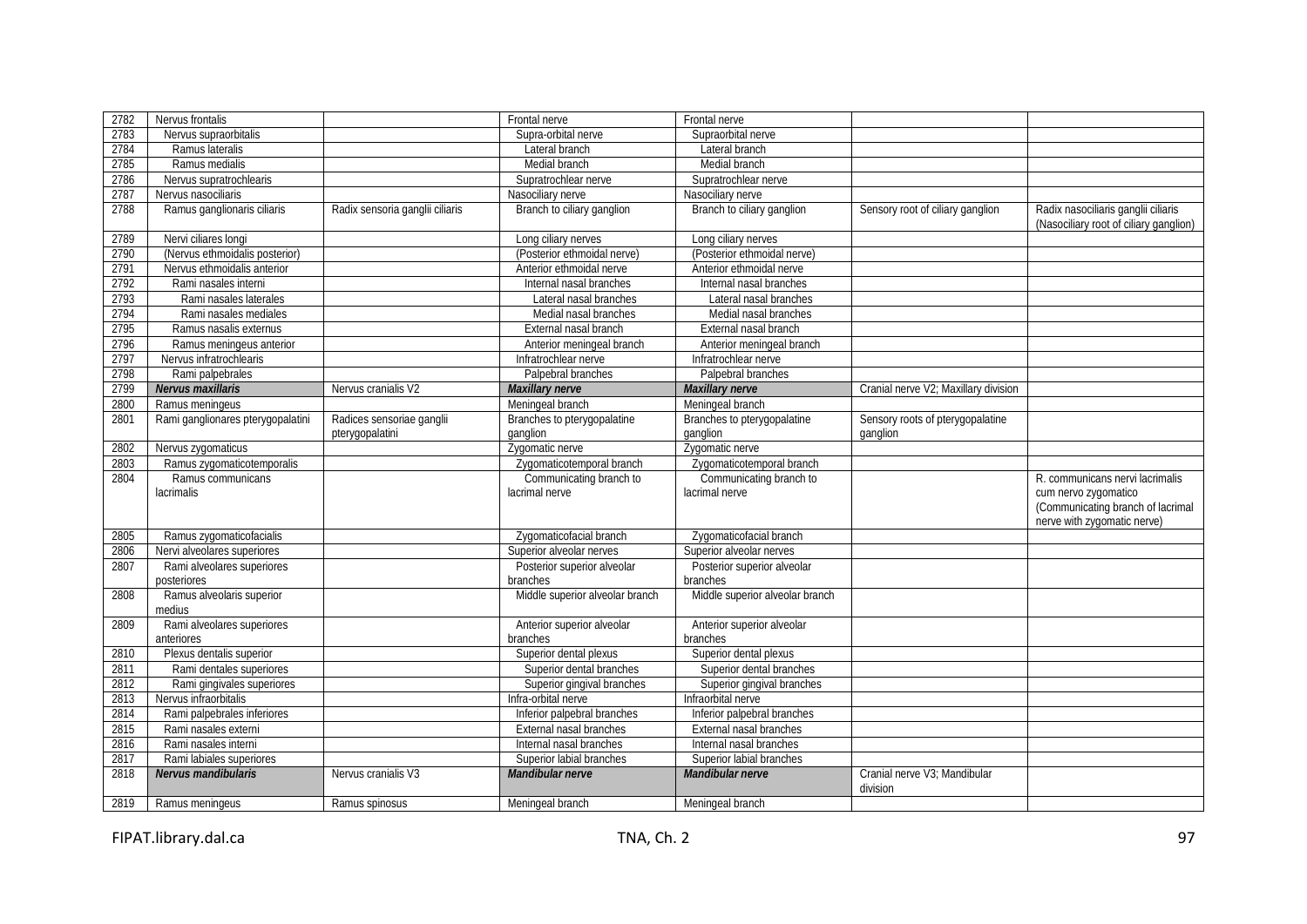| 2820 | Rami ganglionares ganglii otici | Radix sensoria ganglii otici   | Branches to otic ganglion         | Branches to otic ganglion         |                                |                        |
|------|---------------------------------|--------------------------------|-----------------------------------|-----------------------------------|--------------------------------|------------------------|
| 2821 | Divisio anterior                |                                | Anterior division                 | Anterior division                 |                                |                        |
| 2822 | Nervus pterygoideus medialis    |                                | Nerve to medial pterygoid         | Nerve to medial pterygoid         |                                |                        |
|      |                                 |                                | muscle                            | muscle                            |                                |                        |
| 2823 | Nervus musculi tensoris veli    |                                | Nerve to tensor veli palatini     | Nerve to tensor veli palatini     |                                |                        |
|      | palatini                        |                                | muscle                            | muscle                            |                                |                        |
| 2824 | Nervus musculi tensoris tympani |                                | Nerve to tensor tympani muscle    | Nerve to tensor tympani muscle    |                                |                        |
| 2825 | Nervus massetericus             |                                | Masseteric nerve                  | Masseteric nerve                  |                                |                        |
| 2826 | Nervi temporales profundi       |                                | Deep temporal nerves              | Deep temporal nerves              |                                |                        |
| 2827 | Nervus pterygoideus lateralis   |                                | Nerve to lateral pterygoid muscle | Nerve to lateral pterygoid muscle |                                |                        |
| 2828 | Nervus buccalis                 |                                | <b>Buccal nerve</b>               | <b>Buccal nerve</b>               |                                |                        |
| 2829 | Divisio posterior               |                                | Posterior division                | Posterior division                |                                |                        |
| 2830 | Nervus auriculotemporalis       |                                | Auriculotemporal nerve            | Auriculotemporal nerve            |                                |                        |
| 2831 | Nervus meatus acustici externi  |                                | Nerve to external acoustic        | Nerve to external acoustic        |                                |                        |
|      |                                 |                                | meatus                            | meatus                            |                                |                        |
| 2832 | Rami membranae tympani          |                                | Branches to tympanic              | Branches to tympanic              |                                |                        |
|      |                                 |                                | membrane                          | membrane                          |                                |                        |
| 2833 | Rami parotidei                  |                                | Parotid branches                  | Parotid branches                  |                                |                        |
| 2834 | Nervi auriculares anteriores    |                                | Anterior auricular nerves         | Anterior auricular nerves         |                                |                        |
| 2835 | Rami temporales superficiales   |                                | Superficial temporal branches     | Superficial temporal branches     |                                |                        |
| 2836 | Nervus lingualis                |                                | Lingual nerve                     | Lingual nerve                     |                                |                        |
| 2837 | Rami isthmi faucium             |                                | Branches to isthmus of fauces     | Branches to isthmus of fauces     |                                |                        |
| 2838 | Nervus sublingualis             |                                | Sublingual nerve                  | Sublingual nerve                  |                                |                        |
| 2839 | Rami linguales                  |                                | Lingual branches                  | Lingual branches                  |                                |                        |
| 2840 | Ramus ganglionaris              | Radix parasympathica ganglii   | Posterior branch to               | Posterior branch to               | Parasympathetic root of        | Radix sensoria ganglii |
|      | submandibularis posterior       | submandibularis                | submandibular ganglion            | submandibular ganglion            | submandibular ganglion         | submandibularis        |
| 2841 | (Rami ganglionares              | (Radices ganglii sublinguales) | (Branches to sublingual           | (Branches to sublingual           | (Roots of sublingual ganglion) |                        |
|      | sublinguales)                   |                                | qanglion)                         | ganglion)                         |                                |                        |
| 2842 | Nervus alveolaris inferior      |                                | Inferior alveolar nerve           | Inferior alveolar nerve           |                                |                        |
| 2843 | Nervus mylohyoideus             |                                | Nerve to mylohyoid muscle         | Nerve to mylohyoid muscle         |                                |                        |
| 2844 | Plexus dentalis inferior        |                                | Inferior dental plexus            | Inferior dental plexus            |                                |                        |
| 2845 | Rami dentales inferiores        |                                | Inferior dental branches          | Inferior dental branches          |                                |                        |
| 2846 | Rami gingivales inferiores      |                                | Inferior gingival branches        | Inferior gingival branches        |                                |                        |
| 2847 | Nervus mentalis                 |                                | Mental nerve                      | Mental nerve                      |                                |                        |
| 2848 | Rami mentales                   |                                | Mental branches                   | Mental branches                   |                                |                        |
| 2849 | Rami labiales inferiores        |                                | Inferior labial branches          | Inferior labial branches          |                                |                        |
| 2850 | Rami gingivales inferiores      |                                | Inferior gingival branches        | Inferior gingival branches        |                                |                        |
|      |                                 |                                |                                   |                                   |                                |                        |
| 2851 | Nervus abducens                 | Nervus cranialis VI            | Abducens nerve                    | Abducens nerve                    | Cranial nerve VI               |                        |
|      |                                 |                                |                                   |                                   |                                |                        |
| 2852 | Nervus facialis                 | Nervus cranialis VII           | <b>Facial nerve</b>               | <b>Facial nerve</b>               | Cranial nerve VII              |                        |
| 2853 | Radices nervi facialis          |                                | Roots of facial nerve             | Roots of facial nerve             |                                |                        |
| 2854 | Radix motoria                   |                                | Motor root                        | Motor root                        |                                |                        |
| 2855 | Nervus intermedius              |                                | Intermediate nerve                | Intermediate nerve                |                                | Nerve of Wrisberg      |
| 2856 | Ganglion geniculi               |                                | Geniculate ganglion               | Geniculate ganglion               |                                |                        |
| 2857 | Geniculum                       | Genu                           | Geniculum                         | Geniculum                         | Genu                           |                        |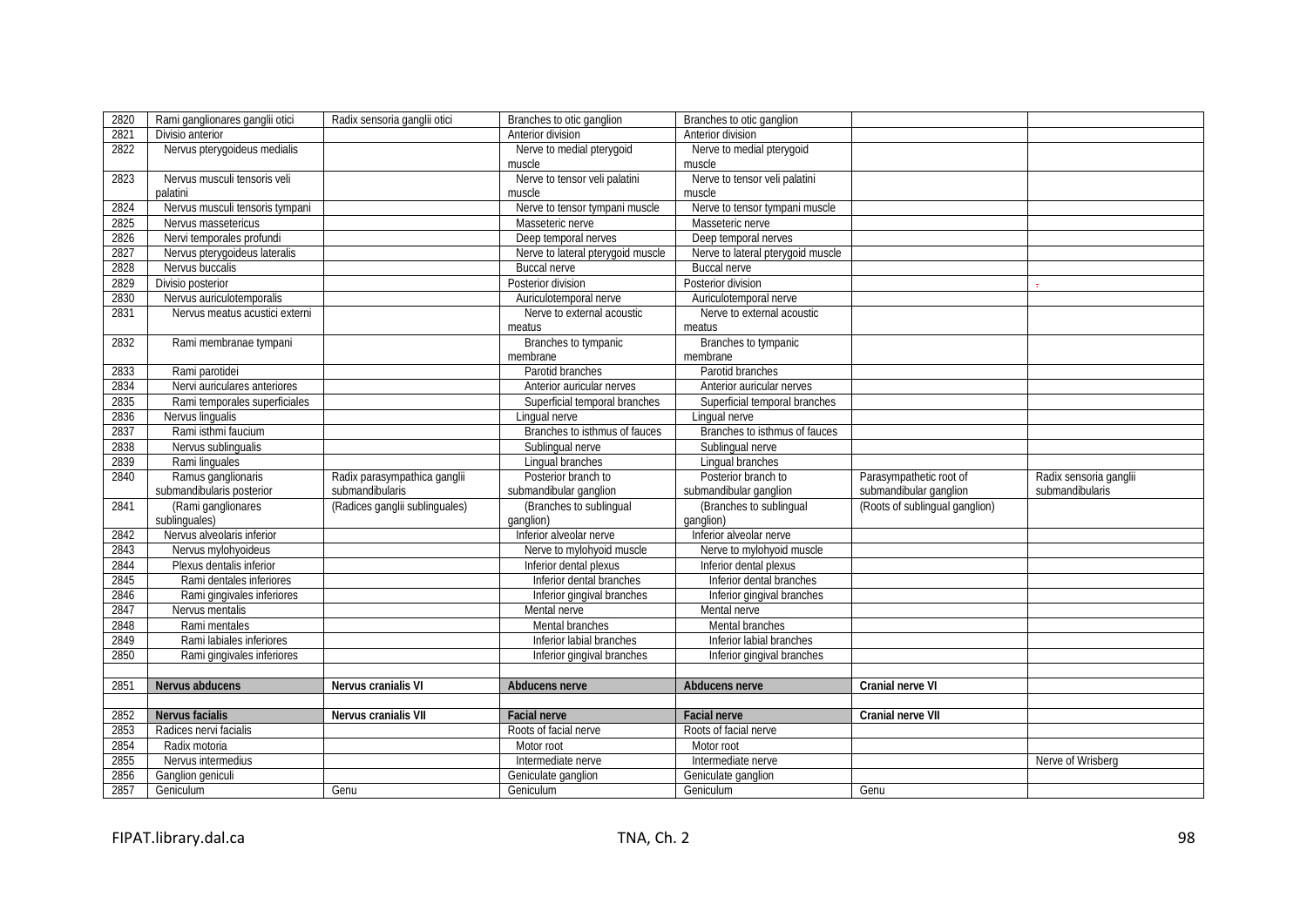| 2858 | Rami intracraniales          |                                                                              | Intracranial branches         | Intracranial branches         |                                                                                    |                              |
|------|------------------------------|------------------------------------------------------------------------------|-------------------------------|-------------------------------|------------------------------------------------------------------------------------|------------------------------|
| 2859 | Nervus petrosus major        | Radix parasympathica ganglii                                                 | Greater petrosal nerve        | Greater petrosal nerve        | Parasympathetic root of                                                            | Radix intermedia ganglii     |
|      |                              | pterygopalatini                                                              |                               |                               | pterygopalatine ganglion                                                           | pterygopalatini              |
| 2860 | Nervus canalis pterygoidei   |                                                                              | Nerve of pterygoid canal      | Nerve of pterygoid canal      |                                                                                    | Nerve of Vidius              |
| 2861 | Nervus stapedius             |                                                                              | Nerve to stapedius muscle     | Nerve to stapedius muscle     |                                                                                    |                              |
| 2862 | Chorda tympani               |                                                                              | Chorda tympani                | Chorda tympani                |                                                                                    |                              |
| 2863 | Nervus facialis proprius     |                                                                              | Facial nerve proper           | Facial nerve proper           |                                                                                    | Endnote 157                  |
| 2864 | Nervus auricularis posterior |                                                                              | Posterior auricular nerve     | Posterior auricular nerve     |                                                                                    |                              |
| 2865 | Ramus occipitalis            |                                                                              | Occipital branch              | Occipital branch              |                                                                                    |                              |
| 2866 | Ramus auricularis            |                                                                              | Auricular branch              | Auricular branch              |                                                                                    |                              |
| 2867 | Ramus digastricus            |                                                                              | Digastric branch              | Digastric branch              |                                                                                    |                              |
| 2868 | Ramus stylohyoideus          |                                                                              | Stylohyoid branch             | Stylohyoid branch             |                                                                                    |                              |
| 2869 | Plexus intraparotideus       |                                                                              | Parotid plexus                | Parotid plexus                |                                                                                    |                              |
| 2870 | Divisio superior             | Divisio temporofacialis                                                      | Superior division             | Superior division             | Temporofacial division                                                             |                              |
| 2871 | Rami temporales              |                                                                              | Temporal branches             | Temporal branches             |                                                                                    |                              |
| 2872 | Rami zygomatici              |                                                                              | Zygomatic branches            | Zygomatic branches            |                                                                                    |                              |
| 2873 | Divisio inferior             | Divisio cervicofacialis                                                      | Inferior division             | Inferior division             | Cervicofacial division                                                             |                              |
| 2874 | Rami buccales                |                                                                              | <b>Buccal branches</b>        | <b>Buccal branches</b>        |                                                                                    |                              |
| 2875 | (Ramus lingualis)            |                                                                              | (Lingual branch)              | (Lingual branch)              |                                                                                    | <b>Branch of Cruveilhier</b> |
| 2876 | Ramus marginalis             |                                                                              | Marginal mandibular branch    | Marginal mandibular branch    |                                                                                    |                              |
|      | mandibularis                 |                                                                              |                               |                               |                                                                                    |                              |
| 2877 | Ramus cervicalis             | Ramus colli                                                                  | Cervical branch               | Cervical branch               |                                                                                    |                              |
|      |                              |                                                                              |                               |                               |                                                                                    |                              |
|      |                              |                                                                              |                               |                               |                                                                                    |                              |
| 2878 | Nervus vestibulocochlearis   | Nervus cranialis VIII                                                        | Vestibulocochlear nerve       | Vestibulocochlear nerve       | Cranial nerve VIII                                                                 |                              |
| 2879 | Nervus vestibularis          |                                                                              | Vestibular nerve              | Vestibular nerve              |                                                                                    |                              |
| 2880 | Ganglion vestibulare         |                                                                              | Vestibular ganglion           | Vestibular ganglion           |                                                                                    | Ganglion of Scarpa           |
| 2881 | Ramus communicans cochlearis | Ramus communicans<br>vestibulocochlearis; Anastomosis<br>vestibulocochlearis | Cochlear communicating branch | Cochlear communicating branch | Vestibulocochlear communicating<br>branch.                                         | Anastomosis of Oort          |
| 2882 | Pars superior                | Nervus utriculoampullaris; Nervus<br>vestibularis superior                   | Superior part                 | Superior part                 | Utriculo-ampullary nerve;<br>Utriculoampullary nerve; Superior<br>vestibular nerve |                              |
| 2883 | Nervus utricularis           |                                                                              | Utricular nerve               | Utricular nerve               |                                                                                    |                              |
| 2884 | Nervus ampullaris anterior   |                                                                              | Anterior ampullary nerve      | Anterior ampullary nerve      |                                                                                    |                              |
| 2885 | Nervus ampullaris lateralis  |                                                                              | Lateral ampullary nerve       | Lateral ampullary nerve       |                                                                                    |                              |
| 2886 | Pars inferior                | Nervus vestibularis inferior                                                 | Inferior part                 | Inferior part                 | Inferior vestibular nerve                                                          |                              |
| 2887 | Nervus ampullaris posterior  | Nervus vestibularis posterior                                                | Posterior ampullary nerve     | Posterior ampullary nerve     | Posterior vestibular nerve                                                         |                              |
| 2888 | Nervus saccularis            |                                                                              | Saccular nerve                | Saccular nerve                |                                                                                    |                              |
| 2889 | Nervus cochlearis            |                                                                              | Cochlear nerve                | Cochlear nerve                |                                                                                    |                              |
| 2890 | Ganglion cochleare           | Ganglion spirale cochleare                                                   | Cochlear ganglion             | Cochlear ganglion             | Spiral ganglion.                                                                   | Organ of Corti               |
|      |                              |                                                                              |                               |                               |                                                                                    |                              |
| 2891 | Nervus glossopharyngeus      | Nervus cranialis IX                                                          | Glossopharyngeal nerve        | Glossopharyngeal nerve        | <b>Cranial nerve IX</b>                                                            |                              |
| 2892 | Ganglion superius            |                                                                              | Superior ganglion             | Superior ganglion             |                                                                                    | Ganglion of Ehrenritter      |
| 2893 | <b>Ganglion inferius</b>     |                                                                              | Inferior ganglion             | Inferior ganglion             | Petrosal ganglion                                                                  | Ganglion of Andersch         |
| 2894 | Nervus tympanicus            | Ganglion petrosum                                                            | Tympanic nerve                | Tympanic nerve                |                                                                                    | Nerve of Arnold; Nerve of    |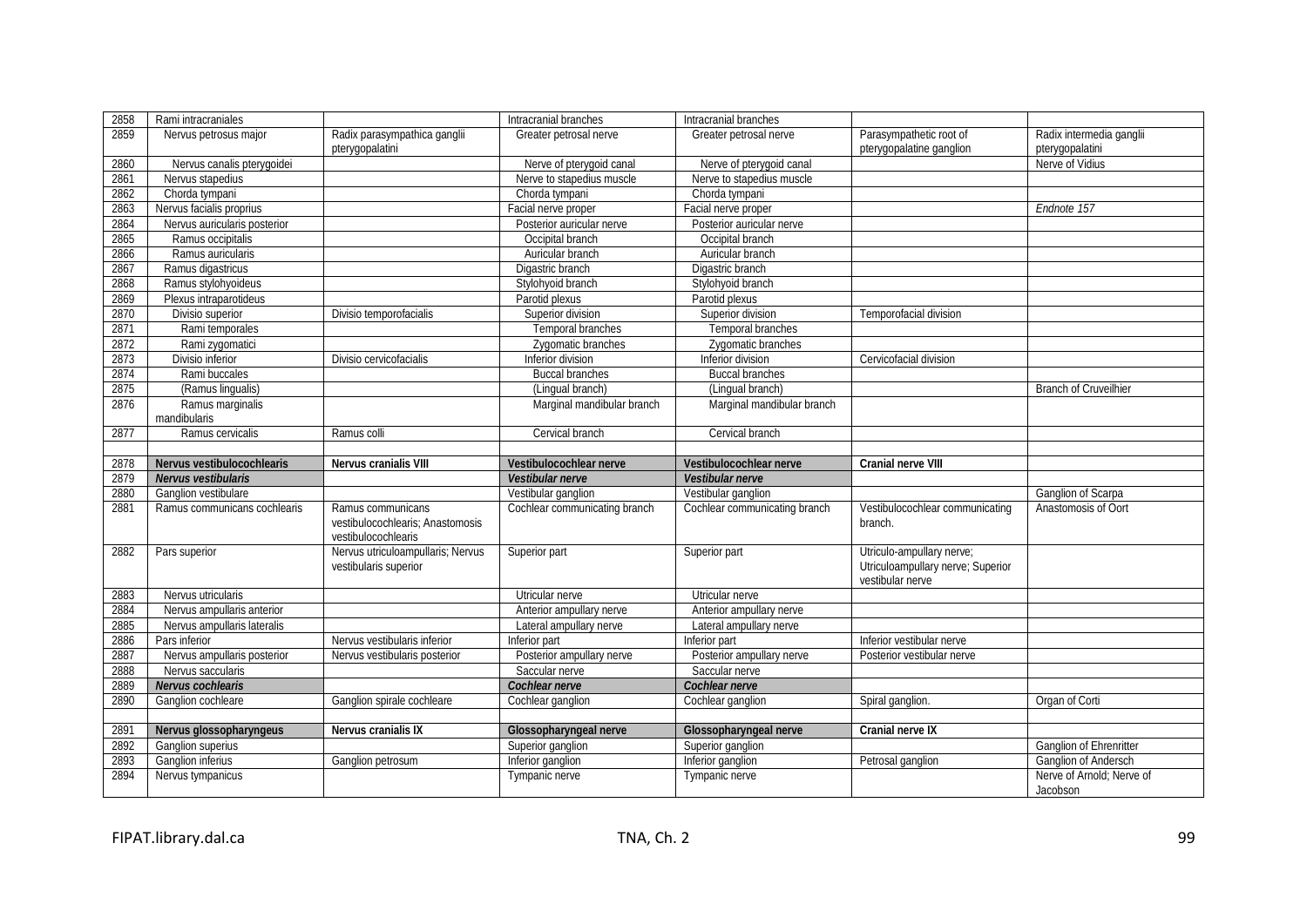| 2895 | Plexus tympanicus                      |                                    | Tympanic plexus                    | Tympanic plexus                    |                                          | Plexus of Jacobson                                                         |
|------|----------------------------------------|------------------------------------|------------------------------------|------------------------------------|------------------------------------------|----------------------------------------------------------------------------|
| 2896 | Ramus tubarius                         |                                    | Tubal branch                       | Tubal branch                       |                                          |                                                                            |
| 2897 | Nervus petrosus minor                  | Radix parasympathica ganglii otici | Lesser petrosal nerve              | Lesser petrosal nerve              | Parasympathetic root of otic<br>ganglion |                                                                            |
| 2898 | Nervus sinus carotici                  |                                    | Carotid sinus nerve                | Carotid sinus nerve                |                                          | Nerve of Hering;<br>Endnote 158                                            |
| 2899 | Ramus stylopharyngeus                  |                                    | Stylopharyngeal branch             | Stylopharyngeal branch             | Nerve to stylopharyngeal muscle          |                                                                            |
| 2900 | Rami pharyngei                         |                                    | Pharyngeal branches                | Pharyngeal branches                |                                          |                                                                            |
| 2901 | Rami tonsillares                       |                                    | Tonsillar branches                 | Tonsillar branches                 |                                          |                                                                            |
| 2902 | Rami linguales                         |                                    | Lingual branches                   | Lingual branches                   |                                          |                                                                            |
|      |                                        |                                    |                                    |                                    |                                          |                                                                            |
| 2903 | Nervus vagus                           | Nervus cranialis X                 | Vagus nerve                        | Vagus nerve                        | Cranial nerve X                          | For the Anterior and Posterior<br>vagal trunks, see Divisio<br>autonomica. |
| 2904 | Ganglion superius                      | Ganglion jugulare                  | Superior ganglion                  | Superior ganglion                  | Jugular ganglion                         |                                                                            |
| 2905 | Ramus meningeus                        |                                    | Meningeal branch                   | Meningeal branch                   |                                          |                                                                            |
| 2906 | Ramus auricularis                      |                                    | Auricular branch                   | Auricular branch                   |                                          | Branch of Arnold: Alderman's<br>nerve                                      |
| 2907 | Ganglion inferius                      | Ganglion nodosum                   | Inferior ganglion                  | Inferior ganglion                  | Nodose ganglion                          |                                                                            |
| 2908 | Ramus pharyngeus                       |                                    | Pharyngeal branch                  | Pharyngeal branch                  |                                          |                                                                            |
| 2909 | Plexus pharyngeus                      |                                    | Pharyngeal plexus                  | Pharyngeal plexus                  |                                          |                                                                            |
| 2910 | Nervus laryngeus superior              |                                    | Superior laryngeal nerve           | Superior laryngeal nerve           |                                          |                                                                            |
| 2911 | Ramus externus                         |                                    | External branch                    | External branch                    |                                          |                                                                            |
| 2912 | Ramus internus                         |                                    | Internal branch                    | Internal branch                    |                                          |                                                                            |
| 2913 | Rami cardiaci cervicales<br>superiores |                                    | Superior cervical cardiac branches | Superior cervical cardiac branches |                                          |                                                                            |
| 2914 | Rami cardiaci cervicales inferiores    |                                    | Inferior cervical cardiac branches | Inferior cervical cardiac branches |                                          |                                                                            |
| 2915 | Nervus laryngeus recurrens             |                                    | Recurrent laryngeal nerve          | Recurrent laryngeal nerve          |                                          |                                                                            |
| 2916 | Rami tracheales                        |                                    | <b>Tracheal branches</b>           | <b>Tracheal branches</b>           |                                          |                                                                            |
| 2917 | Rami oesophagei                        |                                    | Oesophageal branches               | Esophageal branches                |                                          |                                                                            |
| 2918 | Rami pharyngei                         |                                    | Pharyngeal branches                | Pharyngeal branches                |                                          |                                                                            |
| 2919 | Rami laryngei                          |                                    | Laryngeal branches                 | Laryngeal branches                 |                                          |                                                                            |
| 2920 | Rami cardiaci thoracici                |                                    | Thoracic cardiac branches          | Thoracic cardiac branches          |                                          |                                                                            |
| 2921 | Rami bronchiales                       |                                    | <b>Bronchial branches</b>          | <b>Bronchial branches</b>          |                                          |                                                                            |
| 2922 | Rami oesophagei                        |                                    | Oesophageal branches               | Esophageal branches                |                                          |                                                                            |
|      |                                        |                                    |                                    |                                    |                                          |                                                                            |
| 2923 | Nervus accessorius                     | Nervus cranialis XI                | <b>Accessory nerve</b>             | <b>Accessory nerve</b>             | Cranial nerve XI                         | Nerve of Willis;<br>Endnote 159                                            |
| 2924 | Radices nervi accessorii               |                                    | Roots of accessory nerve           | Roots of accessory nerve           |                                          |                                                                            |
| 2925 | Radix cranialis                        |                                    | Cranial root                       | Cranial root                       |                                          |                                                                            |
| 2926 | Radix spinalis                         |                                    | Spinal root                        | Spinal root                        |                                          |                                                                            |
| 2927 | Truncus nervi accessorii               |                                    | Trunk of accessory nerve           | Trunk of accessory nerve           |                                          |                                                                            |
| 2928 | Ramus internus                         | Ramus communicans vagalis          | Internal branch                    | Internal branch                    | Vagal communicating branch               |                                                                            |
| 2929 | Ramus externus                         | Nervus accessorius spinalis        | <b>External branch</b>             | External branch                    | Spinal accessory nerve                   |                                                                            |
| 2930 | Rami musculares                        |                                    | Muscular branches                  | Muscular branches                  |                                          |                                                                            |
| 2931 | Ramus trapezius                        |                                    | Trapezius branch                   | Trapezius branch                   | Branch to trapezius muscle               | Endnote 160                                                                |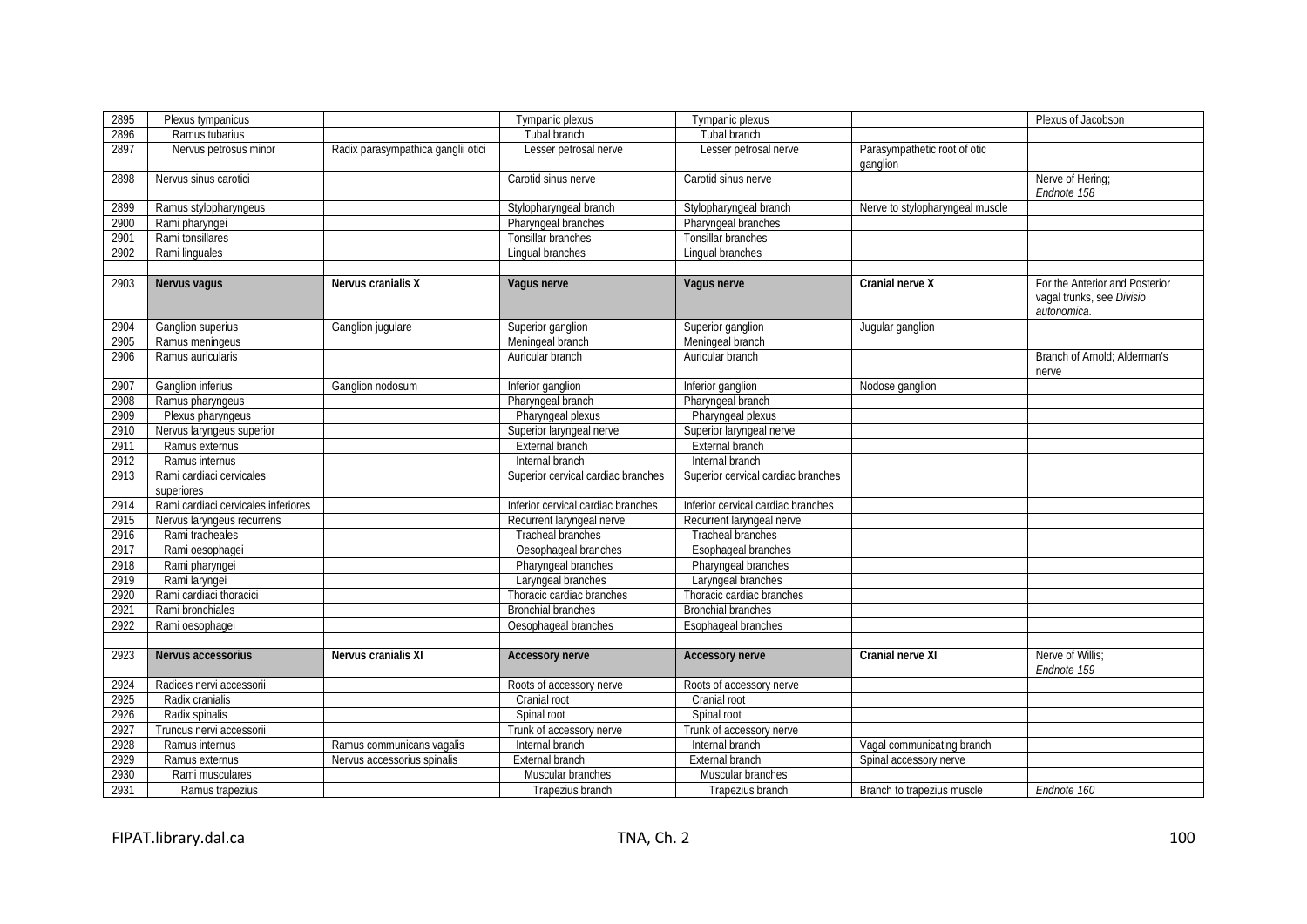| 2932 | Ramus                                   |                                        | Sternocleidomastoid branch              | Sternocleidomastoid branch                        | Branch to sternocleidomastoid                |  |
|------|-----------------------------------------|----------------------------------------|-----------------------------------------|---------------------------------------------------|----------------------------------------------|--|
|      | sternocleidomastoideus                  |                                        |                                         |                                                   | muscle                                       |  |
|      |                                         |                                        |                                         |                                                   |                                              |  |
| 2933 | Nervus hypoglossus                      | Nervus cranialis XII                   | Hypoglossal nerve                       | Hypoglossal nerve                                 | Cranial nerve XII                            |  |
| 2934 | Ramus thyrohyoideus                     |                                        | Thyrohyoid branch                       | Thyrohyoid branch                                 | Branch to thyrohyoid muscle                  |  |
| 2935 | Ramus geniohyoideus                     |                                        | Geniohyoid branch                       | Geniohyoid branch                                 | Branch to geniohyoid muscle                  |  |
| 2936 | Rami linguales                          |                                        | Lingual branches                        | Lingual branches                                  |                                              |  |
|      |                                         |                                        |                                         |                                                   |                                              |  |
| 2937 | Nervi spinales                          |                                        | Spinal nerves                           | Spinal nerves                                     |                                              |  |
| 2938 | Radices nervorum spinalium              |                                        | Roots of spinal nerves                  | Roots of spinal nerves                            |                                              |  |
| 2939 | Radices nervorum cervicalium            |                                        | Roots of cervical nerves                | Roots of cervical nerves                          |                                              |  |
| 2940 | Radices posteriores                     | Radices dorsales; Radices<br>sensoriae | Posterior roots                         | Posterior roots                                   | Dorsal roots; Sensory roots                  |  |
| 2941 | (Radix posterior nervi spinalis<br>C1   | (Radix dorsalis nervi spinalis C1)     | (Posterior root of spinal nerve<br>C1   | (Posterior root of spinal nerve<br>C <sub>1</sub> | (Dorsal root of spinal nerve C1)             |  |
| 2942 | Ganglia spinalia                        |                                        | Spinal ganglia                          | Spinal ganglia                                    | Dorsal root ganglia                          |  |
| 2943 | (Ganglion spinale nervi<br>spinalis C1) |                                        | (Spinal ganglion of spinal<br>nerve C1) | (Spinal ganglion of spinal<br>nerve C1)           | (Dorsal root ganglion of spinal<br>nerve C1) |  |
| 2944 | Radices anteriores                      | Radices ventrales; Radices<br>motoriae | Anterior roots                          | Anterior roots                                    | Ventral roots; Motor roots                   |  |
| 2945 | Radices nervorum thoracicorum           |                                        | Roots of thoracic nerves                | Roots of thoracic nerves                          |                                              |  |
| 2946 | Radices posteriores                     | Radices dorsales: Radices<br>sensoriae | Posterior roots                         | Posterior roots                                   | Dorsal roots; Sensory roots                  |  |
| 2947 | Ganglia spinalia                        |                                        | Spinal ganglia                          | Spinal ganglia                                    | Dorsal root ganglia                          |  |
| 2948 | Radices anteriores                      | Radices ventrales; Radices<br>motoriae | Anterior roots                          | Anterior roots                                    | Ventral roots; Motor roots                   |  |
| 2949 | Cauda equina                            |                                        | Cauda equina                            | Cauda equina                                      |                                              |  |
| 2950 | Radices nervorum lumbalium              |                                        | Roots of lumbar nerves                  | Roots of lumbar nerves                            |                                              |  |
| 2951 | Radices posteriores                     | Radices dorsales; Radices<br>sensoriae | Posterior roots                         | Posterior roots                                   | Dorsal roots; Sensory roots                  |  |
| 2952 | Ganglia spinalia                        |                                        | Spinal ganglia                          | Spinal ganglia                                    | Dorsal root ganglia                          |  |
| 2953 | Radices anteriores                      | Radices ventrales; Radices<br>motoriae | Anterior roots                          | Anterior roots                                    | Ventral roots: Motor roots                   |  |
| 2954 | Radices nervorum sacralium              |                                        | Roots of sacral nerves                  | Roots of sacral nerves                            |                                              |  |
| 2955 | Radices posteriores                     | Radices dorsales; Radices<br>sensoriae | Posterior roots                         | Posterior roots                                   | Dorsal roots; Sensory roots                  |  |
| 2956 | Ganglia spinalia                        |                                        | Spinal ganglia                          | Spinal ganglia                                    | Dorsal root ganglia                          |  |
| 2957 | Radices anteriores                      | Radices ventrales; Radices<br>motoriae | Anterior roots                          | Anterior roots                                    | Ventral roots: Motor roots                   |  |
| 2958 | Radices nervi coccygei                  |                                        | Roots of coccygeal nerve                | Roots of coccygeal nerve                          |                                              |  |
| 2959 | Radix posterior                         | Radix dorsalis; Radix sensoria         | Posterior root                          | Posterior root                                    | Dorsal root; Sensory root                    |  |
| 2960 | Ganglion spinale                        |                                        | Spinal ganglion                         | Spinal ganglion                                   | Dorsal root ganglion                         |  |
| 2961 | Radix anterior                          | Radix ventralis; Radix motoria         | Anterior root                           | Anterior root                                     | Ventral root; Motor root                     |  |
|      |                                         |                                        |                                         |                                                   |                                              |  |
| 2962 | <b>NERVI CERVICALES</b>                 |                                        | <b>CERVICAL NERVES</b>                  | <b>CERVICAL NERVES</b>                            |                                              |  |
| 2963 | Nervus cervicalis primus                | Nervus spinalis C1                     | First cervical nerve                    | <b>First cervical nerve</b>                       | Spinal nerve C1                              |  |
| 2964 | Nervus suboccipitalis;                  | Ramus posterior; Ramus dorsalis        | Suboccipital nerve                      | Suboccipital nerve                                | Posterior ramus: Dorsal ramus                |  |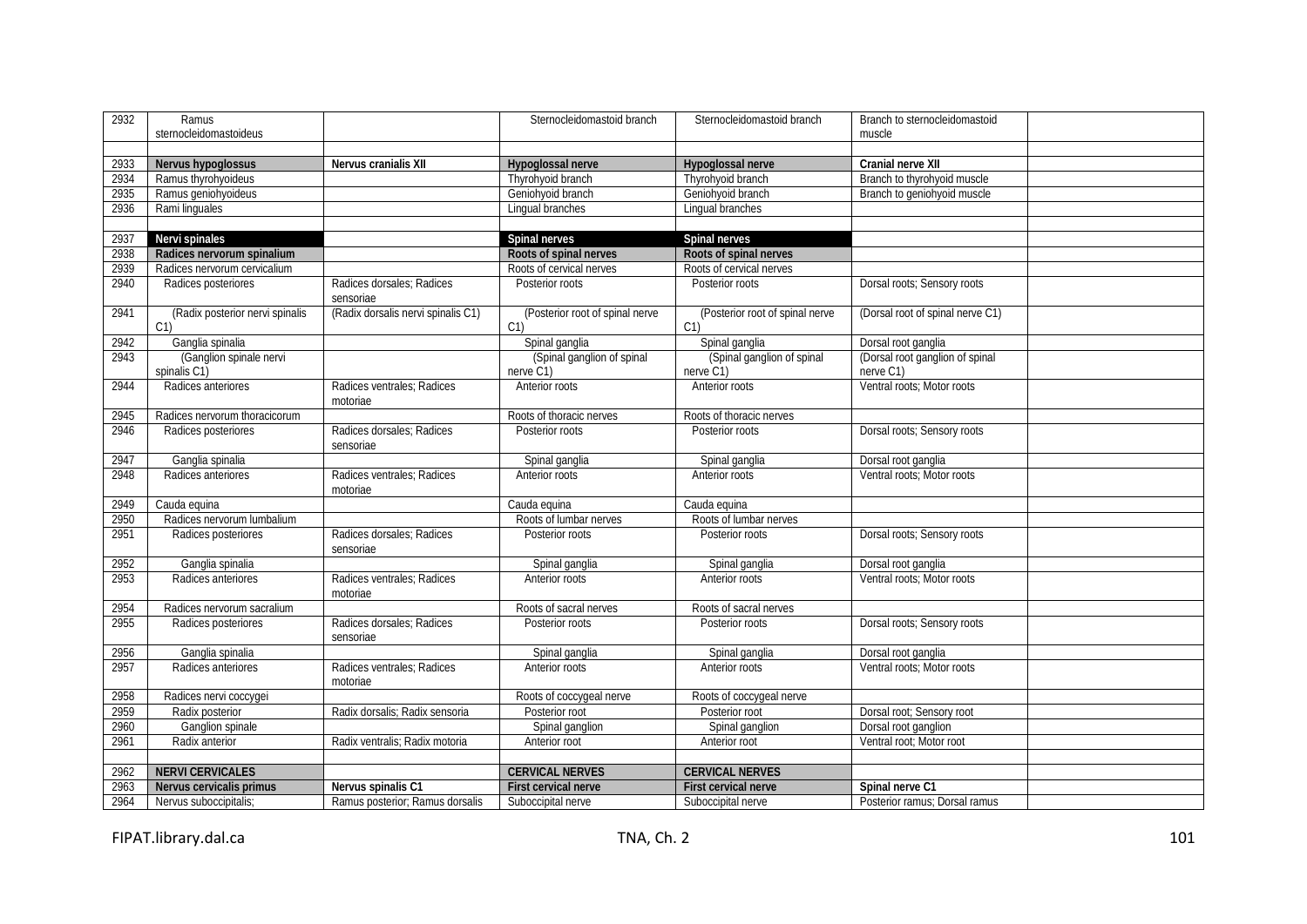| 2965 | Ramus anterior                   | Ramus ventralis           | Anterior ramus                     | Anterior ramus                                       | Ventral ramus               |                 |
|------|----------------------------------|---------------------------|------------------------------------|------------------------------------------------------|-----------------------------|-----------------|
| 2966 | Ramus communicans                |                           | Communicating branch to            | Communicating branch to                              |                             |                 |
|      | hypoglossus                      |                           | hypoglossal nerve                  | hypoglossal nerve                                    |                             |                 |
| 2967 | Nervus cervicalis secundus       | Nervus spinalis C2        | Second cervical nerve              | Second cervical nerve                                | Spinal nerve C <sub>2</sub> |                 |
| 2968 | Ramus posterior                  | Ramus dorsalis            | Posterior ramus                    | Posterior ramus                                      | Dorsal ramus                | Endnote 161     |
| 2969 | Nervus occipitalis major         | Ramus medialis            | Greater occipital nerve            | Greater occipital nerve                              | Medial branch               | Nerve of Arnold |
| 2970 | Ramus cutaneus posterior         | Ramus cutaneus dorsalis   | Posterior cutaneous branch         | Posterior cutaneous branch                           | Dorsal cutaneous branch     |                 |
| 2971 | Ramus lateralis                  |                           | Lateral branch                     | Lateral branch                                       |                             |                 |
| 2972 | Ramus anterior                   | Ramus ventralis           | Anterior ramus                     | Anterior ramus                                       | Ventral ramus               |                 |
| 2973 | Ramus ascendens                  |                           | Ascending branch                   | Ascending branch                                     |                             |                 |
| 2974 | Ramus descendens                 |                           | Descending branch                  | Descending branch                                    |                             |                 |
| 2975 | Nervus cervicalis tertius        | Nervus spinalis C3        | Third cervical nerve               | Third cervical nerve                                 | Spinal nerve C3             |                 |
| 2976 | Ramus posterior                  | Ramus dorsalis            | Posterior ramus                    | Posterior ramus                                      | Dorsal ramus                |                 |
| 2977 | Nervus occipitalis tertius       | Ramus medialis            | Third occipital nerve              | Third occipital nerve                                | Medial branch               |                 |
| 2978 | Ramus cutaneus posterior         | Ramus cutaneus dorsalis   | Posterior cutaneous branch         | Posterior cutaneous branch                           | Dorsal cutaneous branch     |                 |
| 2979 | Ramus lateralis                  |                           | Lateral branch                     | Lateral branch                                       |                             |                 |
| 2980 | Ramus anterior                   | Ramus ventralis           | Anterior ramus                     | Anterior ramus                                       | Ventral ramus               |                 |
| 2981 | Nervus cervicalis quartus        | Nervus spinalis C4        | Fourth cervical nerve              | Fourth cervical nerve                                | Spinal nerve C4             |                 |
| 2982 | Ramus posterior                  | Ramus dorsalis            | Posterior ramus                    | Posterior ramus                                      | Dorsal ramus                |                 |
| 2983 | Ramus medialis                   |                           | Medial branch                      | Medial branch                                        |                             |                 |
| 2984 | Ramus cutaneus posterior         | Ramus cutaneus dorsalis   | Posterior cutaneous branch         | Posterior cutaneous branch                           | Dorsal cutaneous branch     |                 |
| 2985 | Ramus lateralis                  |                           | Lateral branch                     | Lateral branch                                       |                             |                 |
| 2986 | Ramus anterior                   | Ramus ventralis           | Anterior ramus                     | Anterior ramus                                       | Ventral ramus               |                 |
|      |                                  |                           |                                    |                                                      |                             |                 |
| 2987 | Nervus cervicalis quintus        | Nervus spinalis C5        | Fifth cervical nerve               | Fifth cervical nerve                                 | Spinal nerve C5             |                 |
| 2988 | Ramus posterior                  | Ramus dorsalis            | Posterior ramus                    | Posterior ramus                                      | Dorsal ramus                |                 |
| 2989 | Ramus medialis                   |                           | Medial branch                      | Medial branch                                        |                             |                 |
| 2990 | (Ramus cutaneus posterior)       | (Ramus cutaneus dorsalis) | (Posterior cutaneous branch)       | (Posterior cutaneous branch)                         | (Dorsal cutaneous branch)   |                 |
| 2991 | Ramus lateralis                  |                           | Lateral branch                     | Lateral branch                                       |                             |                 |
| 2992 | Ramus anterior                   | Ramus ventralis           | Anterior ramus                     |                                                      |                             |                 |
| 2993 | Radix superior trunci superioris |                           | Superior root of superior trunk of | Anterior ramus<br>Superior root of superior trunk of | Ventral ramus               |                 |
|      | plexus brachialis                |                           | brachial plexus                    | brachial plexus                                      |                             |                 |
| 2994 | Nervus cervicalis sextus         | Nervus spinalis C6        | Sixth cervical nerve               | Sixth cervical nerve                                 | Spinal nerve C6             |                 |
| 2995 | Ramus posterior                  | Ramus dorsalis            | Posterior ramus                    | Posterior ramus                                      | Dorsal ramus                |                 |
| 2996 | Ramus medialis                   |                           | Medial branch                      | Medial branch                                        |                             |                 |
| 2997 | Ramus lateralis                  |                           | Lateral branch                     | Lateral branch                                       |                             |                 |
| 2998 | Ramus anterior                   | Ramus ventralis           | Anterior ramus                     | Anterior ramus                                       | Ventral ramus               |                 |
| 2999 | Radix inferior trunci superioris |                           | Inferior root of superior trunk of | Inferior root of superior trunk of                   |                             |                 |
|      | plexus brachialis                |                           | brachial plexus                    | brachial plexus                                      |                             |                 |
| 3000 | Nervus cervicalis septimus       | Nervus spinalis C7        | Seventh cervical nerve             | Seventh cervical nerve                               | Spinal nerve C7             |                 |
| 3001 | Ramus posterior                  | Ramus dorsalis            | Posterior ramus                    | Posterior ramus                                      | Dorsal ramus                |                 |
| 3002 | Ramus medialis                   |                           | Medial branch                      | Medial branch                                        |                             |                 |
| 3003 | Ramus lateralis                  |                           | Lateral branch                     | Lateral branch                                       |                             |                 |
| 3004 | Ramus anterior                   | Ramus ventralis           | Anterior ramus                     | Anterior ramus                                       | Ventral ramus               |                 |
| 3005 | Radix trunci medii plexus        |                           | Root of middle trunk of brachial   | Root of middle trunk of brachial                     |                             |                 |
|      | brachialis                       |                           | plexus                             | plexus                                               |                             |                 |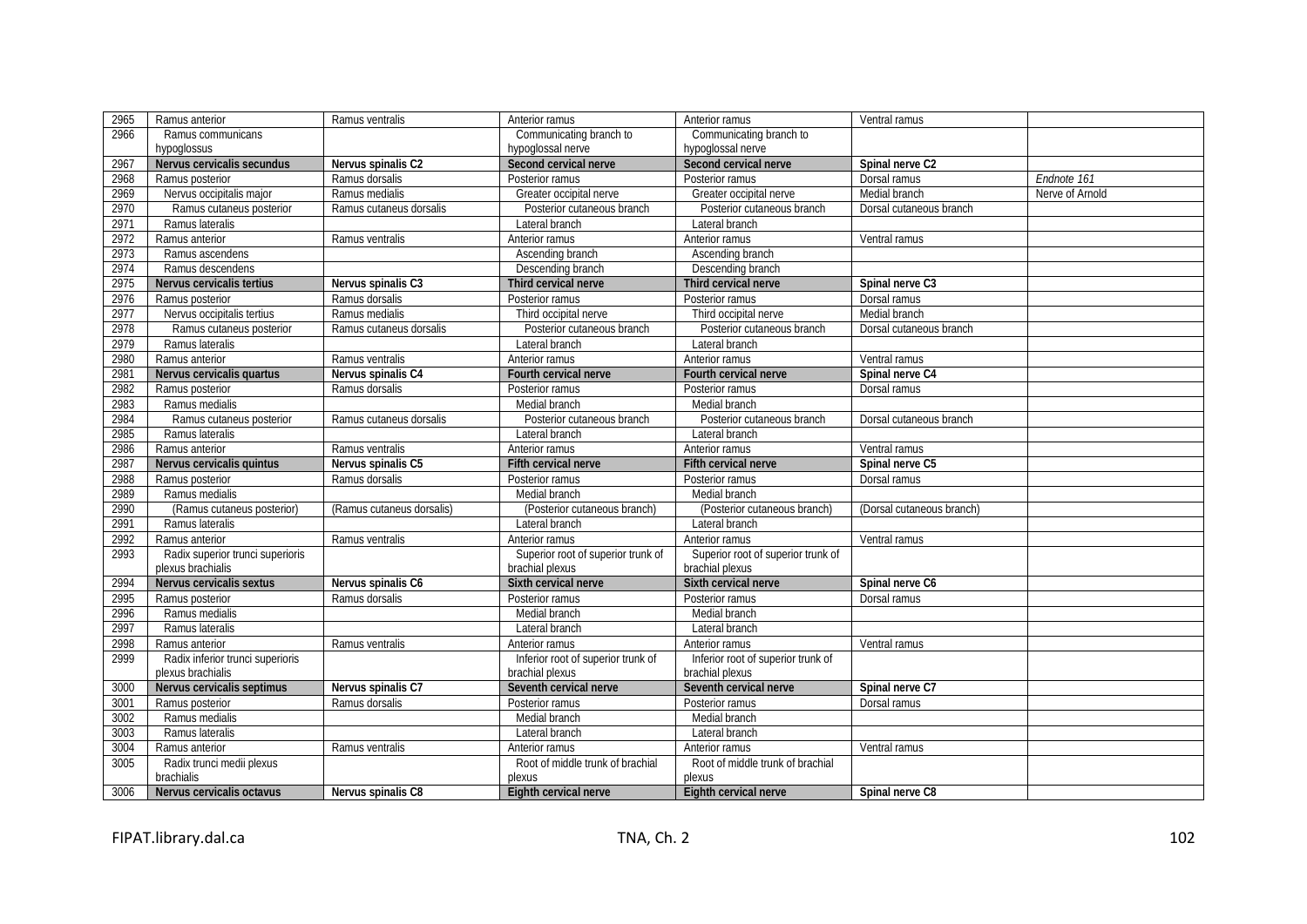| 3007 | Ramus posterior                   | Ramus dorsalis           | Posterior ramus                    | Posterior ramus                    | Dorsal ramus   |                                   |
|------|-----------------------------------|--------------------------|------------------------------------|------------------------------------|----------------|-----------------------------------|
| 3008 | Ramus medialis                    |                          | Medial branch                      | Medial branch                      |                |                                   |
| 3009 | Ramus lateralis                   |                          | Lateral branch                     | Lateral branch                     |                |                                   |
| 3010 | Ramus anterior                    | Ramus ventralis          | Anterior ramus                     | Anterior ramus                     | Ventral ramus  |                                   |
| 3011 | Radix superior trunci inferioris  |                          | Superior root of inferior trunk of | Superior root of inferior trunk of |                |                                   |
|      | plexus brachialis                 |                          | brachial plexus                    | brachial plexus                    |                |                                   |
|      |                                   |                          |                                    |                                    |                |                                   |
| 3012 | <b>PLEXUS CERVICALIS</b>          |                          | <b>CERVICAL PLEXUS</b>             | <b>CERVICAL PLEXUS</b>             |                |                                   |
| 3013 | Rami profundi                     |                          | Deep branches                      | Deep branches                      |                |                                   |
| 3014 | Ansa cervicalis                   |                          | Ansa cervicalis                    | Ansa cervicalis                    |                |                                   |
| 3015 | Radix superior                    |                          | Superior root                      | Superior root                      |                |                                   |
| 3016 | Radix inferior                    |                          | Inferior root                      | Inferior root                      |                |                                   |
| 3017 | Rami infrahyoidei                 |                          | Branches to infrahyoid muscles     | Branches to infrahyoid muscles     |                |                                   |
| 3018 | Rami musculares                   |                          | Muscular branches                  | Muscular branches                  |                |                                   |
| 3019 | Nervus phrenicus                  |                          | Phrenic nerve                      | Phrenic nerve                      |                | Bell's internal respiratory nerve |
| 3020 | Ramus pericardiacus               |                          | Pericardial branch                 | Pericardial branch                 |                |                                   |
| 3021 | Rami phrenicoabdominales          |                          | Phrenico-abdominal branches        | Phrenicoabdominal branches         |                |                                   |
| 3022 | Rami superficiales                |                          | Superficial branches               | Superficial branches               |                |                                   |
| 3023 | Nervus occipitalis minor          |                          | Lesser occipital nerve             | Lesser occipital nerve             |                |                                   |
| 3024 | Nervus auricularis magnus         |                          | Great auricular nerve              | Great auricular nerve              |                |                                   |
| 3025 | Ramus posterior                   | Ramus dorsalis           | Posterior branch                   | Posterior branch                   | Dorsal branch  |                                   |
| 3026 | Ramus anterior                    | Ramus ventralis          | Anterior branch                    | Anterior branch                    | Ventral branch |                                   |
| 3027 | Nervus transversus cervicalis     | Nervus transversus colli | Transverse cervical nerve          | Transverse cervical nerve          |                |                                   |
| 3028 | Rami superiores                   |                          | Superior branches                  | Superior branches                  |                |                                   |
| 3029 | Rami inferiores                   |                          | Inferior branches                  | Inferior branches                  |                |                                   |
| 3030 | Nervi supraclaviculares           |                          | Supraclavicular nerves             | Supraclavicular nerves             |                |                                   |
| 3031 | Nervi supraclaviculares mediales  |                          | Medial supraclavicular nerves      | Medial supraclavicular nerves      |                |                                   |
| 3032 | Nervi supraclaviculares           |                          | Intermediate supraclavicular       | Intermediate supraclavicular       |                |                                   |
|      | intermedii                        |                          | nerves                             | nerves                             |                |                                   |
| 3033 | Nervi supraclaviculares laterales |                          | Lateral supraclavicular nerves     | Lateral supraclavicular nerves     |                |                                   |
|      |                                   |                          |                                    |                                    |                |                                   |
| 3034 | <b>PLEXUS BRACHIALIS</b>          |                          | <b>BRACHIAL PLEXUS</b>             | <b>BRACHIAL PLEXUS</b>             |                |                                   |
| 3035 | Pars supraclavicularis            |                          | Supraclavicular part               | Supraclavicular part               |                |                                   |
| 3036 | Radices plexus brachialis         |                          | Roots of brachial plexus           | Roots of brachial plexus           |                |                                   |
| 3037 | Trunci plexus brachialis          |                          | Trunks of brachial plexus          | Trunks of brachial plexus          |                |                                   |
| 3038 | Truncus superior                  |                          | Superior trunk                     | Superior trunk                     | Upper trunk    |                                   |
| 3039 | Divisio anterior                  |                          | Anterior division                  | Anterior division                  |                |                                   |
| 3040 | Divisio posterior                 |                          | Posterior division                 | Posterior division                 |                |                                   |
| 3041 | <b>Truncus medius</b>             |                          | Middle trunk                       | Middle trunk                       |                |                                   |
| 3042 | Divisio anterior                  |                          | Anterior division                  | Anterior division                  |                |                                   |
| 3043 | Divisio posteror                  |                          | Posterior division                 | Posterior division                 |                |                                   |
| 3044 | Truncus inferior                  |                          | Inferior trunk                     | Inferior trunk                     | Lower trunk    |                                   |
| 3045 | Divisio anterior                  |                          | Anterior division                  | Anterior division                  |                |                                   |
| 3046 | Divisio posterior                 |                          | Posterior division                 | Posterior division                 |                |                                   |
| 3047 | Pars infraclavicularis            |                          | Infraclavicular part               | Infraclavicular part               |                |                                   |
| 3048 | Fasciculi plexus brachialis       |                          | Cords of brachial plexus           | Cords of brachial plexus           |                |                                   |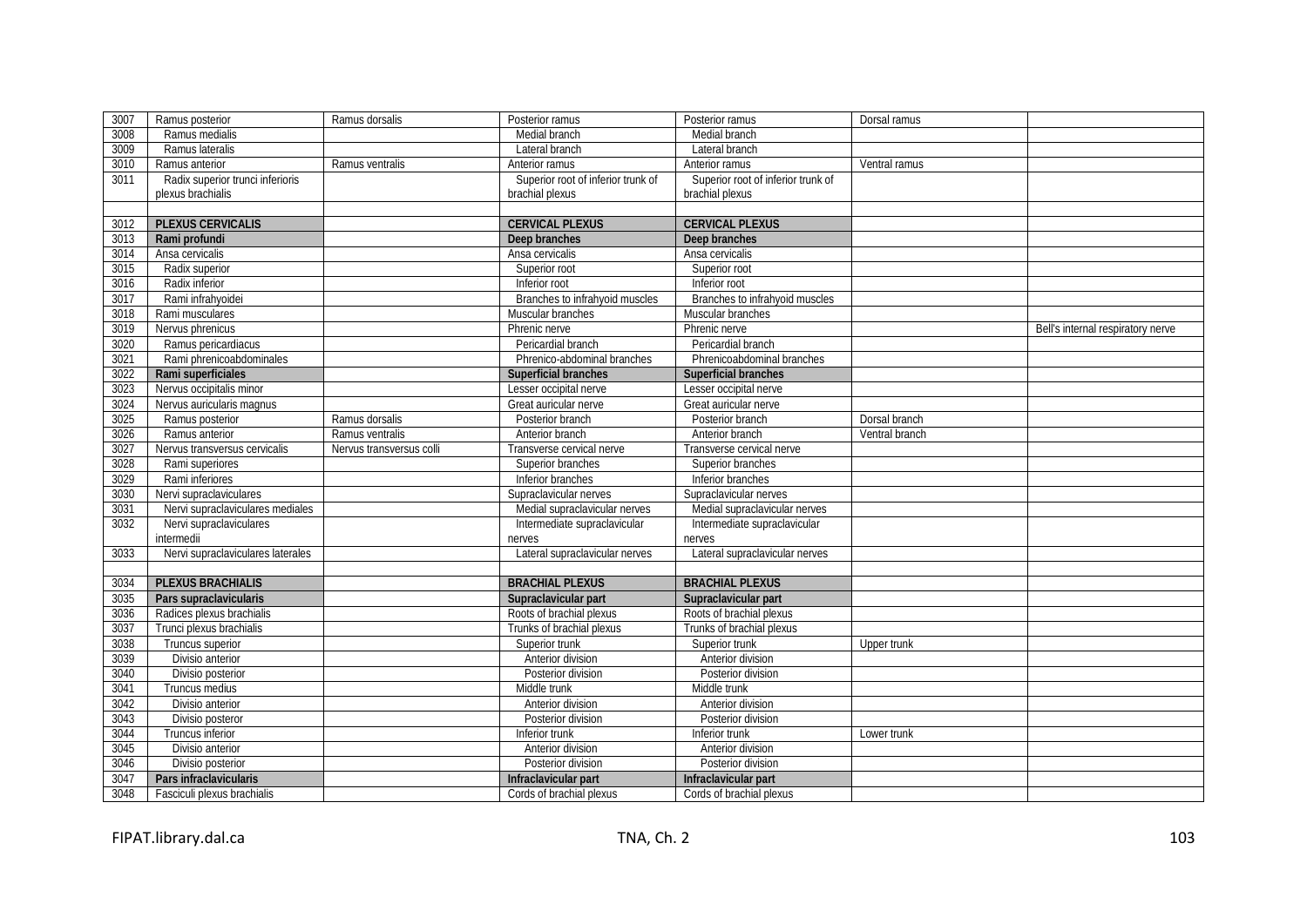| 3049 | Fasciculus lateralis              |                                  | Lateral cord                        | Lateral cord                        |                                 |                                   |
|------|-----------------------------------|----------------------------------|-------------------------------------|-------------------------------------|---------------------------------|-----------------------------------|
| 3050 | Fasciculus posterior              |                                  | Posterior cord                      | Posterior cord                      |                                 |                                   |
| 3051 | Fasciculus medialis               |                                  | Medial cord                         | Medial cord                         |                                 |                                   |
| 3052 | Rami supraclaviculares            |                                  | Supraclavicular branches            | Supraclavicular branches            |                                 |                                   |
| 3053 | Rami musculares                   |                                  | Muscular branches                   | Muscular branches                   |                                 |                                   |
| 3054 | Nervus dorsalis scapulae          |                                  | Dorsal scapular nerve               | Dorsal scapular nerve               |                                 |                                   |
| 3055 | Nervus thoracicus longus          |                                  | Long thoracic nerve                 | Long thoracic nerve                 |                                 | Bell's external respiratory nerve |
| 3056 | Nervus subclavius                 |                                  | Subclavian nerve                    | Subclavian nerve                    | Nerve to subclavian muscle      |                                   |
| 3057 | Nervus suprascapularis            |                                  | Suprascapular nerve                 | Suprascapular nerve                 |                                 |                                   |
| 3058 | (Nervus phrenicus accessorius)    |                                  | (Accessory phrenic nerve)           | (Accessory phrenic nerve)           |                                 |                                   |
| 3059 | Rami fasciculi lateralis          |                                  | <b>Branches of lateral cord</b>     | <b>Branches of lateral cord</b>     |                                 |                                   |
| 3060 | Nervus pectoralis lateralis       |                                  | Lateral pectoral nerve              | Lateral pectoral nerve              |                                 |                                   |
| 3061 | Nervus musculocutaneus            |                                  | Musculocutaneous nerve              | Musculocutaneous nerve              |                                 | Nerve of Casserio                 |
| 3062 | Rami musculares                   |                                  | Muscular branches                   | Muscular branches                   |                                 |                                   |
| 3063 | Nervus cutaneus antebrachii       |                                  | Lateral antebrachial cutaneous      | Lateral antebrachial cutaneous      |                                 |                                   |
|      | lateralis                         |                                  | nerve                               | nerve                               |                                 |                                   |
| 3064 | Radix lateralis nervi mediani     |                                  | Lateral root of median nerve        | Lateral root of median nerve        | Lateral head of median nerve    |                                   |
| 3065 | (Radix lateralis nervi ulnaris)   |                                  | (Lateral root of ulnar nerve)       | (Lateral root of ulnar nerve)       | (Lateral head of ulnar nerve)   |                                   |
| 3066 | Rami fasciculi posterioris        |                                  | Branches of posterior cord          | Branches of posterior cord          |                                 |                                   |
| 3067 | Nervi subscapulares               |                                  | Subscapular nerves                  | Subscapular nerves                  |                                 |                                   |
| 3068 | Nervus subscapularis superior     |                                  | Superior subscapular nerve          | Superior subscapular nerve          |                                 |                                   |
| 3069 | Nervus subscapularis inferior     |                                  | Inferior subscapular nerve          | Inferior subscapular nerve          |                                 |                                   |
| 3070 | Nervus thoracodorsalis            | Nervus subscapularis medius      | Thoracodorsal nerve                 | Thoracodorsal nerve                 | Middle subscapular nerve        |                                   |
| 3071 | Nervus radialis                   |                                  | Radial nerve                        | Radial nerve                        |                                 |                                   |
| 3072 | Nervus cutaneus brachii           | Nervus cutaneus brachii dorsalis | Posterior brachial cutaneous        | Posterior brachial cutaneous        | Dorsal brachial cutaneous nerve |                                   |
|      | posterior                         |                                  | nerve                               | nerve                               |                                 |                                   |
| 3073 | Nervus cutaneus brachii lateralis |                                  | Inferior lateral brachial cutaneous | Inferior lateral brachial cutaneous |                                 |                                   |
|      | inferior                          |                                  | nerve                               | nerve                               |                                 |                                   |
| 3074 | Nervus cutaneus antebrachii       | Nervus cutaneus antebrachii      | Posterior antebrachial cutaneous    | Posterior antebrachial cutaneous    | Dorsal antebrachial cutaneous   |                                   |
|      | posterior                         | dorsalis                         | nerve                               | nerve                               | nerve                           |                                   |
| 3075 | Rami musculares                   |                                  | Muscular branches                   | Muscular branches                   |                                 |                                   |
| 3076 | Ramus profundus                   |                                  | Deep branch                         | Deep branch                         |                                 |                                   |
| 3077 | Nervus interosseus antebrachii    | Nervus interosseus posterior     | Posterior antebrachial              | Posterior antebrachial              | Posterior interosseous nerve    |                                   |
|      | posterior                         |                                  | interosseous nerve                  | interosseous nerve                  |                                 |                                   |
| 3078 | Ramus superficialis               |                                  | Superficial branch                  | Superficial branch                  |                                 |                                   |
| 3079 | Nervi digitales dorsales manus    |                                  | Dorsal digital branches             | Dorsal digital branches             |                                 |                                   |
| 3080 | Nervus axillaris                  |                                  | Axillary nerve                      | Axillary nerve                      |                                 |                                   |
| 3081 | Rami musculares                   |                                  | Muscular branches                   | Muscular branches                   |                                 |                                   |
| 3082 | Nervus cutaneus brachii lateralis |                                  | Superior lateral brachial           | Superior lateral brachial           |                                 |                                   |
|      | superior                          |                                  | cutaneous nerve                     | cutaneous nerve                     |                                 |                                   |
| 3083 | Rami fasciculi medialis           |                                  | Branches of medial cord             | Branches of medial cord             |                                 |                                   |
| 3084 | Nervus pectoralis medialis        |                                  | Medial pectoral nerve               | Medial pectoral nerve               |                                 | Endnote 162                       |
| 3085 | Nervus cutaneus brachii medialis  |                                  | Medial brachial cutaneous nerve     | Medial brachial cutaneous nerve     |                                 | Nerve of Wrisberg                 |
| 3086 | Nervus cutaneus antebrachii       |                                  | Medial antebrachial cutaneous       | Medial antebrachial cutaneous       |                                 |                                   |
|      | medialis                          |                                  | nerve                               | nerve                               |                                 |                                   |
| 3087 | Ramus anterior                    | Ramus ventralis                  | Anterior branch                     | Anterior branch                     | Ventral branch                  |                                   |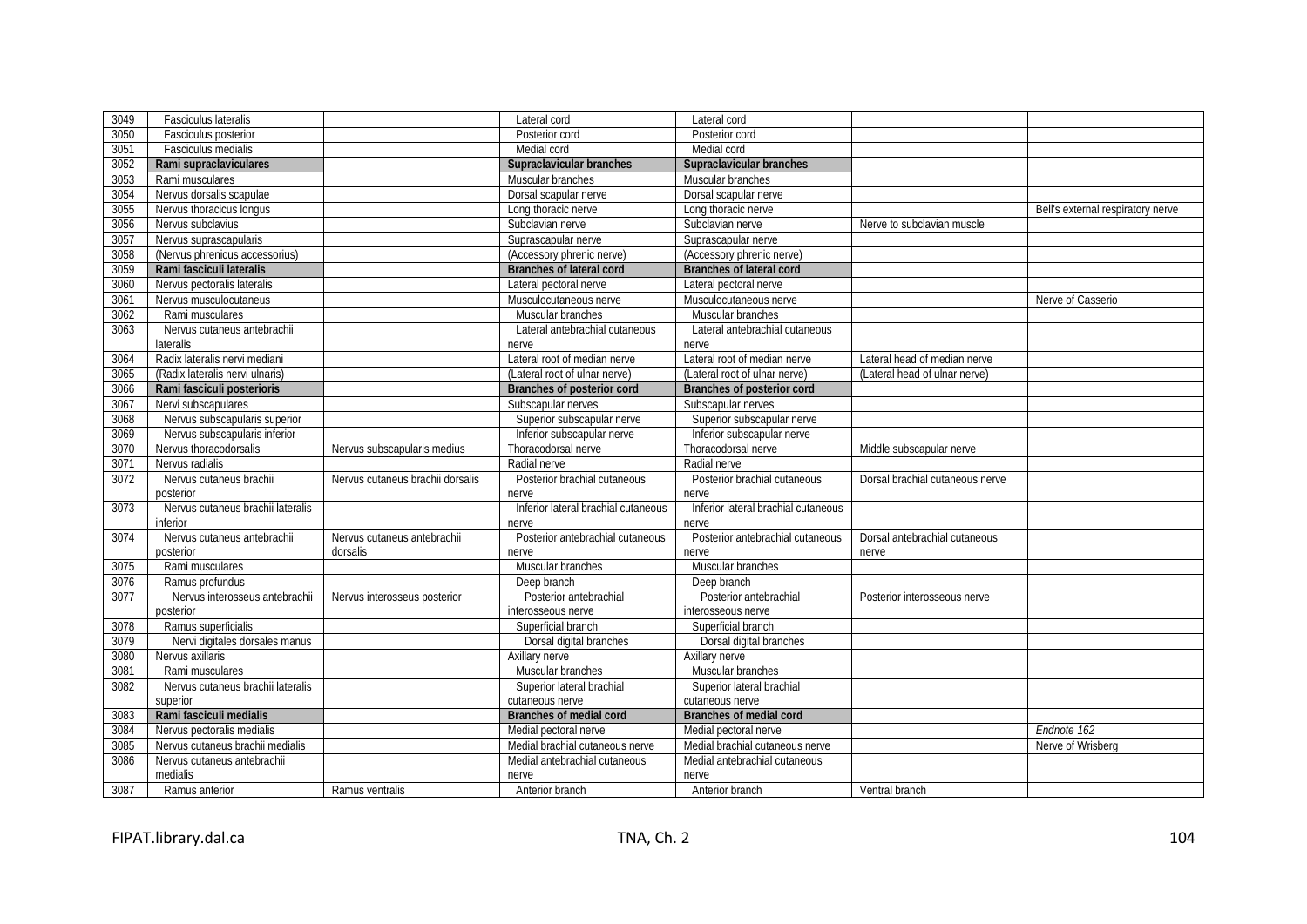| 3088 | Ramus posterior                  | Ramus dorsalis              | Posterior branch                   | Posterior branch                   | Dorsal branch                     |                           |
|------|----------------------------------|-----------------------------|------------------------------------|------------------------------------|-----------------------------------|---------------------------|
| 3089 | Radix medialis nervi mediani     |                             | Medial root of median nerve        | Medial root of median nerve        | Medial head of median nerve       |                           |
| 3090 | Nervus ulnaris                   |                             | Ulnar nerve                        | Ulnar nerve                        |                                   |                           |
| 3091 | Rami musculares                  |                             | Muscular branches                  | Muscular branches                  |                                   |                           |
| 3092 | Ramus dorsalis                   |                             | Dorsal branch                      | Dorsal branch                      |                                   |                           |
| 3093 | Nervi digitales dorsales manus   |                             | Dorsal digital nerves of hand      | Dorsal digital nerves of hand      |                                   |                           |
| 3094 | Ramus palmaris                   |                             | Palmar branch                      | Palmar branch                      |                                   |                           |
| 3095 | Ramus superficialis              |                             | Superficial branch                 | Superficial branch                 |                                   |                           |
| 3096 | Nervi digitales palmares         |                             | Common palmar digital nerves       | Common palmar digital nerves       |                                   |                           |
|      | communes                         |                             |                                    |                                    |                                   |                           |
| 3097 | Nervi digitales palmares         |                             | Proper palmar digital nerves       | Proper palmar digital nerves       |                                   |                           |
|      | proprii                          |                             |                                    |                                    |                                   |                           |
| 3098 | Ramus profundus                  |                             | Deep branch                        | Deep branch                        |                                   |                           |
| 3099 | Nervus medianus                  |                             | <b>Median nerve</b>                | Median nerve                       |                                   |                           |
| 3100 | Nervus interosseus antebrachii   | Nervus interosseus anterior | Anterior antebrachial interosseous | Anterior antebrachial interosseous | Anterior interosseous nerve       |                           |
|      | anterior                         |                             | nerve                              | nerve                              |                                   |                           |
| 3101 | Rami musculares                  |                             | Muscular branches                  | Muscular branches                  |                                   |                           |
| 3102 | Ramus palmaris                   |                             | Palmar branch                      | Palmar branch                      |                                   |                           |
| 3103 | (Ramus communicans ulnaris)      |                             | (Communicating branch with ulnar   | (Communicating branch with ulnar   |                                   | Martin-Gruber anastomosis |
|      |                                  |                             | nerve)                             | nerve)                             |                                   |                           |
| 3104 | Ramus recurrens                  | Ramus muscularis thenaris   | Recurrent branch                   | Recurrent branch                   | Thenar muscular branch            |                           |
| 3105 | Nervi digitales palmares         |                             | Common palmar digital nerves       | Common palmar digital nerves       |                                   |                           |
|      | communes                         |                             |                                    |                                    |                                   |                           |
| 3106 | Nervi digitales palmares proprii |                             | Proper palmar digital nerves       | Proper palmar digital nerves       |                                   |                           |
|      |                                  |                             |                                    |                                    |                                   |                           |
| 3107 | <b>NERVI THORACICI</b>           |                             | <b>THORACIC NERVES</b>             | <b>THORACIC NERVES</b>             |                                   |                           |
| 3108 | Nervus thoracicus primus         | Nervus spinalis T1          | First thoracic nerve               | First thoracic nerve               | Spinal nerve T1                   |                           |
| 3109 | Ramus posterior                  | Ramus dorsalis              | Posterior ramus                    | Posterior ramus                    | Dorsal ramus                      |                           |
| 3110 | Ramus medialis                   |                             | Medial branch                      | Medial branch                      |                                   |                           |
| 3111 | Ramus cutaneus posterior         | Ramus cutaneus dorsalis     | Posterior cutaneous branch         | Posterior cutaneous branch         | Dorsal cutaneous branch           |                           |
| 3112 | Ramus lateralis                  |                             | Lateral branch                     | Lateral branch                     |                                   |                           |
| 3113 | Ramus anterior                   | Ramus ventralis             | Anterior ramus                     | Anterior ramus                     | Ventral ramus                     |                           |
| 3114 | Ramus communicans albus          |                             | White ramus communicans            | White ramus communicans            |                                   |                           |
| 3115 | Radix inferior trunci inferioris |                             | Inferior root of inferior trunk of | Inferior root of inferior trunk of |                                   |                           |
|      | plexus brachialis                |                             | brachial plexus                    | brachial plexus                    |                                   |                           |
| 3116 | Nervus intercostalis primus      |                             | First intercostal nerve            | First intercostal nerve            |                                   |                           |
| 3117 | Rami musculares                  |                             | Muscular branches                  | Muscular branches                  |                                   |                           |
| 3118 | Ramus collateralis               |                             | Collateral branch                  | Collateral branch                  |                                   |                           |
| 3119 | Ramus cutaneus lateralis         |                             | Lateral cutaneous branch           | Lateral cutaneous branch           |                                   |                           |
| 3120 | Ramus cutaneus anterior          | Ramus cutaneus ventralis    | Anterior cutaneous branch          | Anterior cutaneous branch          | Ventral cutaneous branch          |                           |
| 3121 | Nervus thoracicus secundus       | Nervus spinalis T2          | Second thoracic nerve              | Second thoracic nerve              | Spinal nerve T2                   |                           |
| 3122 | Ramus posterior                  | Ramus dorsalis              | Posterior ramus                    | Posterior ramus                    | Dorsal ramus                      |                           |
| 3123 | Ramus medialis                   |                             | Medial branch                      | Medial branch                      |                                   |                           |
| 3124 | Ramus cutaneus posterior         | Ramus cutaneus dorsalis     | Posterior cutaneous branch         | Posterior cutaneous branch         | Dorsal cutaneous branch           |                           |
| 3125 | Ramus lateralis                  |                             | Lateral branch                     | Lateral branch                     |                                   |                           |
| 3126 | Ramus anterior                   | Ramus ventralis; Nervus     | Anterior ramus                     | Anterior ramus                     | Ventral ramus; Second intercostal |                           |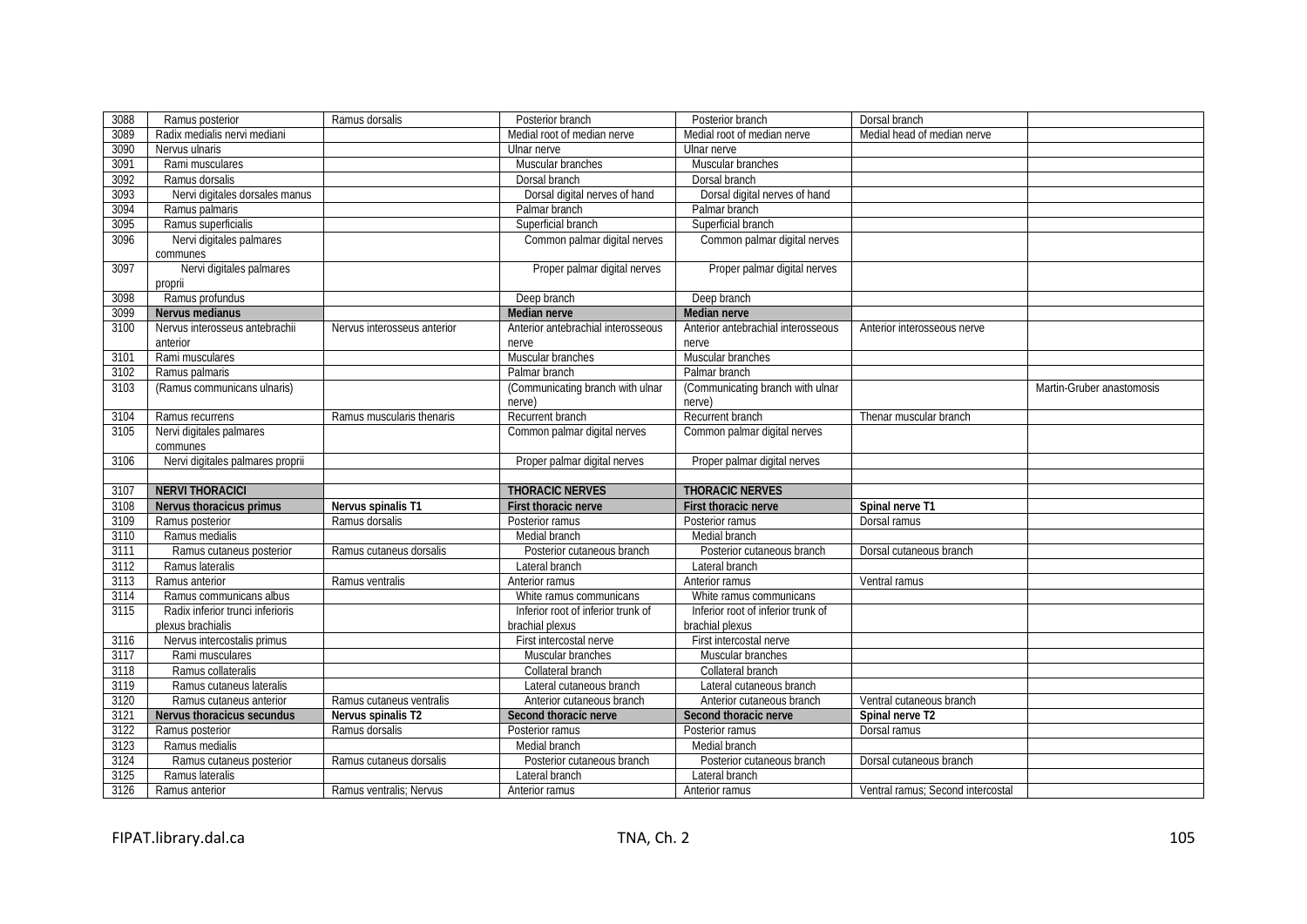|      |                              | intercostalis secundus                           |                               |                               | nerve                                      |  |
|------|------------------------------|--------------------------------------------------|-------------------------------|-------------------------------|--------------------------------------------|--|
| 3127 | Ramus communicans albus      |                                                  | White ramus communicans       | White ramus communicans       |                                            |  |
| 3128 | Rami musculares              |                                                  | Muscular branches             | Muscular branches             |                                            |  |
| 3129 | Ramus collateralis           |                                                  | Collateral branch             | Collateral branch             |                                            |  |
| 3130 | Ramus cutaneus lateralis     | Nervus intercostobrachialis                      | Lateral cutaneous branch      | Lateral cutaneous branch      | Intercostobrachial nerve                   |  |
| 3131 | Ramus cutaneus anterior      | Ramus cutaneus ventralis                         | Anterior cutaneous branch     | Anterior cutaneous branch     | Ventral cutaneous branch                   |  |
| 3132 | Nervus thoracicus tertius    | Nervus spinalis T3                               | Third thoracic nerve          | Third thoracic nerve          | Spinal nerve T3                            |  |
| 3133 | Ramus posterior              | Ramus dorsalis                                   | Posterior ramus               | Posterior ramus               | Dorsal ramus                               |  |
| 3134 | Ramus medialis               |                                                  | Medial branch                 | Medial branch                 |                                            |  |
| 3135 | Ramus cutaneus posterior     | Ramus cutaneus dorsalis                          | Posterior cutaneous branch    | Posterior cutaneous branch    | Dorsal cutaneous branch                    |  |
| 3136 | Ramus lateralis              |                                                  | Lateral branch                | Lateral branch                |                                            |  |
| 3137 | Ramus anterior               | Ramus ventralis; Nervus<br>intercostalis tertius | Anterior ramus                | Anterior ramus                | Ventral ramus; Third intercostal<br>nerve  |  |
| 3138 | Ramus communicans albus      |                                                  | White ramus communicans       | White ramus communicans       |                                            |  |
| 3139 | Rami musculares              |                                                  | Muscular branches             | Muscular branches             |                                            |  |
| 3140 | Ramus collateralis           |                                                  | Collateral branch             | Collateral branch             |                                            |  |
| 3141 | Ramus cutaneus lateralis     |                                                  | Lateral cutaneous branch      | Lateral cutaneous branch      |                                            |  |
| 3142 | (Nervus intercostobrachialis |                                                  | (Accessory intercostobrachial | (Accessory intercostobrachial |                                            |  |
|      | accessorius)                 |                                                  | nerve)                        | nerve)                        |                                            |  |
| 3143 | Ramus cutaneus anterior      | Ramus cutaneus ventralis                         | Anterior cutaneous branch     | Anterior cutaneous branch     | Ventral cutaneous branch                   |  |
| 3144 | Nervus thoracicus quartus    | Nervus spinalis T4                               | Fourth thoracic nerve         | Fourth thoracic nerve         | Spinal nerve T4                            |  |
| 3145 | Ramus posterior              | Ramus dorsalis                                   | Posterior ramus               | Posterior ramus               | Dorsal ramus                               |  |
| 3146 | Ramus medialis               |                                                  | Medial branch                 | Medial branch                 |                                            |  |
| 3147 | Ramus cutaneus posterior     | Ramus cutaneus dorsalis                          | Posterior cutaneous branch    | Posterior cutaneous branch    | Dorsal cutaneous branch                    |  |
| 3148 | Ramus lateralis              |                                                  | Lateral branch                | Lateral branch                |                                            |  |
| 3149 | Ramus anterior               | Ramus ventralis; Nervus<br>intercostalis quartus | Anterior ramus                | Anterior ramus                | Ventral ramus: Fourth intercostal<br>nerve |  |
| 3150 | Ramus communicans albus      |                                                  | White ramus communicans       | White ramus communicans       |                                            |  |
| 3151 | Rami musculares              |                                                  | Muscular branches             | Muscular branches             |                                            |  |
| 3152 | Ramus collateralis           |                                                  | Collateral branch             | Collateral branch             |                                            |  |
| 3153 | Ramus cutaneus lateralis     |                                                  | Lateral cutaneous branch      | Lateral cutaneous branch      |                                            |  |
| 3154 | Rami mammarii laterales      |                                                  | Lateral mammary branches      | Lateral mammary branches      |                                            |  |
| 3155 | Ramus cutaneus anterior      | Ramus cutaneus ventralis                         | Anterior cutaneous branch     | Anterior cutaneous branch     | Ventral cutaneous branch                   |  |
| 3156 | Rami mammarii mediales       |                                                  | Medial mammary branches       | Medial mammary branches       |                                            |  |
| 3157 | Nervus thoracicus quintus    | Nervus spinalis T5                               | Fifth thoracic nerve          | Fifth thoracic nerve          | Spinal nerve T5                            |  |
| 3158 | Ramus posterior              | Ramus dorsalis                                   | Posterior ramus               | Posterior ramus               | Dorsal ramus                               |  |
| 3159 | Ramus medialis               |                                                  | Medial branch                 | Medial branch                 |                                            |  |
| 3160 | Ramus cutaneus posterior     | Ramus cutaneus dorsalis                          | Posterior cutaneous branch    | Posterior cutaneous branch    | Dorsal cutaneous branch                    |  |
| 3161 | Ramus lateralis              |                                                  | Lateral branch                | Lateral branch                |                                            |  |
| 3162 | Ramus anterior               | Ramus ventralis: Nervus<br>intercostalis quintus | Anterior ramus                | Anterior ramus                | Ventral ramus: Fifth intercostal<br>nerve  |  |
| 3163 | Ramus communicans albus      |                                                  | White ramus communicans       | White ramus communicans       |                                            |  |
| 3164 | Rami musculares              |                                                  | Muscular branches             | Muscular branches             |                                            |  |
| 3165 | Ramus collateralis           |                                                  | Collateral branch             | Collateral branch             |                                            |  |
| 3166 | Ramus cutaneus lateralis     |                                                  | Lateral cutaneous branch      | Lateral cutaneous branch      |                                            |  |
| 3167 | Rami mammarii laterales      |                                                  | Lateral mammary branches      | Lateral mammary branches      |                                            |  |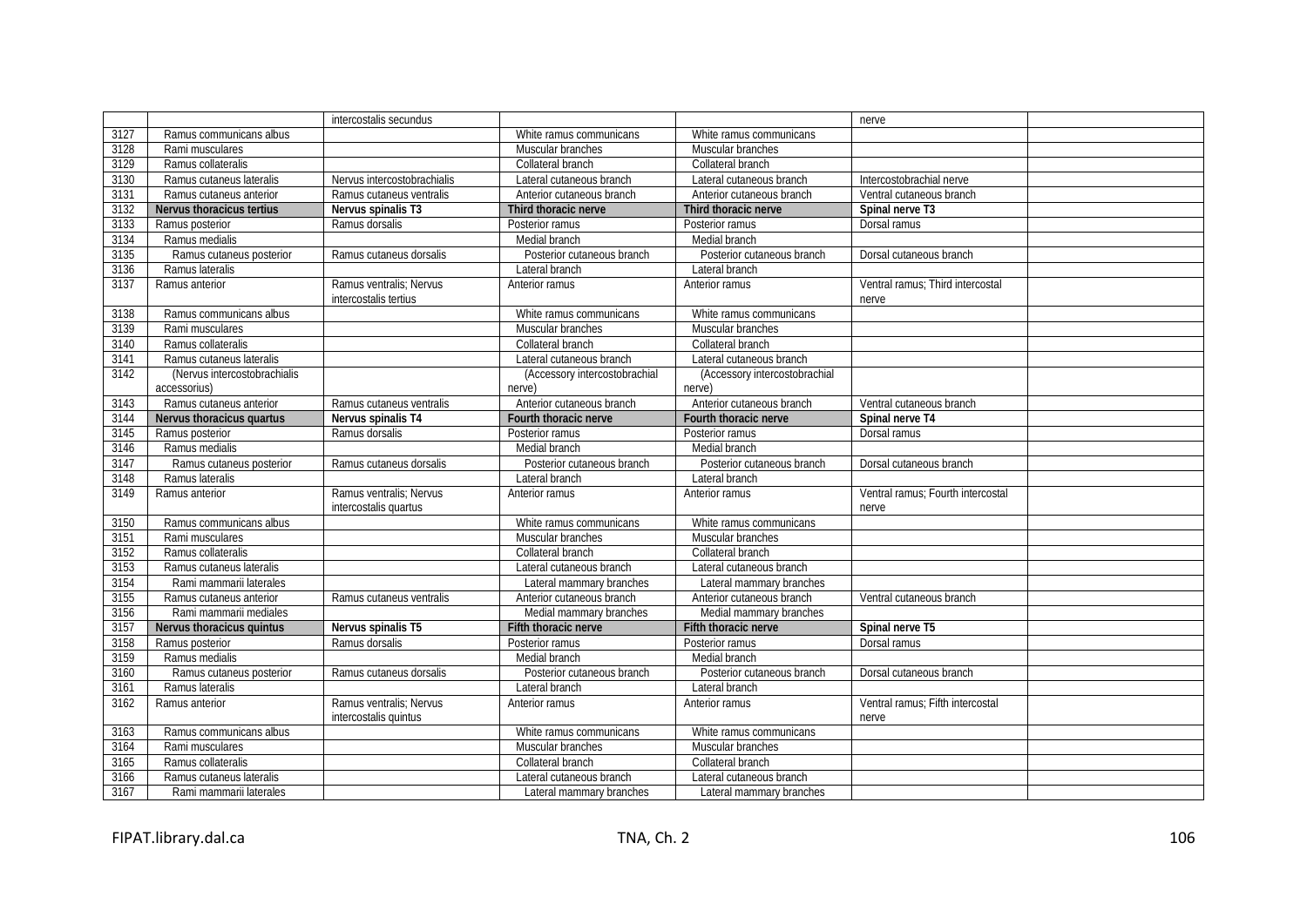| 3168 | Ramus cutaneus anterior    | Ramus cutaneus ventralis                          | Anterior cutaneous branch  | Anterior cutaneous branch  | Ventral cutaneous branch                    |
|------|----------------------------|---------------------------------------------------|----------------------------|----------------------------|---------------------------------------------|
| 3169 | Rami mammarii mediales     |                                                   | Medial mammary branches    | Medial mammary branches    |                                             |
| 3170 | Nervus thoracicus sextus   | Nervus spinalis T6                                | Sixth thoracic nerve       | Sixth thoracic nerve       | Spinal nerve T6                             |
| 3171 | Ramus posterior            | Ramus dorsalis                                    | Posterior ramus            | Posterior ramus            | Dorsal ramus                                |
| 3172 | Ramus medialis             |                                                   | Medial branch              | Medial branch              |                                             |
| 3173 | Ramus cutaneus posterior   | Ramus cutaneus dorsalis                           | Posterior cutaneous branch | Posterior cutaneous branch | Dorsal cutaneous branch                     |
| 3174 | Ramus lateralis            |                                                   | Lateral branch             | Lateral branch             |                                             |
| 3175 | Ramus anterior             | Ramus ventralis: Nervus<br>intercostalis sectus   | Anterior ramus             | Anterior ramus             | Ventral ramus; Sixth intercostal<br>nerve   |
| 3176 | Ramus communicans albus    |                                                   | White ramus communicans    | White ramus communicans    |                                             |
| 3177 | Rami musculares            |                                                   | Muscular branches          | Muscular branches          |                                             |
| 3178 | Ramus collateralis         |                                                   | Collateral branch          | Collateral branch          |                                             |
| 3179 | Ramus cutaneus lateralis   |                                                   | Lateral cutaneous branch   | Lateral cutaneous branch   |                                             |
| 3180 | Rami mammarii laterales    |                                                   | Lateral mammary branches   | Lateral mammary branches   |                                             |
| 3181 | Ramus cutaneus anterior    | Ramus cutaneus ventralis                          | Anterior cutaneous branch  | Anterior cutaneous branch  | Ventral cutaneous branch                    |
| 3182 | Rami mammarii mediales     |                                                   | Medial mammary branches    | Medial mammary branches    |                                             |
| 3183 | Nervus thoracicus septimus | Nervus spinalis T7                                | Seventh thoracic nerve     | Seventh thoracic nerve     | Spinal nerve T7                             |
| 3184 | Ramus posterior            | Ramus dorsalis                                    | Posterior ramus            | Posterior ramus            | Dorsal ramus                                |
| 3185 | Ramus medialis             |                                                   | Medial branch              | Medial branch              |                                             |
| 3186 | Ramus lateralis            |                                                   | Lateral branch             | Lateral branch             |                                             |
| 3187 | Ramus cutaneus posterior   | Ramus cutaneus dorsalis                           | Posterior cutaneous branch | Posterior cutaneous branch | Dorsal cutaneous branch                     |
| 3188 | Ramus anterior             | Ramus ventralis; Nervus<br>intercostalis septimus | Anterior ramus             | Anterior ramus             | Ventral ramus; Seventh intercostal<br>nerve |
| 3189 | Ramus communicans albus    |                                                   | White ramus communicans    | White ramus communicans    |                                             |
| 3190 | Rami musculares            |                                                   | Muscular branches          | Muscular branches          |                                             |
| 3191 | Ramus collateralis         |                                                   | Collateral branch          | Collateral branch          |                                             |
| 3192 | Ramus cutaneus lateralis   |                                                   | Lateral cutaneous branch   | Lateral cutaneous branch   |                                             |
| 3193 | Ramus cutaneus anterior    | Ramus cutaneus ventralis                          | Anterior cutaneous branch  | Anterior cutaneous branch  | Ventral cutaneous branch                    |
| 3194 | Nervus thoracicus octavus  | Nervus spinalis T8                                | Eighth thoracic nerve      | Eighth thoracic nerve      | Spinal nerve T8                             |
| 3195 | Ramus posterior            | Ramus dorsalis                                    | Posterior ramus            | Posterior ramus            | Dorsal ramus                                |
| 3196 | Ramus medialis             |                                                   | Medial branch              | Medial branch              |                                             |
| 3197 | Ramus lateralis            |                                                   | Lateral branch             | Lateral branch             |                                             |
| 3198 | Ramus cutaneus posterior   | Ramus cutaneus dorsalis                           | Posterior cutaneous branch | Posterior cutaneous branch | Dorsal cutaneous branch                     |
| 3199 | Ramus anterior             | Ramus ventralis: Nervus<br>intercostalis octavus  | Anterior ramus             | Anterior ramus             | Ventral ramus; Eighth intercostal<br>nerve  |
| 3200 | Ramus communicans albus    |                                                   | White ramus communicans    | White ramus communicans    |                                             |
| 3201 | Rami musculares            |                                                   | Muscular branches          | Muscular branches          |                                             |
| 3202 | Ramus collateralis         |                                                   | Collateral branch          | Collateral branch          |                                             |
| 3203 | Ramus cutaneus lateralis   |                                                   | Lateral cutaneous branch   | Lateral cutaneous branch   |                                             |
| 3204 | Ramus cutaneus anterior    | Ramus cutaneus ventralis                          | Anterior cutaneous branch  | Anterior cutaneous branch  | Ventral cutaneous branch                    |
| 3205 | Nervus thoracicus nonus    | Nervus spinalis T9                                | Ninth thoracic nerve       | Ninth thoracic nerve       | Spinal nerve T9                             |
| 3206 | Ramus posterior            | Ramus dorsalis                                    | Posterior ramus            | Posterior ramus            | Dorsal ramus                                |
| 3207 | Ramus medialis             |                                                   | Medial branch              | Medial branch              |                                             |
| 3208 | Ramus lateralis            |                                                   | Lateral branch             | Lateral branch             |                                             |
| 3209 | Ramus cutaneus posterior   | Ramus cutaneus dorsalis                           | Posterior cutaneous branch | Posterior cutaneous branch | Dorsal cutaneous branch                     |
| 3210 | Ramus anterior             | Ramus ventralis; Nervus                           | Anterior ramus             | Anterior ramus             | Ventral ramus; Ninth intercostal            |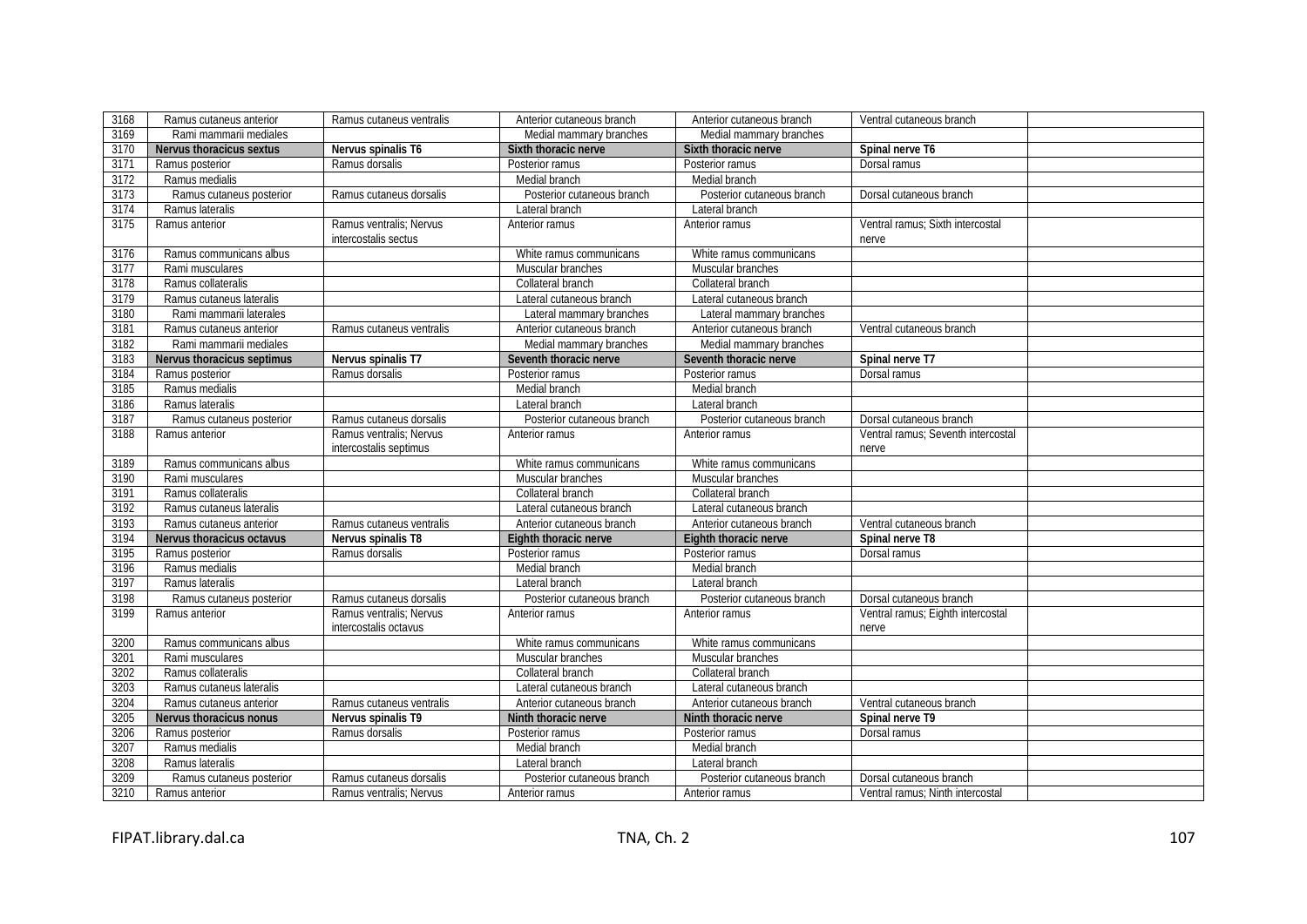|      |                              | intercostalis nonus                    |                            |                            | nerve                               |                              |
|------|------------------------------|----------------------------------------|----------------------------|----------------------------|-------------------------------------|------------------------------|
| 3211 | Ramus communicans albus      |                                        | White ramus communicans    | White ramus communicans    |                                     |                              |
| 3212 | Rami musculares              |                                        | Muscular branches          | Muscular branches          |                                     |                              |
| 3213 | Ramus collateralis           |                                        | Collateral branch          | Collateral branch          |                                     |                              |
| 3214 | Ramus cutaneus lateralis     |                                        | Lateral cutaneous branch   | Lateral cutaneous branch   |                                     |                              |
| 3215 | Ramus cutaneus anterior      | Ramus cutaneus ventralis               | Anterior cutaneous branch  | Anterior cutaneous branch  | Ventral cutaneous branch            |                              |
| 3216 | Nervus thoracicus decimus    | Nervus spinalis T10                    | Tenth thoracic nerve       | Tenth thoracic nerve       | Spinal nerve T10                    |                              |
| 3217 | Ramus posterior              | Ramus dorsalis                         | Posterior ramus            | Posterior ramus            | Dorsal ramus                        |                              |
| 3218 | Ramus medialis               |                                        | Medial branch              | Medial branch              |                                     |                              |
| 3219 | Ramus lateralis              |                                        | Lateral branch             | Lateral branch             |                                     |                              |
| 3220 | Ramus cutaneus posterior     | Ramus cutaneus dorsalis                | Posterior cutaneous branch | Posterior cutaneous branch | Dorsal cutaneous branch             |                              |
| 3221 | Ramus anterior               | Ramus ventralis: Nervus                | Anterior ramus             | Anterior ramus             | Ventral ramus; Tenth intercostal    |                              |
|      |                              | intercostalis decimus                  |                            |                            | nerve                               |                              |
| 3222 | Ramus communicans albus      |                                        | White ramus communicans    | White ramus communicans    |                                     |                              |
| 3223 | Rami musculares              |                                        | Muscular branches          | Muscular branches          |                                     |                              |
| 3224 | Ramus collateralis           |                                        | Collateral branch          | Collateral branch          |                                     |                              |
| 3225 | Ramus cutaneus lateralis     |                                        | Lateral cutaneous branch   | Lateral cutaneous branch   |                                     |                              |
| 3226 | Ramus cutaneus anterior      | Ramus cutaneus ventralis               | Anterior cutaneous branch  | Anterior cutaneous branch  | Ventral cutaneous branch            |                              |
| 3227 | Nervus thoracicus undecimus  | Nervus spinalis T11                    | Eleventh thoracic nerve    | Eleventh thoracic nerve    | Spinal nerve T11                    |                              |
| 3228 | Ramus posterior              | Ramus dorsalis                         | Posterior ramus            | Posterior ramus            | Dorsal ramus                        |                              |
| 3229 | Ramus medialis               |                                        | Medial branch              | Medial branch              |                                     |                              |
| 3230 | Ramus lateralis              |                                        | Lateral branch             | Lateral branch             |                                     |                              |
| 3231 | Ramus cutaneus posterior     | Ramus cutaneus dorsalis                | Posterior cutaneous branch | Posterior cutaneous branch | Dorsal cutaneous branch             |                              |
| 3232 | Ramus anterior               | Ramus ventralis; Nervus                | Anterior ramus             | Anterior ramus             | Ventral ramus; Eleventh intercostal |                              |
|      |                              | intercostalis undecimus                |                            |                            | nerve                               |                              |
| 3233 | Ramus communicans albus      |                                        | White ramus communicans    | White ramus communicans    |                                     |                              |
| 3234 | Rami musculares              |                                        | Muscular branches          | Muscular branches          |                                     |                              |
| 3235 | Ramus collateralis           |                                        | Collateral branch          | Collateral branch          |                                     |                              |
| 3236 | Ramus cutaneus lateralis     |                                        | Lateral cutaneous branch   | Lateral cutaneous branch   |                                     |                              |
| 3237 | Ramus cutaneus anterior      | Ramus cutaneus ventralis               | Anterior cutaneous branch  | Anterior cutaneous branch  | Ventral cutaneous branch            |                              |
| 3238 | Nervus thoracicus duodecimus | Nervus spinalis T12                    | Twelfth thoracic nerve     | Twelfth thoracic nerve     | Spinal nerve T12                    |                              |
| 3239 | Ramus posterior              | Ramus dorsalis                         | Posterior ramus            | Posterior ramus            | Dorsal ramus                        |                              |
| 3240 | Ramus medialis               |                                        | Medial branch              | Medial branch              |                                     |                              |
| 3241 | Ramus lateralis              |                                        | Lateral branch             | Lateral branch             |                                     |                              |
| 3242 | Ramus cutaneus posterior     | Ramus cutaneus dorsalis                | Posterior cutaneous branch | Posterior cutaneous branch | Dorsal cutaneous branch             |                              |
| 3243 | Ramus anterior               | Ramus ventralis: Nervus<br>subcostalis | Anterior ramus             | Anterior ramus             | Ventral ramus: Subcostal nerve      |                              |
| 3244 | Ramus communicans albus      |                                        | White ramus communicans    | White ramus communicans    |                                     |                              |
| 3245 | Rami musculares              |                                        | Muscular branches          | Muscular branches          |                                     |                              |
| 3246 | Ramus collateralis           |                                        | Collateral branch          | Collateral branch          |                                     |                              |
| 3247 | (Ramus communicans           | (Ramus communicans                     | (Communicating branch to   | (Communicating branch to   | (Descending communicating           | Dorsolumbar nerve: Branch to |
|      | iliohypogastricus)           | descendens)                            | iliohypogastric nerve)     | iliohypogastric nerve)     | nerve)                              | iliohypogastric nerve        |
| 3248 | Ramus cutaneus lateralis     |                                        | Lateral cutaneous branch   | Lateral cutaneous branch   |                                     |                              |
| 3249 | Ramus cutaneus anterior      | Ramus cutaneus ventralis               | Anterior cutaneous branch  | Anterior cutaneous branch  | Ventral cutaneous branch            |                              |
|      |                              |                                        |                            |                            |                                     |                              |
| 3250 | <b>NERVI LUMBALES</b>        |                                        | <b>LUMBAR NERVES</b>       | <b>LUMBAR NERVES</b>       |                                     |                              |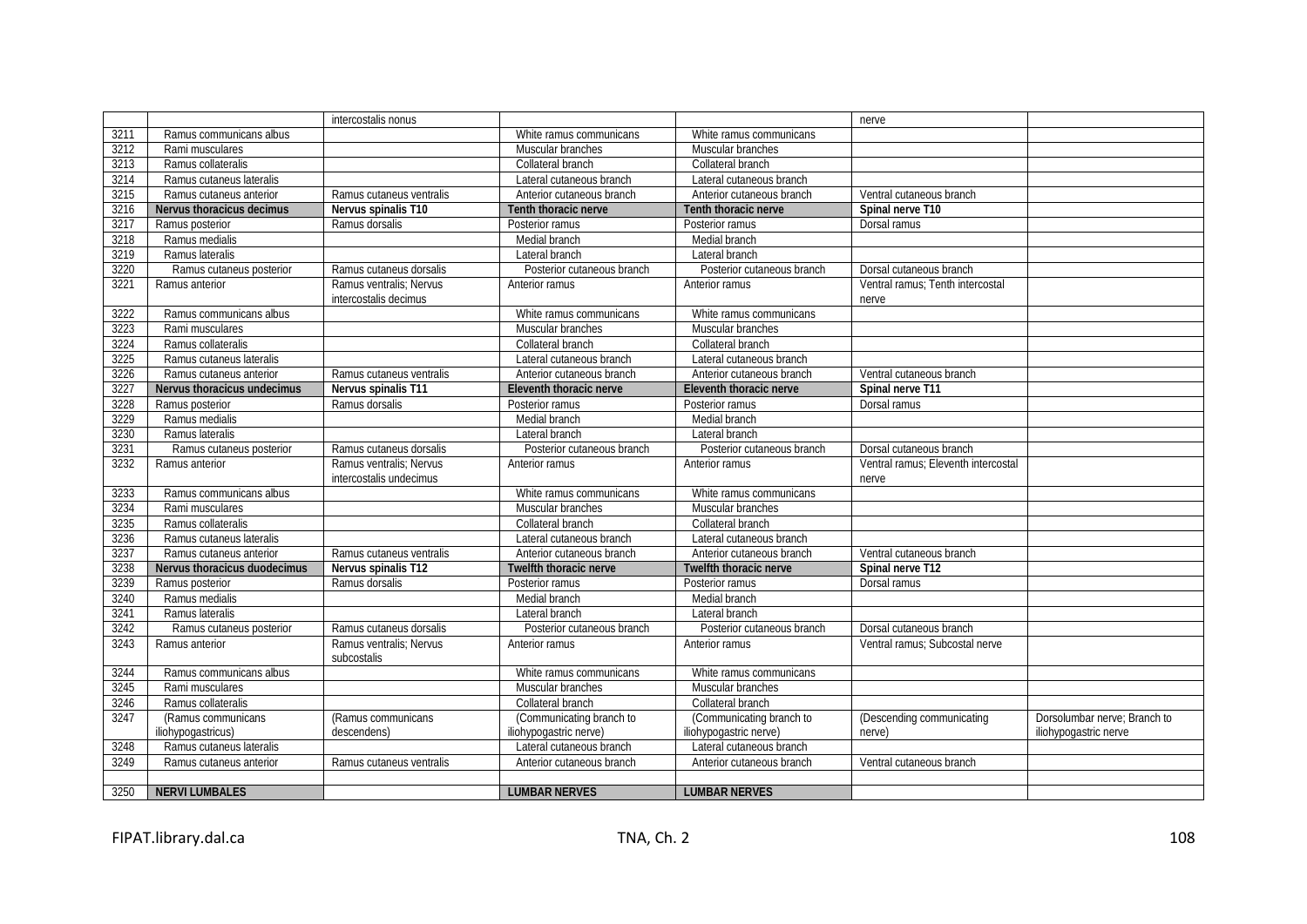| 3251 | Nervus lumbalis primus                  | Nervus spinalis L1                                  | First lumbar nerve                      | First lumbar nerve                      | Spinal nerve L1                                    |                                                |
|------|-----------------------------------------|-----------------------------------------------------|-----------------------------------------|-----------------------------------------|----------------------------------------------------|------------------------------------------------|
| 3252 | Ramus posterior                         | Ramus dorsalis                                      | Posterior ramus                         | Posterior ramus                         | Dorsal ramus                                       |                                                |
| 3253 | Ramus medialis                          |                                                     | Medial branch                           | Medial branch                           |                                                    |                                                |
| 3254 | Ramus lateralis                         |                                                     | Lateral branch                          | Lateral branch                          |                                                    |                                                |
| 3255 | Ramus cutaneus posterior                | Ramus cutaneus dorsalis; Nervus<br>clunium superior | Posterior cutaneous branch              | Posterior cutaneous branch              | Dorsal cutaneous branch; Superior<br>clunial nerve | Endnote 163                                    |
| 3256 | Ramus anterior                          | Ramus ventralis                                     | Anterior ramus                          | Anterior ramus                          | Ventral ramus                                      |                                                |
| 3257 | Ramus communicans albus                 |                                                     | White ramus communicans                 | White ramus communicans                 |                                                    |                                                |
| 3258 | Radix superior nervi<br>qenitofemoralis |                                                     | Superior root of genitofemoral<br>nerve | Superior root of genitofemoral<br>nerve |                                                    | Communicating branch to<br>genitofemoral nerve |
| 3259 | Nervus iliohypogastricus                |                                                     | lliohypogastric nerve                   | Iliohypogastric nerve                   |                                                    |                                                |
| 3260 | Ramus cutaneus lateralis                |                                                     | Lateral cutaneous branch                | Lateral cutaneous branch                |                                                    |                                                |
| 3261 | Ramus cutaneus anterior                 | Ramus cutaneus ventralis                            | Anterior cutaneous branch               | Anterior cutaneous branch               | Ventral cutaneous branch                           |                                                |
| 3262 | Nervus ilioinguinalis                   |                                                     | Ilio-inguinal nerve                     | Ilioinguinal nerve                      |                                                    |                                                |
| 3263 | Nervi labiales anteriores ?             |                                                     | Anterior labial nerves ?                | Anterior labial nerves ?                |                                                    |                                                |
| 3264 | Nervi scrotales anteriores 3            |                                                     | Anterior scrotal nerves                 | Anterior scrotal nerves                 |                                                    |                                                |
| 3265 | Nervus lumbalis secundus                | Nervus spinalis L2                                  | Second lumbar nerve                     | Second lumbar nerve                     | Spinal nerve L2                                    |                                                |
| 3266 | Ramus posterior                         | Ramus dorsalis                                      | Posterior ramus                         | Posterior ramus                         | Dorsal ramus                                       |                                                |
| 3267 | Ramus medialis                          |                                                     | Medial branch                           | Medial branch                           |                                                    |                                                |
| 3268 | Ramus lateralis                         |                                                     | Lateral branch                          | Lateral branch                          |                                                    |                                                |
| 3269 | Ramus cutaneus posterior                | Ramus cutaneus dorsalis; Nervus                     | Posterior cutaneous branch              | Posterior cutaneous branch              | Dorsal cutaneous branch; Superior                  |                                                |
|      |                                         | clunium superior                                    |                                         |                                         | clunial nerve                                      |                                                |
| 3270 | Ramus anterior                          | Ramus ventralis                                     | Anterior ramus                          | Anterior ramus                          | Ventral ramus                                      |                                                |
| 3271 | Ramus communicans albus                 |                                                     | White ramus communicans                 | White ramus communicans                 |                                                    |                                                |
| 3272 | Radix inferior nervi                    |                                                     | Inferior root of genitofemoral          | Inferior root of genitofemoral          |                                                    |                                                |
|      | genitofemoralis                         |                                                     | nerve                                   | nerve                                   |                                                    |                                                |
| 3273 | Divisio posterior                       |                                                     | Posterior division                      | Posterior division                      |                                                    |                                                |
| 3274 | Divisio anterior                        |                                                     | Anterior division                       | Anterior division                       |                                                    |                                                |
| 3275 | Nervus lumbalis tertius                 | Nervus spinalis L3                                  | Third lumbar nerve                      | Third lumbar nerve                      | Spinal nerve L3                                    |                                                |
| 3276 | Ramus posterior                         | Ramus dorsalis                                      | Posterior ramus                         | Posterior ramus                         | Dorsal ramus                                       |                                                |
| 3277 | Ramus medialis                          |                                                     | Medial branch                           | Medial branch                           |                                                    |                                                |
| 3278 | Ramus lateralis                         |                                                     | Lateral branch                          | Lateral branch                          |                                                    |                                                |
| 3279 | Ramus cutaneus posterior                | Ramus cutaneus dorsalis; Nervus<br>clunium superior | Posterior cutaneous branch              | Posterior cutaneous branch              | Dorsal cutaneous branch; Superior<br>clunial nerve |                                                |
| 3280 | Ramus anterior                          | Ramus ventralis                                     | Anterior ramus; Ventral ramus           | Anterior ramus; Ventral ramus           | Ventral ramus                                      |                                                |
| 3281 | Divisio posterior                       |                                                     | Posterior division                      | Posterior division                      |                                                    |                                                |
| 3282 | Divisio anterior                        |                                                     | Anterior division                       | Anterior division                       |                                                    |                                                |
| 3283 | Nervus lumbalis quartus                 | Nervus spinalis L4                                  | Fourth lumbar nerve                     | Fourth lumbar nerve                     | Spinal nerve L4                                    |                                                |
| 3284 | Ramus posterior                         | Ramus dorsalis                                      | Posterior ramus                         | Posterior ramus                         | Dorsal ramus                                       |                                                |
| 3285 | Ramus medialis                          |                                                     | Medial branch                           | Medial branch                           |                                                    |                                                |
| 3286 | Ramus lateralis                         |                                                     | Lateral branch                          | Lateral branch                          |                                                    |                                                |
| 3287 | Ramus anterior                          | Ramus ventralis                                     | Anterior ramus                          | Anterior ramus                          | Ventral ramus                                      | Nervus furcalis                                |
| 3288 | Divisio posterior                       |                                                     | Posterior division                      | Posterior division                      |                                                    |                                                |
| 3289 | Divisio anterior                        |                                                     | Anterior division                       | Anterior division                       |                                                    |                                                |
| 3290 | Ramus communicans                       | Ramus communicans descendens                        | Lumbosacral communicating               | Lumbosacral communicating               | Descending communicating                           | Branch to lumbosacral trunk                    |
|      | lumbosacralis                           |                                                     | branch                                  | branch                                  | branches                                           |                                                |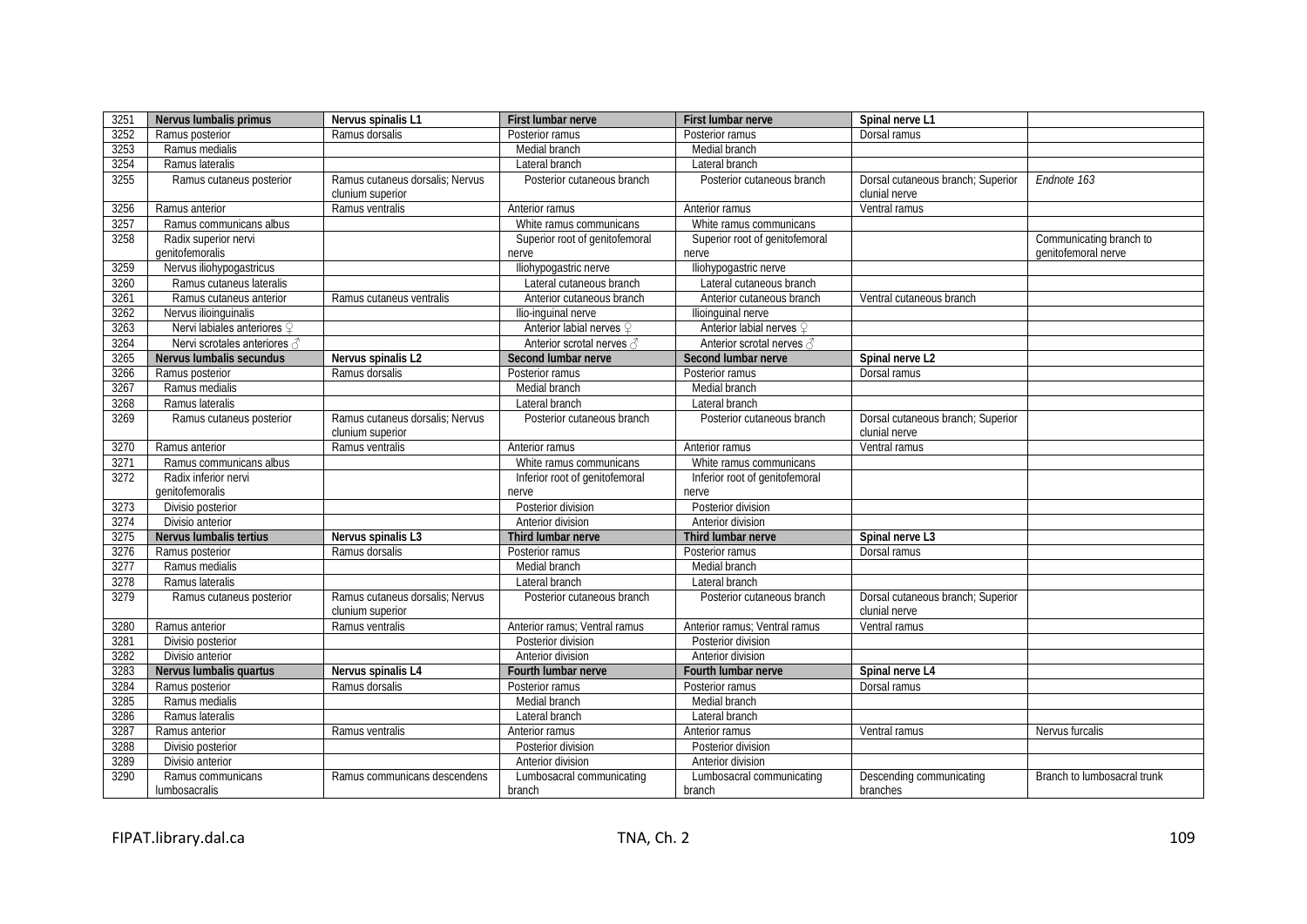| 3291 | Nervus lumbalis quintus      | Nervus spinalis quintus                           | Fifth lumbar nerve               | <b>Fifth lumbar nerve</b>        | Spinal nerve L5                                  |                      |
|------|------------------------------|---------------------------------------------------|----------------------------------|----------------------------------|--------------------------------------------------|----------------------|
| 3292 | Ramus posterior              | Ramus dorsalis                                    | Posterior ramus                  | Posterior ramus                  | Dorsal ramus                                     |                      |
| 3293 | Ramus medialis               |                                                   | Medial branch                    | Medial branch                    |                                                  |                      |
| 3294 | Ramus lateralis              |                                                   | Lateral branch                   | Lateral branch                   |                                                  |                      |
| 3295 | Ramus anterior               | Ramus ventralis                                   | Anterior ramus                   | Anterior ramus                   | Ventral ramus                                    |                      |
| 3296 | Truncus lumbosacralis        |                                                   | Lumbosacral trunk                | Lumbosacral trunk                |                                                  |                      |
| 3297 | Divisio posterior            |                                                   | Posterior division               | Posterior division               |                                                  |                      |
| 3298 | Divisio anterior             |                                                   | Anterior division                | Anterior division                |                                                  |                      |
|      |                              |                                                   |                                  |                                  |                                                  |                      |
| 3299 | <b>NERVI SACRALES</b>        |                                                   | <b>SACRAL NERVES</b>             | <b>SACRAL NERVES</b>             |                                                  |                      |
| 3300 | Nervus sacralis primus       | Nervus spinalis S1                                | First sacral nerve               | First sacral nerve               | Spinal nerve S1                                  |                      |
| 3301 | Ramus posterior              | Ramus dorsalis                                    | Posterior ramus                  | Posterior ramus                  | Dorsal ramus                                     |                      |
| 3302 | Ramus medialis               |                                                   | Medial branch                    | Medial branch                    |                                                  |                      |
| 3303 | Ramus lateralis              |                                                   | Lateral branch                   | Lateral branch                   |                                                  |                      |
| 3304 | Ramus cutaneus posterior     | Ramus cutaneus dorsalis; Nervus                   | Posterior cutaneous branch       | Posterior cutaneous branch       | Dorsal cutaneous branch; Middle                  | Endnote 164          |
|      |                              | clunium medius                                    |                                  |                                  | clunial nerve                                    |                      |
| 3305 | Ramus anterior               | Ramus ventralis                                   | Anterior ramus                   | Anterior ramus                   | Ventral ramus                                    |                      |
| 3306 | Divisio posterior            |                                                   | Posterior division               | Posterior division               |                                                  |                      |
| 3307 | Divisio anterior             |                                                   | Anterior division                | Anterior division                |                                                  |                      |
| 3308 | Nervus sacralis secundus     | Nervus spinalis S2                                | Second sacral nerve              | Second sacral nerve              | Spinal nerve S2                                  |                      |
| 3309 | Ramus posterior              | Ramus dorsalis                                    | Posterior ramus                  | Posterior ramus                  | Dorsal ramus                                     |                      |
| 3310 | Ramus medialis               |                                                   | Medial branch                    | Medial branch                    |                                                  |                      |
| 3311 | Ramus lateralis              |                                                   | Lateral branch                   | Lateral branch                   |                                                  |                      |
| 3312 | Ramus cutaneus posterior     | Ramus cutaneus dorsalis: Nervus<br>clunium medius | Posterior cutaneous branch       | Posterior cutaneous branch       | Dorsal cutaneus branch: Middle<br>clunial nerve  |                      |
| 3313 | Ramus anterior               | Ramus ventralis                                   | Anterior ramus                   | Anterior ramus                   | Ventral ramus                                    |                      |
| 3314 | Nervus splanchnicus pelvicus |                                                   | Superior pelvic splanchnic nerve | Superior pelvic splanchnic nerve |                                                  | Radix parasympathica |
|      | superior                     |                                                   |                                  |                                  |                                                  |                      |
| 3315 | Divisio posterior            |                                                   | Posterior division               | Posterior division               |                                                  |                      |
| 3316 | Divisio anterior             |                                                   | Anterior division                | Anterior division                |                                                  |                      |
| 3317 | Nervus sacralis tertius      | Nervus spinalis S3                                | Third sacral nerve               | Third sacral nerve               | Spinal nerve S3                                  |                      |
| 3318 | Ramus posterior              | Ramus dorsalis                                    | Posterior ramus                  | Posterior ramus                  | Dorsal ramus                                     |                      |
| 3319 | Ramus medialis               |                                                   | Medial branch                    | Medial branch                    |                                                  |                      |
| 3320 | Ramus lateralis              |                                                   | Lateral branch                   | Lateral branch                   |                                                  |                      |
| 3321 | Ramus cutaneus posterior     | Ramus cutaneus dorsalis: Nervus<br>clunium medius | Posterior cutaneous branch       | Posterior cutaneous branch       | Dorsal cutaneous branch: Middle<br>clunial nerve |                      |
| 3322 | Ramus anterior               | Ramus ventralis                                   | Anterior ramus                   | Anterior ramus                   | Ventral ramus                                    |                      |
| 3323 | Nervus splanchnicus pelvicus |                                                   | Middle pelvic splanchnic nerve   | Middle pelvic splanchnic nerve   |                                                  | Radix parasympathica |
|      | medius                       |                                                   |                                  |                                  |                                                  |                      |
| 3324 | Divisio posterior            |                                                   | Posterior division               | Posterior division               |                                                  |                      |
| 3325 | Divisio anterior             |                                                   | Anterior division                | Anterior division                |                                                  |                      |
| 3326 | Nervus sacralis quartus      | Nervus spinalis S4                                | Fourth sacral nerve              | Fourth sacral nerve              | Spinal nerve S4                                  |                      |
| 3327 | Ramus posterior              | Ramus dorsalis                                    | Posterior ramus                  | Posterior ramus                  | Dorsal ramus                                     |                      |
| 3328 | Ramus anterior               | Ramus ventralis                                   | Anterior ramus                   | Anterior ramus                   | Ventral ramus                                    |                      |
| 3329 | Nervus splanchnicus pelvicus |                                                   | Inferior pelvic splanchnic nerve | Inferior pelvic splanchnic nerve |                                                  | Radix parasympathica |
|      | inferior                     |                                                   |                                  |                                  |                                                  |                      |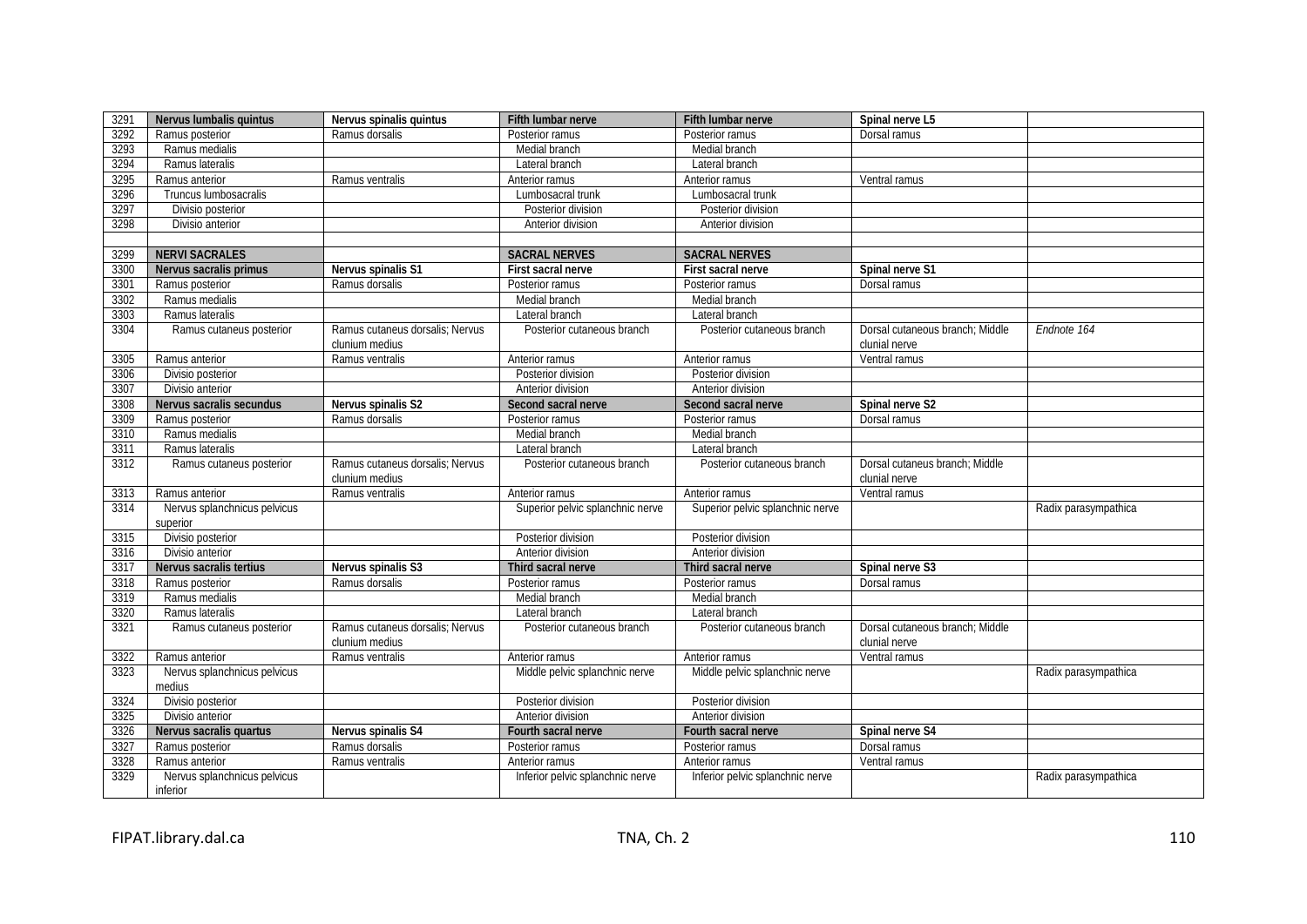| 3330 | Ramus superior                     |                    | Superior branch                   | Superior branch                  |                 | Branch to sacral plexus      |
|------|------------------------------------|--------------------|-----------------------------------|----------------------------------|-----------------|------------------------------|
| 3331 | Ramus inferior                     |                    | Inferior branch                   | Inferior branch                  |                 | Branch to coccygeal plexus   |
| 3332 | Nervus sacralis quintus            | Nervus spinalis S5 | Fifth sacral nerve                | Fifth sacral nerve               | Spinal nerve S5 |                              |
| 3333 | Ramus posterior                    | Ramus dorsalis     | Posterior ramus                   | Posterior ramus                  | Dorsal ramus    |                              |
| 3334 | Ramus anterior                     | Ramus ventralis    | Anterior ramus                    | Anterior ramus                   | Ventral ramus   |                              |
|      |                                    |                    |                                   |                                  |                 |                              |
| 3335 | <b>NERVUS COCCYGEUS</b>            |                    | <b>COCCYGEAL NERVE</b>            | <b>COCCYGEAL NERVE</b>           |                 |                              |
| 3336 | Ramus posterior                    | Ramus dorsalis     | Posterior ramus                   | Posterior ramus                  | Dorsal ramus    |                              |
| 3337 | Ramus anterior                     | Ramus ventralis    | Anterior ramus                    | Anterior ramus                   | Ventral ramus   |                              |
|      |                                    |                    |                                   |                                  |                 |                              |
| 3338 | <b>PLEXUS LUMBOSACRALIS</b>        |                    | <b>LUMBOSACRAL PLEXUS</b>         | <b>LUMBOSACRAL PLEXUS</b>        |                 |                              |
| 3339 | <b>Plexus lumbalis</b>             |                    | Lumbar plexus                     | Lumbar plexus                    |                 |                              |
| 3340 | Pars anterior                      |                    | Anterior part                     | Anterior part                    |                 | Anterior divisions of L2-L4  |
| 3341 | Pars posterior                     |                    | Posterior part                    | Posterior part                   |                 | Posterior divisions of L2-L4 |
| 3342 | Rami partis anterioris             |                    | <b>Branches of anterior part</b>  | <b>Branches of anterior part</b> |                 |                              |
| 3343 | Nervus genitofemoralis             |                    | Genitofemoral nerve               | Genitofemoral nerve              |                 |                              |
| 3344 | Ramus genitalis                    |                    | Genital branch                    | Genital branch                   |                 |                              |
| 3345 | Ramus femoralis                    |                    | Femoral branch                    | Femoral branch                   |                 |                              |
| 3346 | Nervus obturatorius                |                    | Obturator nerve                   | Obturator nerve                  |                 |                              |
| 3347 | Ramus anterior                     |                    | Anterior branch                   | Anterior branch                  |                 |                              |
| 3348 | Ramus cutaneus                     |                    | Cutaneous branch                  | Cutaneous branch                 |                 |                              |
| 3349 | Rami musculares                    |                    | Muscular branches                 | Muscular branches                |                 |                              |
| 3350 | Ramus posterior                    |                    | Posterior branch                  | Posterior branch                 |                 |                              |
| 3351 | Rami musculares                    |                    | Muscular branches                 | Muscular branches                |                 |                              |
| 3352 | (Nervus obturatorius               |                    | (Accessory obturator nerve)       | (Accessory obturator nerve)      |                 |                              |
|      | accessorius)                       |                    |                                   |                                  |                 |                              |
| 3353 | Rami partis posterioris            |                    | <b>Branches of posterior part</b> | Branches of posterior part       |                 |                              |
| 3354 | Nervus cutaneus femoris lateralis  |                    | Lateral femoral cutaneous nerve   | Lateral femoral cutaneous nerve  |                 |                              |
| 3355 | Nervus femoralis                   |                    | Femoral nerve                     | Femoral nerve                    |                 |                              |
| 3356 | Rami musculares                    |                    | Muscular branches                 | Muscular branches                |                 |                              |
| 3357 | Rami cutanei femoris               |                    | Anterior femoral cutaneous        | Anterior femoral cutaneous       |                 |                              |
|      | anteriores                         |                    | branches                          | branches                         |                 |                              |
| 3358 | Nervus saphenus                    |                    | Saphenous nerve                   | Saphenous nerve                  |                 |                              |
| 3359 | Ramus infrapatellaris              |                    | Infrapatellar branch              | Infrapatellar branch             |                 |                              |
| 3360 | Rami cutanei cruris mediales       |                    | Medial crural cutaneous           | Medial crural cutaneous          |                 |                              |
|      |                                    |                    | branches                          | branches                         |                 |                              |
|      |                                    |                    |                                   |                                  |                 |                              |
| 3361 | Plexus sacralis                    |                    | Sacral plexus                     | Sacral plexus                    |                 |                              |
| 3362 | Pars anterior                      |                    | Anterior part                     | Anterior part                    |                 | Anterior divisions of L4-S4  |
| 3363 | Pars posterior                     |                    | Posterior part                    | Posterior part                   |                 | Posterior divisions of L4-S4 |
| 3364 | Rami partis anterioris             |                    | <b>Branches of anterior part</b>  | <b>Branches of anterior part</b> |                 |                              |
| 3365 | Rami musculares                    |                    | Muscular branches                 | Muscular branches                |                 |                              |
| 3366 | Nervus musculi obturatorii interni |                    | Nerve to obturator internus       | Nerve to obturator internus      |                 |                              |
|      |                                    |                    | muscle                            | muscle                           |                 |                              |
| 3367 | Nervus musculi quadrati femoris    |                    | Nerve to quadratus femoris        | Nerve to quadratus femoris       |                 |                              |
|      |                                    |                    | muscle                            | muscle                           |                 |                              |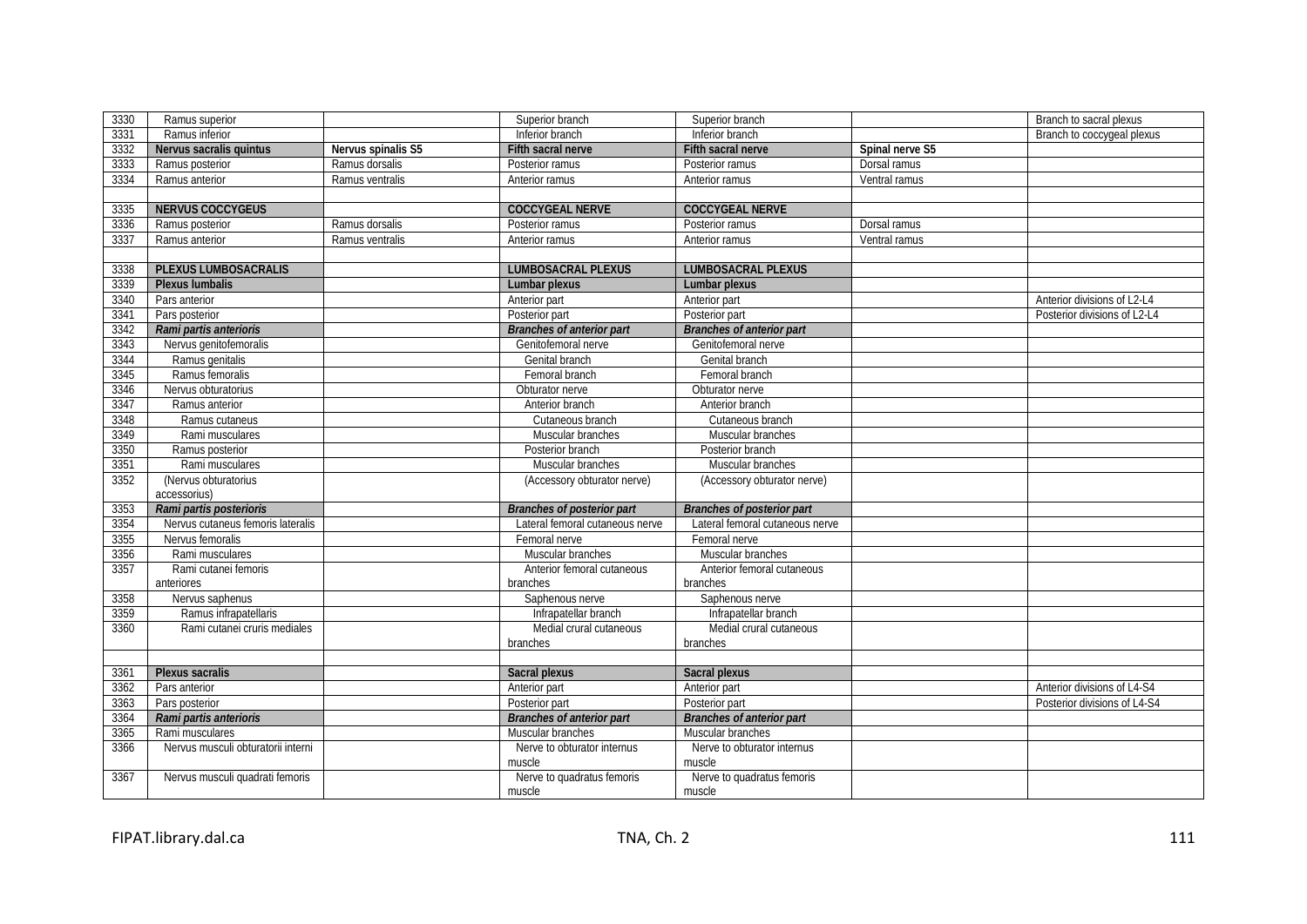| 3368         | Nervus musculi levatoris ani                      |                               | Nerve to levator ani muscle                           | Nerve to levator ani muscle                           |                            |                              |
|--------------|---------------------------------------------------|-------------------------------|-------------------------------------------------------|-------------------------------------------------------|----------------------------|------------------------------|
| 3369         | Nervus musculi coccygei                           |                               | Nerve to coccygeus muscle                             | Nerve to coccygeus muscle                             |                            |                              |
| 3370         | Nervus pudendus                                   |                               | Pudendal nerve                                        | Pudendal nerve                                        |                            |                              |
| 3371         | Nervus analis inferior                            | Nervus rectalis inferior      | Inferior anal nerve                                   | Inferior anal nerve                                   | Inferior rectal nerve      |                              |
| 3372         | Nervus perinealis                                 |                               | Perineal nerve                                        | Perineal nerve                                        |                            |                              |
| 3373         | Nervi labiales posteriores 9                      |                               | Posterior labial nerves 9                             | Posterior labial nerves 9                             |                            |                              |
| 3374         | Nervi scrotales posteriores 3                     |                               | Posterior scrotal nerves 3                            | Posterior scrotal nerves 3                            |                            |                              |
| 3375         | Rami musculares                                   |                               | Muscular branches                                     | Muscular branches                                     |                            |                              |
| 3376         | Nervus dorsalis clitoridis 9                      |                               | Dorsal nerve of clitoris 9                            | Dorsal nerve of clitoris 9                            |                            |                              |
| 3377         | Nervus dorsalis penis 3                           |                               | Dorsal nerve of penis 3                               | Dorsal nerve of penis 3                               |                            |                              |
| 3378         | Rami partis posterioris                           |                               | <b>Branches of posterior part</b>                     | <b>Branches of posterior part</b>                     |                            |                              |
| 3379         | Nervus gluteus superior                           |                               | Superior gluteal nerve                                | Superior gluteal nerve                                |                            |                              |
| 3380         | Nervus gluteus inferior                           |                               | Inferior gluteal nerve                                | Inferior gluteal nerve                                |                            |                              |
| 3381         | Nervus musculi piriformis                         |                               | Nerve to piriformis muscle                            | Nerve to piriformis muscle                            |                            |                              |
| 3382         | Nervus cutaneus perforans                         |                               | Perforating cutaneous nerve                           | Perforating cutaneous nerve                           |                            |                              |
| 3383         | Nervus cutaneus femoris                           |                               | <b>Posterior femoral cutaneous</b>                    | <b>Posterior femoral cutaneous</b>                    |                            |                              |
|              | posterior                                         |                               | nerve                                                 | nerve                                                 |                            |                              |
| 3384         | Nervi clunium inferiores                          |                               | Inferior clunial nerves                               | Inferior clunial nerves                               |                            |                              |
| 3385         | Rami perineales                                   |                               | Perineal branches                                     | Perineal branches                                     |                            |                              |
| 3386         | Nervus ischiadicus                                |                               | Sciatic nerve                                         | Sciatic nerve                                         |                            |                              |
| 3387         | Rami musculares                                   |                               | Muscular branches                                     | Muscular branches                                     |                            |                              |
| 3388         | Nervus fibularis communis                         | Nervus peroneus communis      | Common fibular nerve                                  | Common fibular nerve                                  | Common peroneal nerve      |                              |
| 3389         | Nervus cutaneus surae lateralis                   |                               | Lateral sural cutaneous nerve                         | Lateral sural cutaneous nerve                         |                            |                              |
|              |                                                   |                               |                                                       |                                                       |                            |                              |
| 3390         | Ramus communicans suralis                         |                               | Sural communicating branch                            | Sural communicating branch                            |                            | R. communicans fibularis; R. |
| 3391         |                                                   | Nervus peroneus superficialis |                                                       |                                                       | Superficial peroneal nerve | communicans peroneus         |
| 3392         | Nervus fibularis superficialis<br>Rami musculares |                               | Superficial fibular nerve<br>Muscular branches        | Superficial fibular nerve<br>Muscular branches        |                            |                              |
| 3393         | Nervus cutaneus dorsalis                          |                               | Medial dorsal cutaneous nerve                         | Medial dorsal cutaneous nerve                         |                            |                              |
|              | medialis                                          |                               |                                                       |                                                       |                            |                              |
| 3394         | Nervus cutaneus dorsalis                          |                               | Intermediate dorsal cutaneous                         | Intermediate dorsal cutaneous                         |                            |                              |
|              | intermedius<br>Nervi digitales dorsales pedis     |                               | nerve<br>Dorsal digital nerves of foot                | nerve<br>Dorsal digital nerves of foot                |                            |                              |
| 3395<br>3396 |                                                   | Nervus peroneus profundus     | Deep fibular nerve                                    | Deep fibular nerve                                    |                            |                              |
| 3397         | Nervus fibularis profundus<br>Rami musculares     |                               | Muscular branches                                     | Muscular branches                                     | Deep peroneal nerve        |                              |
| 3398         | Nervi digitales dorsales pedis                    |                               | Dorsal digital nerves of foot                         | Dorsal digital nerves of foot                         |                            |                              |
| 3399         | Nervus tibialis                                   |                               | <b>Tibial nerve</b>                                   | <b>Tibial nerve</b>                                   |                            |                              |
| 3400         | Rami musculares                                   |                               | Muscular branches                                     | Muscular branches                                     |                            |                              |
| 3401         | Nervus interosseus cruris                         |                               | Crural interosseous nerve                             | Crural interosseous nerve                             |                            |                              |
| 3402         | Nervus cutaneus surae medialis                    |                               | Medial sural cutaneous nerve                          | Medial sural cutaneous nerve                          |                            |                              |
| 3403         | Nervus suralis                                    |                               | Sural nerve                                           | Sural nerve                                           |                            |                              |
| 3404         | Nervus cutaneus dorsalis                          |                               | Lateral dorsal cutaneous                              | Lateral dorsal cutaneous                              |                            |                              |
|              | lateralis                                         |                               | nerve                                                 | nerve                                                 |                            |                              |
| 3405         | Rami calcanei laterales                           |                               | Lateral calcaneal branches                            | Lateral calcaneal branches                            |                            |                              |
| 3406         | Rami calcanei mediales                            |                               | Medial calcaneal branches                             | Medial calcaneal branches                             |                            |                              |
| 3407         | Nervus plantaris medialis                         |                               | Medial plantar nerve<br>Common plantar digital nerves | Medial plantar nerve<br>Common plantar digital nerves |                            |                              |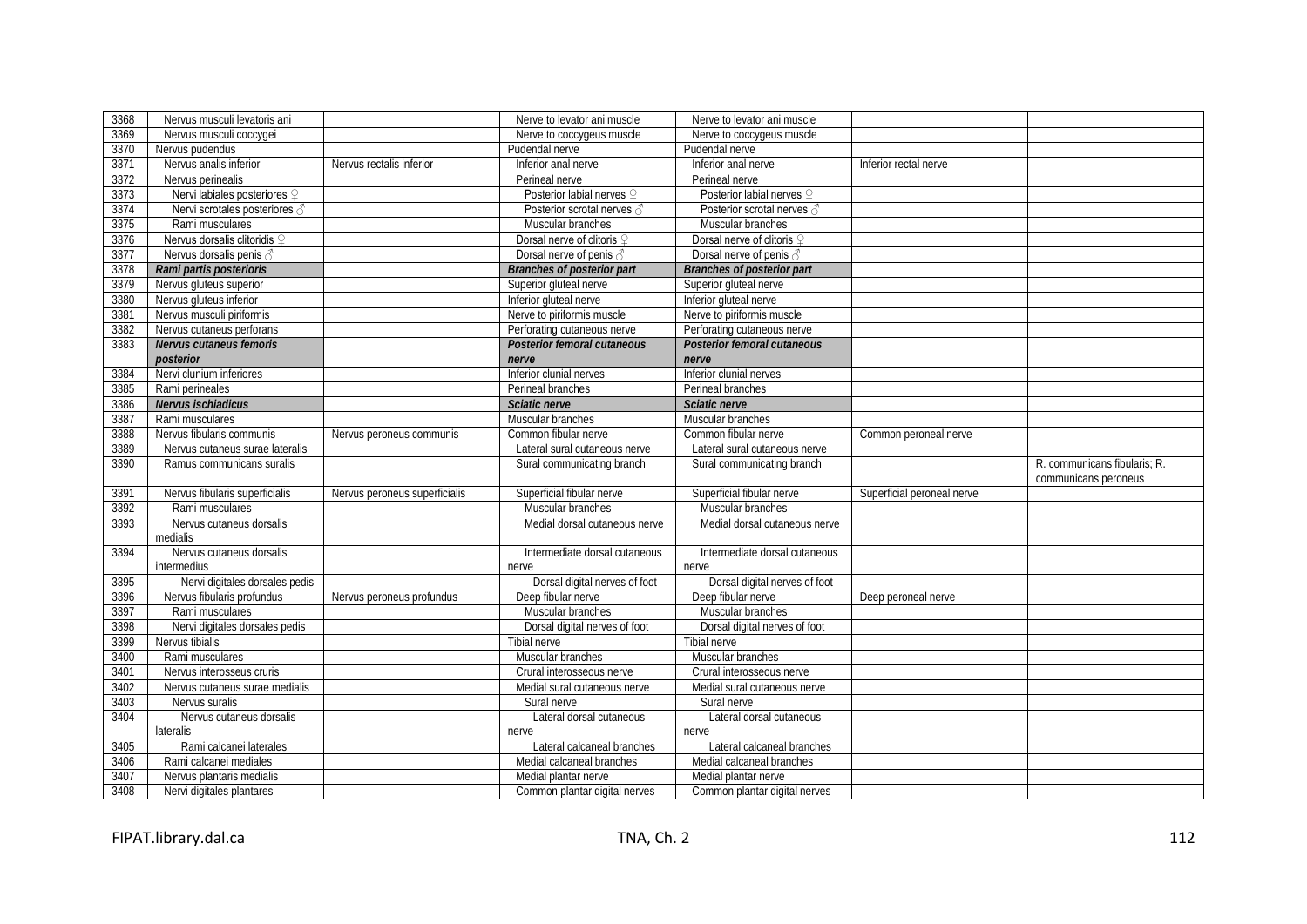|      | communes                          |                                                    |                               |                               |                                                  |                      |
|------|-----------------------------------|----------------------------------------------------|-------------------------------|-------------------------------|--------------------------------------------------|----------------------|
| 3409 | Nervi digitales plantares proprii |                                                    | Proper plantar digital nerves | Proper plantar digital nerves |                                                  |                      |
| 3410 | Nervus plantaris lateralis        |                                                    | Lateral plantar nerve         | Lateral plantar nerve         |                                                  |                      |
| 3411 | Ramus superficialis               |                                                    | Superficial branch            | Superficial branch            |                                                  |                      |
| 3412 | Nervi digitales plantares         |                                                    | Common plantar digital        | Common plantar digital        |                                                  |                      |
|      | communes                          |                                                    | nerves                        | nerves                        |                                                  |                      |
| 3413 | Nervi digitales plantares         |                                                    | Proper plantar digital        | Proper plantar digital        |                                                  |                      |
|      | proprii                           |                                                    | nerves                        | nerves                        |                                                  |                      |
| 3414 | Ramus profundus                   |                                                    | Deep branch                   | Deep branch                   |                                                  |                      |
|      |                                   |                                                    |                               |                               |                                                  |                      |
| 3415 | Plexus coccygeus                  |                                                    | Coccygeal plexus              | Coccygeal plexus              |                                                  |                      |
| 3416 | Nervus anococcygeus               |                                                    | Anococcygeal nerve            | Anococcygeal nerve            |                                                  |                      |
|      |                                   |                                                    |                               |                               |                                                  |                      |
| 3417 | Divisio autonomica                |                                                    | Autonomic division            | Autonomic division            |                                                  |                      |
| 3418 | <b>PARS THORACOLUMBALIS</b>       | Pars sympathica                                    | <b>THORACOLUMBAR PART</b>     | <b>THORACOLUMBAR PART</b>     | Sympathetic part                                 |                      |
| 3419 | <b>Truncus sympathicus</b>        |                                                    | Sympathetic trunk             | Sympathetic trunk             |                                                  |                      |
| 3420 | Rami interganglionares            |                                                    | Interganglionic branches      | Interganglionic branches      |                                                  |                      |
| 3421 | Rami communicantes                |                                                    | Rami communicantes            | Rami communicantes            |                                                  |                      |
|      |                                   |                                                    |                               |                               |                                                  |                      |
| 3422 | Rami communicantes grisei         |                                                    | Gray rami communicantes       | Grey rami communicantes       |                                                  |                      |
| 3423 | Rami communicantes albi           |                                                    | White rami communicantes      | White rami communicantes      |                                                  |                      |
| 3424 | Ganglia paravertebralia           |                                                    | Paravertebral ganglia         | Paravertebral ganglia         |                                                  | Endnote 165          |
| 3425 | Ganglia intermedia                |                                                    | Intermediate ganglia          | Intermediate ganglia          |                                                  | Accessory ganglia    |
| 3426 | Ganglia trunci sympathici         |                                                    | Ganglia of sympathetic trunk  | Ganglia of sympathetic trunk  |                                                  |                      |
| 3427 | Ganglia cervicalia                |                                                    | Cervical ganglia              | Cervical ganglia              |                                                  |                      |
| 3428 | Ganglion cervicale superius       |                                                    | Superior cervical ganglion    | Superior cervical ganglion    |                                                  |                      |
| 3429 | Nervus jugularis                  |                                                    | Juqular nerve                 | Juqular nerve                 |                                                  |                      |
| 3430 | Nervus caroticus internus         |                                                    | Internal carotid nerve        | Internal carotid nerve        |                                                  |                      |
| 3431 | Nervi carotici externi            |                                                    | External carotid nerves       | External carotid nerves       |                                                  |                      |
| 3432 | Rami laryngopharyngei             |                                                    | Laryngopharyngeal branches    | Laryngopharyngeal branches    |                                                  |                      |
| 3433 | Nervus cardiacus cervicalis       |                                                    | Superior cervical cardiac     | Superior cervical cardiac     |                                                  |                      |
|      | superior                          |                                                    | nerve                         | nerve                         |                                                  |                      |
| 3434 | Ganglion cervicale medium         |                                                    | Middle cervical ganglion      | Middle cervical ganglion      |                                                  |                      |
| 3435 | Nervus cardiacus cervicalis       |                                                    | Middle cervical cardiac       | Middle cervical cardiac       |                                                  |                      |
|      | medius                            |                                                    | nerve                         | nerve                         |                                                  |                      |
| 3436 | (Ganglion vertebrale)             |                                                    | (Vertebral ganglion)          | (Vertebral ganglion)          |                                                  |                      |
| 3437 | Ganglion cervicothoracicum        | Ganglion stellatum; Ganglion<br>cervicale inferius | Cervicothoracic ganglion      | Cervicothoracic ganglion      | Stellate ganglion; Inferior cervical<br>ganglion | Endnote 166          |
| 3438 | Ansa subclavia                    |                                                    | Ansa subclavia                | Ansa subclavia                |                                                  | Ansa of Vieussens    |
| 3439 | Nervus cardiacus cervicalis       |                                                    | Inferior cervical cardiac     | Inferior cervical cardiac     |                                                  | Nerve of Pavlov      |
|      | inferior                          |                                                    | nerve                         | nerve                         |                                                  |                      |
| 3440 | Nervus vertebralis                |                                                    | Vertebral nerve               | Vertebral nerve               |                                                  | Nerve of Cruveilhier |
| 3441 | Ganglia thoracica                 |                                                    | Thoracic ganglia              | Thoracic ganglia              |                                                  |                      |
| 3442 | Rami viscerales throracici        |                                                    | Thoracic visceral branches    | Thoracic visceral branches    |                                                  |                      |
| 3443 | Rami cardiaci thoracici           |                                                    | Thoracic cardiac branches     | Thoracic cardiac branches     |                                                  |                      |
| 3444 | Rami pulmonales thoracici         |                                                    | Thoracic pulmonary            | Thoracic pulmonary            |                                                  |                      |
|      |                                   |                                                    | branches                      | branches                      |                                                  |                      |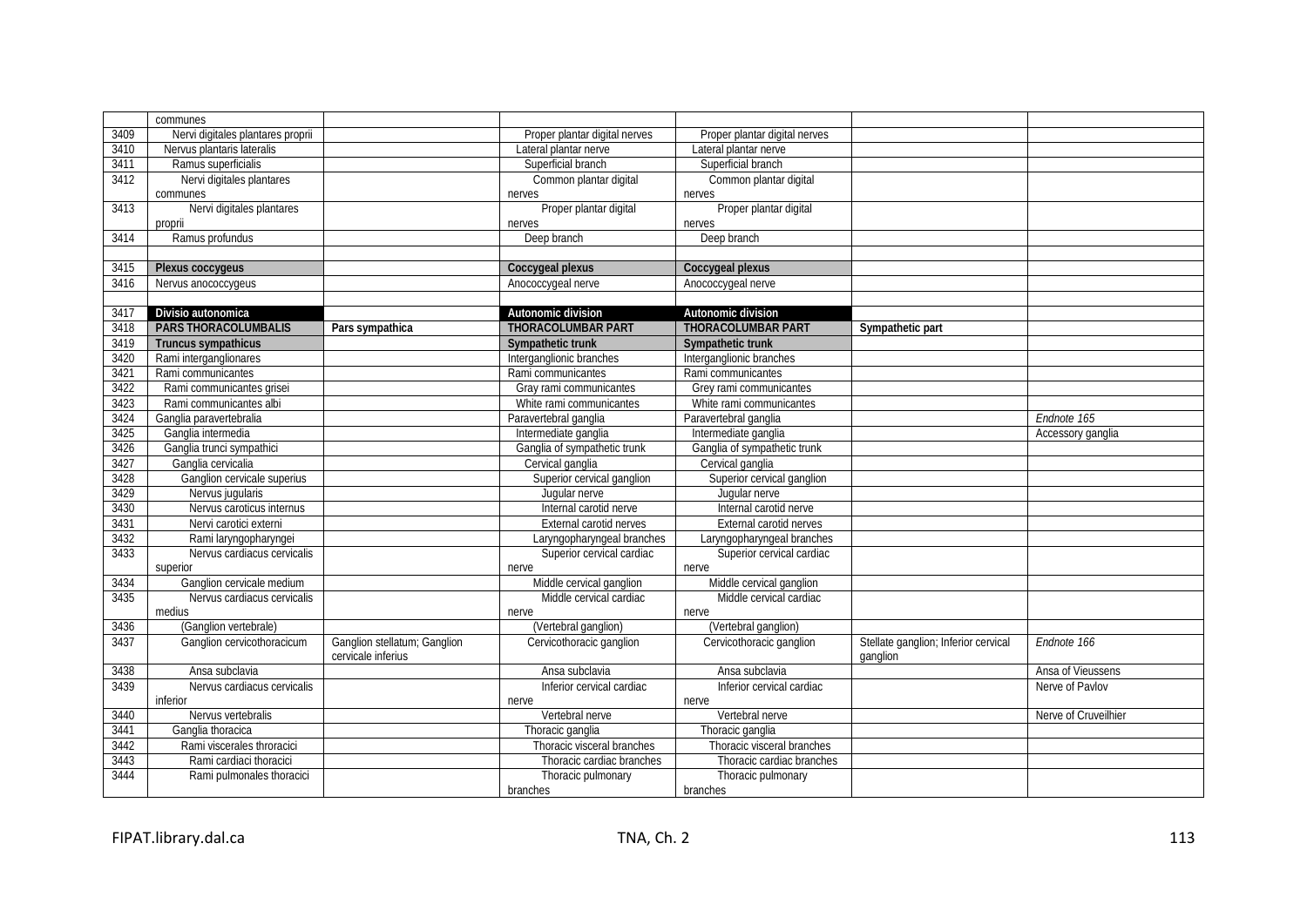| 3445 | Nervus splanchnicus               |                           | Greater thoracic splanchnic       | Greater thoracic splanchnic       |                       |                                     |
|------|-----------------------------------|---------------------------|-----------------------------------|-----------------------------------|-----------------------|-------------------------------------|
|      | thoracicus major                  |                           | nerve                             | nerve                             |                       |                                     |
| 3446 | Rami oesophagei                   |                           | Oesophageal branches              | Esophageal branches               |                       |                                     |
| 3447 | Nervus splanchnicus               |                           | Lesser thoracic splanchnic        | Lesser thoracic splanchnic        |                       |                                     |
|      | thoracicus minor                  |                           | nerve                             | nerve                             |                       |                                     |
| 3448 | Nervus splanchnicus               |                           | Least thoracic splanchnic         | Least thoracic splanchnic         |                       |                                     |
|      | thoracicus imus                   |                           | nerve                             | nerve                             |                       |                                     |
| 3449 | Ramus renalis                     |                           | Renal branch                      | Renal branch                      |                       |                                     |
| 3450 | Ganglia lumbalia                  |                           | Lumbar ganglia                    | Lumbar ganglia                    |                       |                                     |
| 3451 | Nervi splanchnici lumbales        |                           | Lumbar splanchnic nerves          | Lumbar splanchnic nerves          |                       |                                     |
| 3452 | Ganglia sacralia                  |                           | Sacral ganglia                    | Sacral ganglia                    |                       |                                     |
| 3453 | Nervi splanchnici sacrales        |                           | Sacral splanchnic nerves          | Sacral splanchnic nerves          |                       |                                     |
| 3454 | Ganglion impar                    |                           | Ganglion impar                    | Ganglion impar                    |                       | Ganglion of Walther;<br>Endnote 167 |
| 3455 | Ganglia prevertebralia            |                           | Prevertebral ganglia              | Prevertebral ganglia              |                       |                                     |
| 3456 | Ganglion thoracicum splanchnicum  |                           | Thoracic splanchnic ganglion      | Thoracic splanchnic ganglion      |                       |                                     |
| 3457 | Ganglia coeliaca                  |                           | Coeliac ganglia                   | Celiac ganglia                    |                       |                                     |
| 3458 | Ganglia aorticorenalia            |                           | Aorticorenal ganglia              | Aorticorenal ganglia              |                       |                                     |
| 3459 | Ganglion mesentericum superius    |                           | Superior mesenteric ganglion      | Superior mesenteric ganglion      |                       |                                     |
| 3460 | Ganglion mesentericum inferius    |                           | Inferior mesenteric ganglion      | Inferior mesenteric ganglion      |                       |                                     |
| 3461 | Plexus perivasculares             |                           | Perivascular plexuses             | Perivascular plexuses             |                       | Endnote 168                         |
| 3462 | Plexus caroticus communis         |                           | Common carotid plexus             | Common carotid plexus             |                       |                                     |
| 3463 | Plexus caroticus internus         |                           | Internal carotid plexus           | Internal carotid plexus           |                       |                                     |
| 3464 | Radix sympathica ganglii ciliaris |                           | Sympathetic root of ciliary       | Sympathetic root of ciliary       |                       |                                     |
|      |                                   |                           | ganglion                          | ganglion                          |                       |                                     |
| 3465 | Radix sympathica ganglii          | Nervus petrosus profundus | Sympathetic root of               | Sympathetic root of               | Deep petrosal nerve   |                                     |
|      | pterygopalatini                   |                           | pterygopalatine ganglion          | pterygopalatine ganglion          |                       |                                     |
| 3466 | Nervi caroticotympanici           |                           | Caroticotympanic nerves           | Caroticotympanic nerves           |                       |                                     |
| 3467 | Nervus pinealis                   |                           | Pineal nerve                      | Pineal nerve                      |                       |                                     |
| 3468 | Plexus cavernosus                 |                           | Cavernous plexus                  | Cavernous plexus                  | Lateral sellar plexus | Endnote 169                         |
| 3469 | Plexus caroticus externus         |                           | External carotid plexus           | External carotid plexus           |                       |                                     |
| 3470 | Radix sympathica ganglii          |                           | Sympathetic root of               | Sympathetic root of               |                       |                                     |
|      | submandibularis                   |                           | submandibular ganglion            | submandibular ganglion            |                       |                                     |
| 3471 | (Radix sympathica ganglii         |                           | (Sympathetic root of sublingual   | (Sympathetic root of sublingual   |                       |                                     |
|      | sublingualis)                     |                           | ganglion)                         | ganglion)                         |                       |                                     |
| 3472 | Radix sympathica ganglii otici    |                           | Sympathetic root of otic ganglion | Sympathetic root of otic ganglion |                       |                                     |
| 3473 | Plexus subclavius                 |                           | Subclavian plexus                 | Subclavian plexus                 |                       |                                     |
| 3474 | Plexus autonomicus brachialis     |                           | Brachial autonomic plexus         | Brachial autonomic plexus         |                       |                                     |
| 3475 | Plexus vertebralis                |                           | Vertebral plexus                  | Vertebral plexus                  |                       | Plexus of Cruveilhier               |
| 3476 | Plexus aorticus thoracicus        |                           | Thoracic aortic plexus            | Thoracic aortic plexus            |                       |                                     |
| 3477 | Plexus iliacus                    |                           | Iliac plexus                      | Iliac plexus                      |                       |                                     |
| 3478 | Plexus femoralis                  |                           | Femoral plexus                    | Femoral plexus                    |                       |                                     |
|      |                                   |                           |                                   |                                   |                       |                                     |
| 3479 | PARS CRANIOSACRALIS               | Pars parasympathica       | <b>CRANIOSACRAL PART</b>          | <b>CRANIOSACRAL PART</b>          | Parasympathetic part  |                                     |
| 3480 | Pars cranialis                    |                           | <b>Cranial part</b>               | <b>Cranial part</b>               |                       |                                     |
| 3481 | Ganglion ciliare                  |                           | Ciliary ganglion                  | Ciliary ganglion                  |                       | <b>Ganglion of Schacher</b>         |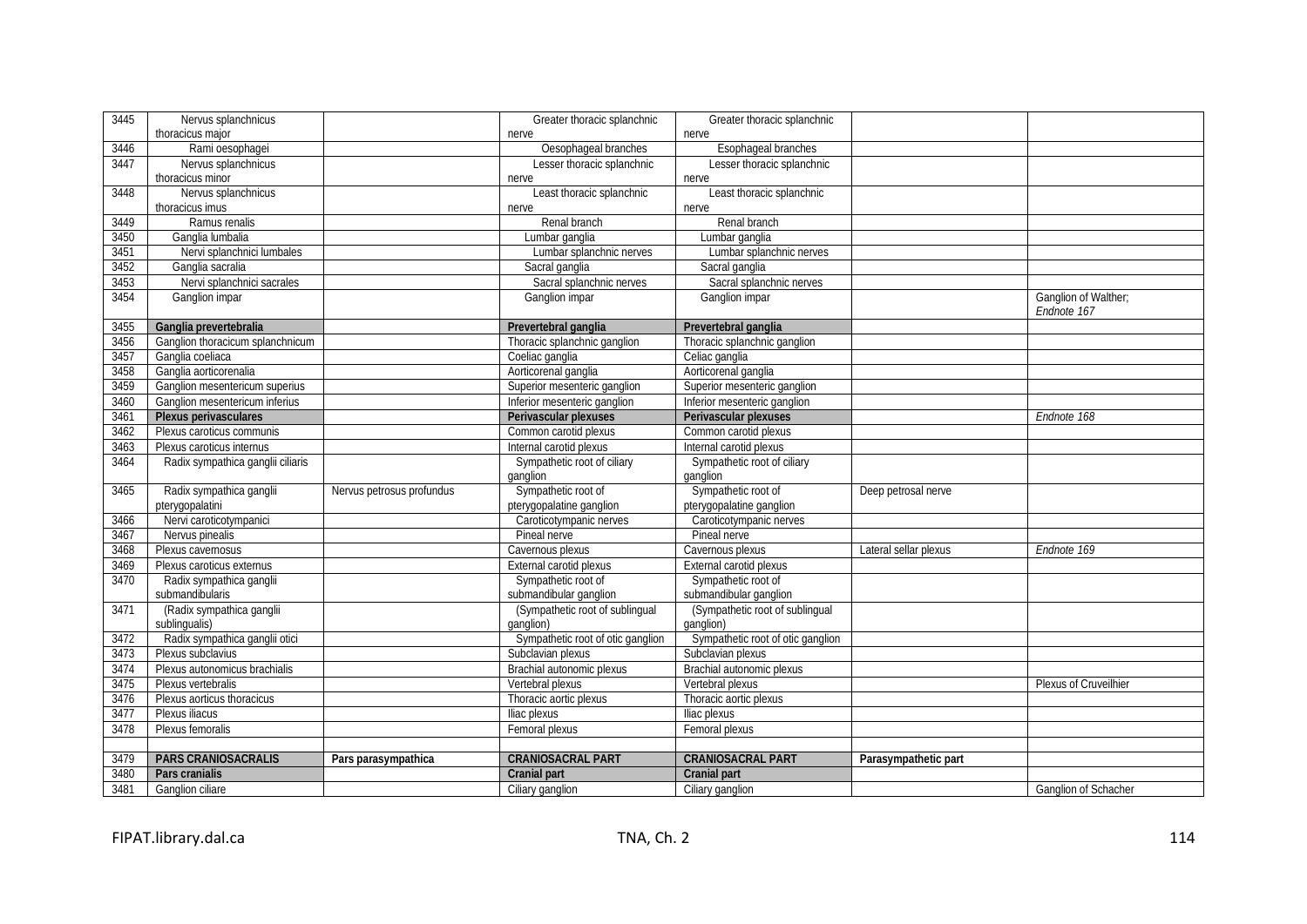| 3482 | Nervi ciliares breves       |                          | Short ciliary nerves               | Short ciliary nerves               |                                  |                                    |
|------|-----------------------------|--------------------------|------------------------------------|------------------------------------|----------------------------------|------------------------------------|
| 3483 | Ganglion pterygopalatinum   |                          | Pterygopalatine ganglion           | Pterygopalatine ganglion           |                                  | Ganglion of Meckel                 |
| 3484 | Rami orbitales              |                          | Orbital branches                   | Orbital branches                   |                                  | Endnote 170                        |
| 3485 | Ramus sinus cavernosi       |                          | Anterior branch of sinus           | Anterior branch of sinus           |                                  |                                    |
|      | anterior                    |                          | cavernosus                         | cavernosus                         |                                  |                                    |
| 3486 | Ramus sinus cavernosi       |                          | Posterior branch of sinus          | Posterior branch of sinus          |                                  |                                    |
|      | posterior                   |                          | cavernosus                         | cavernosus                         |                                  |                                    |
| 3487 | Rami nasales posteriores    |                          | Lateral superior posterior nasal   | Lateral superior posterior nasal   |                                  |                                    |
|      | superiores laterales        |                          | branches                           | branches                           |                                  |                                    |
| 3488 | Rami nasales posteriores    |                          | Medial superior posterior nasal    | Medial superior posterior nasal    |                                  |                                    |
|      | superiores mediales         |                          | branches                           | branches                           |                                  |                                    |
| 3489 | Nervus nasopalatinus        |                          | Nasopalatine nerve                 | Nasopalatine nerve                 |                                  | Nerve of Cotugno; Nerve of Scarpa  |
| 3490 | Nervus pharyngeus           |                          | Pharyngeal nerve                   | Pharyngeal nerve                   |                                  |                                    |
| 3491 | Nervus palatinus major      |                          | Greater palatine nerve             | Greater palatine nerve             |                                  |                                    |
| 3492 | Rami nasales posteriores    |                          | Inferior posterior nasal           | Inferior posterior nasal           |                                  |                                    |
|      | inferiores                  |                          | branches                           | branches                           |                                  |                                    |
| 3493 | Nervi palatini minores      |                          | Lesser palatine nerves             | Lesser palatine nerves             |                                  |                                    |
| 3494 | Rami tonsillares            |                          | Tonsillar branches                 | Tonsillar branches                 |                                  |                                    |
| 3495 | Ganglion submandibulare     |                          | Submandibular ganglion             | Submandibular ganglion             |                                  | Ganglion of Langley                |
| 3496 | Ramus communicans lingualis | Ramus ganglionaris       | Communicating branch to lingual    | Communicating branch to lingual    | Anterior branch to submandibular |                                    |
|      |                             | submandibularis anterior | nerve                              | nerve                              | gland                            |                                    |
| 3497 | Rami glandulares            |                          | Branches to submandibular          | Branches to submandibular          |                                  |                                    |
|      |                             |                          | gland                              | aland                              |                                  |                                    |
| 3498 | (Ganglion sublinguale)      |                          | (Sublingual ganglion)              | (Sublingual ganglion)              |                                  |                                    |
| 3499 | Ganglion oticum             |                          | Otic ganglion                      | Otic ganglion                      |                                  | <b>Ganglion of Arnold</b>          |
| 3500 | Ramus communicans           |                          | Communicating branch to            | Communicating branch to            |                                  |                                    |
|      | auriculotemporalis          |                          | auriculotemporal nerve             | auriculotemporal nerve             |                                  |                                    |
| 3501 | Pars vagalis                |                          | Vagal part                         | Vagal part                         |                                  |                                    |
| 3502 | Truncus vagalis anterior    |                          | Anterior vagal trunk               | Anterior vagal trunk               |                                  |                                    |
| 3503 | Nervus anterior curvaturae  |                          | Anterior nerve of lesser curvature | Anterior nerve of lesser curvature |                                  | Anterior nerve of Latarjet         |
|      | minoris                     |                          |                                    |                                    |                                  |                                    |
| 3504 | Rami gastrici anteriores    |                          | Anterior gastric branches          | Anterior gastric branches          |                                  |                                    |
| 3505 | Rami hepatici               |                          | Hepatic branches                   | Hepatic branches                   |                                  |                                    |
| 3506 | Ramus pyloricus             |                          | Pyloric branch                     | Pyloric branch                     |                                  |                                    |
| 3507 | Truncus vagalis posterior   |                          | Posterior vagal trunk              | Posterior vagal trunk              |                                  |                                    |
| 3508 | Nervus posterior curvaturae |                          | Posterior nerve of lesser          | Posterior nerve of lesser          |                                  | Posterior nerve of Latarjet        |
|      | minoris                     |                          | curvature                          | curvature                          |                                  |                                    |
| 3509 | Rami gastrici posteriores   |                          | Posterior gastric branches         | Posterior gastric branches         |                                  |                                    |
| 3510 | Rami coeliaci               |                          | Coeliac branches                   | Celiac branches                    |                                  |                                    |
| 3511 | Rami renales                |                          | Renal branches                     | Renal branches                     |                                  |                                    |
| 3512 | Pars sacralis               |                          | Sacral part                        | Sacral part                        |                                  |                                    |
| 3513 | Nervi splanchnici pelvici   | Radices parasympathicae  | Pelvic splanchnic nerves           | Pelvic splanchnic nerves           | Parasympathetic roots of pelvic  | Nervi erigentes; Nervi splanchnici |
|      |                             | gangliorum pelvicorum    |                                    |                                    | ganglia                          | pelvini                            |
|      |                             |                          |                                    |                                    |                                  |                                    |
| 3514 | <b>PLEXUS VISCERALES</b>    |                          | <b>VISCERAL PLEXUSES</b>           | <b>VISCERAL PLEXUSES</b>           |                                  |                                    |
| 3515 |                             |                          |                                    |                                    |                                  |                                    |
|      | <b>Plexus thoracici</b>     |                          | Thoracic plexuses                  | <b>Thoracic plexuses</b>           |                                  |                                    |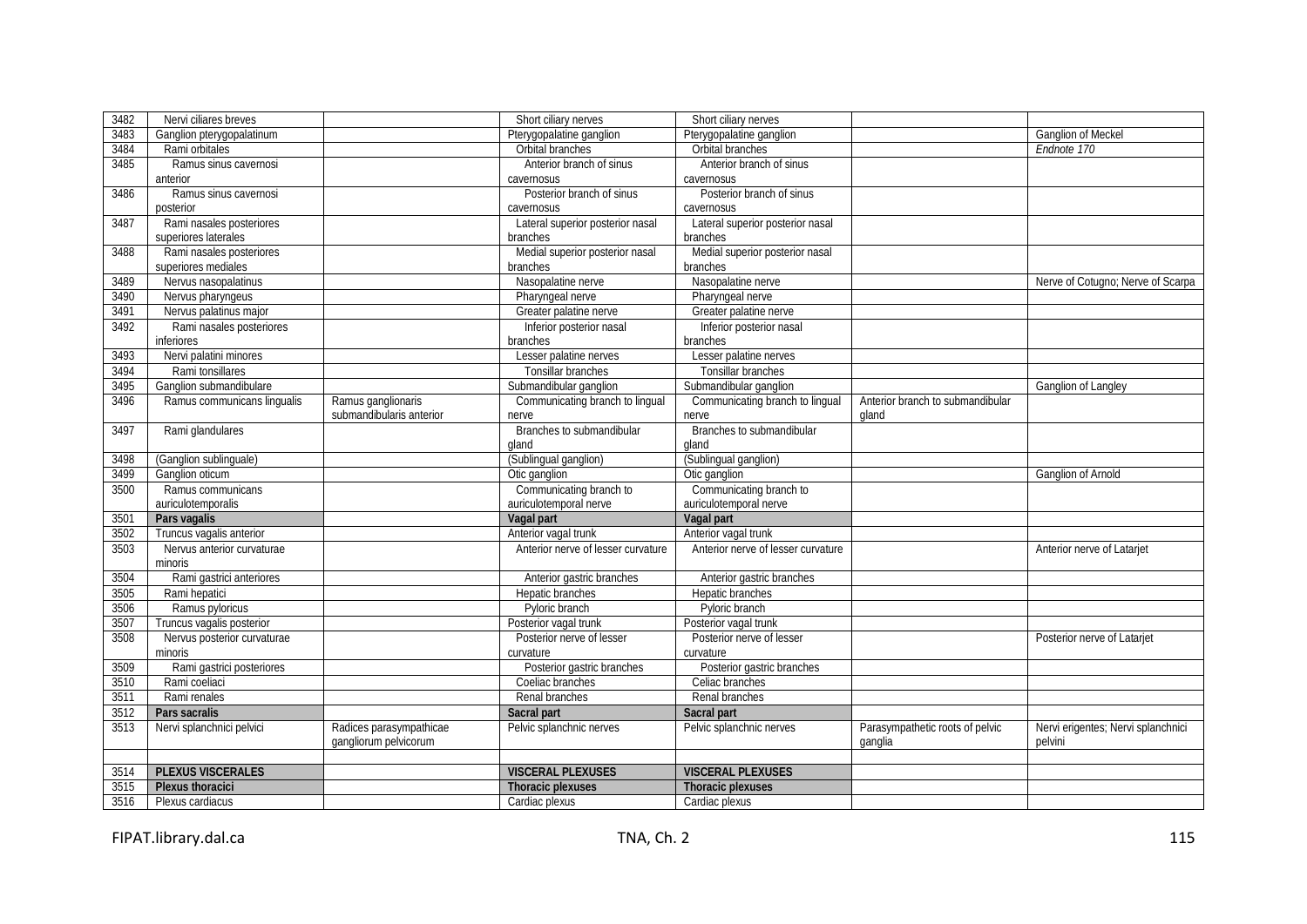| 3517 | Ganglia cardiaca               |                            | Cardiac ganglia                | Cardiac ganglia                |                             | Ganglia of Wrisberg          |
|------|--------------------------------|----------------------------|--------------------------------|--------------------------------|-----------------------------|------------------------------|
| 3518 | Plexus oesophageus             |                            | Oesophageal plexus             | Esophageal plexus              |                             |                              |
| 3519 | Plexus pulmonalis              |                            | Pulmonary plexus               | Pulmonary plexus               |                             |                              |
| 3520 | Plexus abdominales             |                            | <b>Abdominal plexuses</b>      | <b>Abdominal plexuses</b>      |                             |                              |
| 3521 | Plexus phrenicus               |                            | Phrenic plexus                 | Phrenic plexus                 |                             |                              |
| 3522 | Ganglia phrenica               |                            | Phrenic ganglia                | Phrenic ganglia                |                             |                              |
| 3523 | Plexus coeliacus               |                            | Coeliac plexus                 | Celiac plexus                  |                             |                              |
| 3524 | Plexus hepaticus               |                            | Hepatic plexus                 | Hepatic plexus                 |                             |                              |
| 3525 | Plexus splenicus               | Plexus lienalis            | Splenic plexus                 | Splenic plexus                 |                             |                              |
| 3526 | Plexus gastrici                |                            | Gastric plexuses               | Gastric plexuses               |                             |                              |
| 3527 | Plexus pancreaticus            |                            | Pancreatic plexus              | Pancreatic plexus              |                             |                              |
| 3528 | Plexus suprarenalis            |                            | Suprarenal plexus              | Suprarenal plexus              |                             |                              |
| 3529 | Plexus renalis                 |                            | Renal plexus                   | Renal plexus                   |                             |                              |
| 3530 | Ganglia renalia                |                            | Renal ganglia                  | Renal ganglia                  |                             |                              |
| 3531 | Plexus uretericus              |                            | Ureteric plexus                | Ureteric plexus                |                             |                              |
| 3532 | Plexus mesentericus superius   |                            | Superior mesenteric plexus     | Superior mesenteric plexus     |                             |                              |
| 3533 | Plexus ovaricus ?              |                            | Ovarian plexus $\mathcal Q$    | Ovarian plexus $\varphi$       |                             |                              |
| 3534 | Plexus testicularis            |                            | Testicular plexus 3            | Testicular plexus              |                             |                              |
| 3535 | Plexus aorticus abdominalis    | Plexus intermesentericus   | Abdominal aortic plexus        | Abdominal aortic plexus        | Intermesenteric plexus      | Endnote 171                  |
| 3536 | Plexus mesentericus inferius   |                            | Inferior mesenteric plexus     | Inferior mesenteric plexus     |                             |                              |
| 3537 | Plexus rectalis superior       |                            | Superior rectal plexus         | Superior rectal plexus         |                             |                              |
| 3538 | Plexus hypogastricus superior  | Nervus presacralis         | Superior hypogastric plexus    | Superior hypogastric plexus    | Presacral nerve             |                              |
| 3539 | Plexus pelvici                 |                            | <b>Pelvic plexuses</b>         | Pelvic plexuses                |                             |                              |
| 3540 | Ganglia pelvica                |                            | Pelvic ganglia                 | Pelvic ganglia                 |                             |                              |
| 3541 | Nervus hypogastricus           |                            | Hypogastric nerve              | Hypogastric nerve              |                             |                              |
| 3542 | Plexus hypogastricus inferior  | Plexus pelvicus            | Inferior hypogastric plexus    | Inferior hypogastric plexus    | Pelvic plexus               |                              |
| 3543 | Plexus rectalis medius         |                            | Middle rectal plexus           | Middle rectal plexus           |                             |                              |
| 3544 | Plexus rectalis inferior       |                            | Inferior rectal plexus         | Inferior rectal plexus         |                             |                              |
| 3545 | Nervi anales superiores        |                            | Superior anal nerves           | Superior anal nerves           |                             |                              |
| 3546 | Plexus vesicalis               |                            | Vesical plexus                 | Vesical plexus                 |                             |                              |
| 3547 | Plexus deferentialis a         |                            | Deferential plexus             | Deferential plexus             | Plexus of ductus deferens 3 |                              |
| 3548 | Plexus uterovaginalis ?        |                            | Uterovaginal plexus ?          | Uterovaginal plexus ?          |                             | Plexus of Frankenhäuser      |
| 3549 | Nervi vaginales ?              |                            | Vaginal nerves ?               | Vaginal nerves ?               |                             |                              |
| 3550 | Nervi cavernosi clitoridis ?   |                            | Cavernous nerves of clitoris ? | Cavernous nerves of clitoris ? |                             | Plexus cavernosus clitoridis |
| 3551 | Plexus prostaticus 3           |                            | Prostatic plexus 3             | Prostatic plexus 3             |                             |                              |
| 3552 | Nervi cavernosi penis √        |                            | Cavernous nerves of penis a    | Cavernous nerves of penis 3    |                             | Plexus cavernosus penis      |
|      |                                |                            |                                |                                |                             |                              |
| 3553 | <b>PLEXUS ENTERICUS</b>        | Systema nervosum entericum | <b>ENTERIC PLEXUS</b>          | <b>ENTERIC PLEXUS</b>          | Enteric nervous plexus      |                              |
| 3554 | Plexus entericus ganglionaris  |                            | Enteric ganglionic plexus      | Enteric ganglionic plexus      |                             |                              |
| 3555 | Plexus nervosus submucosus     |                            | Submucosal neural plexus       | Submucosal neural plexus       |                             |                              |
| 3556 | Plexus nervosus submucosus     |                            | Inner submucosal neural        | Inner submucosal neural        |                             | Plexus of Meissner           |
|      | internus                       |                            | plexus                         | plexus                         |                             |                              |
| 3557 | Plexus nervosus submucosus     |                            | Outer submucosal neural        | Outer submucosal neural        |                             | Plexus of Schabadasch        |
|      | externus                       |                            | plexus                         | plexus                         |                             |                              |
| 3558 | Plexus nervosus myentericus    |                            | Myenteric neural plexus        | Myenteric neural plexus        |                             | Plexus of Auerbach           |
| 3559 | Plexus entericus aganglionaris |                            | Enteric aganglionic plexus     | Enteric aganglionic plexus     |                             | Endnote 172                  |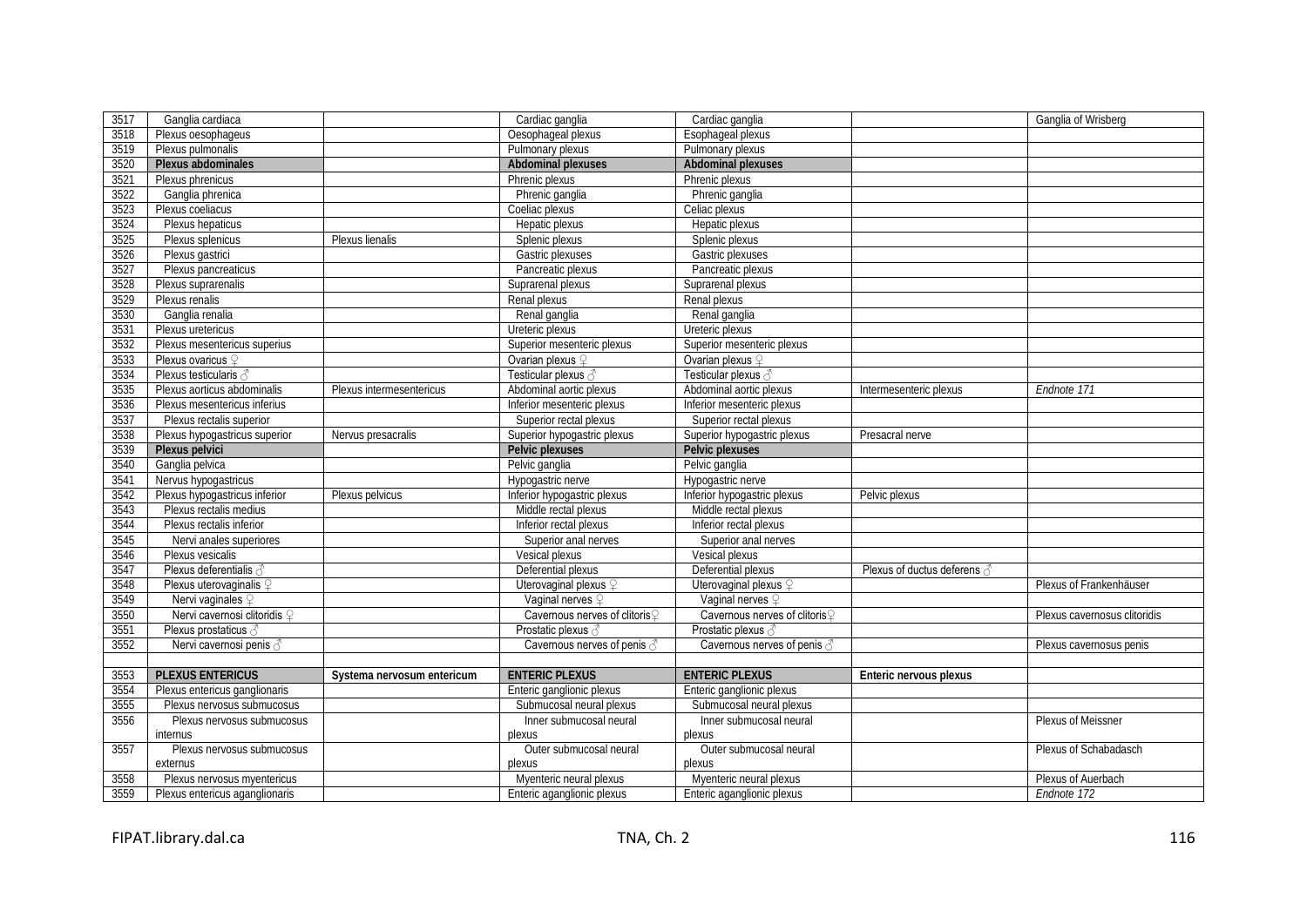| 3560 | Plexus aganglionaris mucosus    |                 | Aganglionic plexus of mucosa     | Aganglionic plexus of mucosa     |                       |  |
|------|---------------------------------|-----------------|----------------------------------|----------------------------------|-----------------------|--|
| 3561 | Plexus aganglionaris muscularis |                 | Aganglionic plexus of muscularis | Aganglionic plexus of muscularis |                       |  |
|      | mucosae                         |                 | mucosae                          | mucosae                          |                       |  |
| 3562 | Plexus aganglionaris extremus   |                 | Extreme aganglionic plexus       | Extreme aganglionic plexus       |                       |  |
| 3563 | Plexus aganglionaris internus   |                 | Internal aganglionic plexus of   | Internal aganglionic plexus of   |                       |  |
|      | muscularis                      |                 | muscular layer                   | muscular layer                   |                       |  |
| 3564 | Plexus aganglionaris externus   |                 | External aganglionic plexus of   | External aganglionic plexus of   |                       |  |
|      | muscularis                      |                 | muscular layer                   | muscular layer                   |                       |  |
| 3565 | Plexus aganglionaris serosus    |                 | Aganglionic plexus of serosa     | Aganglionic plexus of serosa     |                       |  |
| 3566 | Plexus entericus perivascularis |                 | Enteric perivascular plexus      | Enteric perivascular plexus      |                       |  |
| 3567 | Ganglion entericum              |                 | Enteric ganglion                 | Enteric ganglion                 |                       |  |
| 3568 | Neura enterica                  |                 | Enteric neurons                  | Enteric neurons                  |                       |  |
| 3569 | Neuron afferens primarium       |                 | Intrinsic primary afferent       | Intrinsic primary afferent       |                       |  |
|      | intrinsicum                     |                 | neuron                           | neuron                           |                       |  |
| 3570 | Interneuron longiaxonicum       |                 | Projection interneuron           | Projection interneuron           |                       |  |
| 3571 | Interneuron ascendens           |                 | Ascending interneuron            | Ascending interneuron            |                       |  |
| 3572 | Interneuron descendens          |                 | Descending interneuron           | Descending interneuron           |                       |  |
| 3573 | Interneuron intestinofugiens    |                 | Intestinofugal interneuron       | Intestinofugal interneuron       |                       |  |
| 3574 | Interneuron breviaxonicum       |                 | Local interneuron                | Local interneuron                |                       |  |
| 3575 | Motoneuron                      | Neuron motorium | Motor neuron                     | Motor neuron                     | Motoneuron            |  |
| 3576 | Motoneuron excitatorium         |                 | Excitatory motor neuron          | Excitatory motor neuron          | Excitatory motoneuron |  |
| 3577 | Motoneuron inhibitorium         |                 | Inhibitory motor neuron          | Inhibitory motor neuron          | Inhibitory motoneuron |  |
| 3578 | Glia enterica                   |                 | Enteric glia                     | Enteric glia                     |                       |  |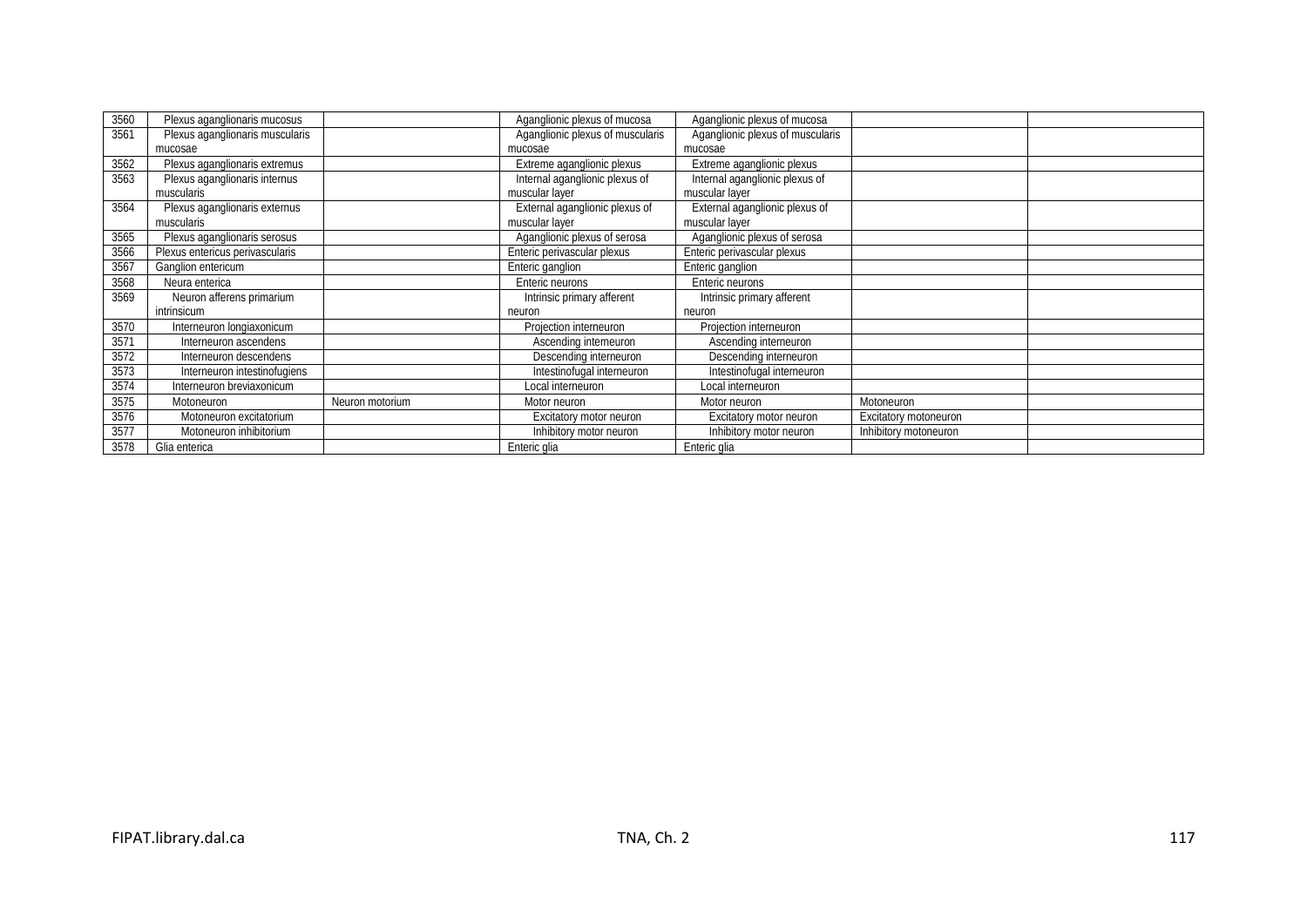#### <span id="page-26-12"></span><span id="page-26-11"></span><span id="page-26-10"></span><span id="page-26-9"></span><span id="page-26-8"></span><span id="page-26-7"></span><span id="page-26-6"></span><span id="page-26-5"></span><span id="page-26-4"></span><span id="page-26-3"></span><span id="page-26-2"></span><span id="page-26-1"></span><span id="page-26-0"></span>**ENDNOTES**

 $\overline{a}$ 149 *Cellula implicans*. The **Cellula implicans** includes Schwann cells and olfactory ensheathing cells/glia in the Olfactory nerves.

150 *Terminatio neuralis libera*. TH had unencapsulated and encapsulated sensory corpuscles also listed under Terminatio neuralis libera. Free nerve endings are found in most connective and epithelial tissues.

151 Terminatio folliculi pili. Entity (and term) restored from TH. Hair follicles are innervated by a triad of receptor types: lanceolate, Ruffini and free nerve endings that compose the Piloneural complex (Munger BL, Ide C 1988 The structure and function of cutaneous sensory receptors. Arch Histol Cytol 51:1-34). In humans, microneuronographic studies by Vallbo et al. (Vallbo AB, Olausson H, Wessberg J, Kakuda N 1995 Receptive field characteristics of tactile units with myelinated afferents in hairy skin of human subjects. J Physiol, Lond 486:783-795) corroborate these findings.

152 *Complexus epithelialis tactus*. This term is from Integumentum commune of TH. The **Merkel cell-neurite complex** includes the Epitheliocytus tactilis (Merkel cell) and the Meniscus tactilis (Merkel's tactile disc), a cup-shaped expansion of the nerve ending.

153 *Corpuscula sensoria capsulata.* **Encapsulated sensory corpuscles** are subdivided according to the organization of the Schwann-cell component of the capsules (see Chouchkov C 1978 Cutaneous Receptors. Adv Anat Embryol Cell Biol 54(5):1-63, and Darian-Smith I 1984 The sense of touch. In Hb Physiol, The Nervous System III, pp 739-788; Amer Physiol Soc, Bethesda, MD).

154 *Corpusculum sensorium fusiforme*. Receptors without a defined lamellation, found in dermis and joint capsules.

155 Corpusculum ovoideum.Receptors with asymmetrical Schwann-cell lamination, found in papillary dermis, and known as Meissner corpuscles. In mucocutaneous junctional areas (lips, external genitalia), they are known as Dogiel corpuscles and Krause end bulbs (Chouchkov C 1978 Cutaneous Receptors. Adv Anat Embryol Cell Biol 54(5):1-63). Golgi-Mazzoni corpuscles, found in the subcutaneous tissue of human fingers, also belong to this category (Halata Z 1975 The Mechanoreceptors of the Mammalian Skin. Ultrastructure and morphological classification. Adv Anat Embryol Cell Biol 50(5):1-77; Chouchkov 1978).

156 *Corpusculum lamellosum*. Receptors with a highly-ordered symmetrical lamellation, found associated with skin and joint capsules. They are composed of an outer fluid-filled capsule (Schwannocytus capsularis or Outer Schwann cell) with 20-30 concentric cellular laminae, and around the neurite, a compact inner core (Schwannocytus lamellaris or Inner Schwann cell), surrounding the fibre (there are about 60 layers of concentrically packed lamellar cells). The neurite enters the Pacini corpuscle via the Spatium intermedium fissum (Cleft intermediate space).

157 Nervus facialis proprius. New term for the peripheral part of Nervus facialis. Alternatively, the various parts of the Facial nerve may be mentioned (Pars meatica, Pars labyrinthica, Pars tympanica, Pars pyramidalis. Pars mastoidea, Pars extracranialis) as suggested by Ronald Bleys, Utrecht; see Lang J 1992 Klinische Anatomie des Ohres. Springer, Vienna-New York). The Nervus facialis proprius would become: Nervus facialis, Pars extracranialis.

158 Nervus sinus carotici. Given its size, the term Nervus sinus carotici (Carotid sinus nerve; see Toorop et al. 2009 J Vasc Surg 50:177-182) is more appropriate (suggested by Ronald Bleys, Utrecht).

159 *Nervus accessorius*.Although it was suggested that Cranial roots and Vagal communicating branches of the Nervus accessorius are uncommon (Lachman N, Acland RD, Rosse C 2002 Anatomical evidence for the absence of a morphologically distinct cranial root of the accessory nerve in man. Clin Anat 15:4-10; Ryan S, Blyth P, Duggan N, Wild M, Al-Ali S 2007 Is the cranial accessory nerve really a portion of the accessory nerve? Anat Sci Int 82:1-7), a recent microsurgical approach on 43 adult cadavers revealed that Cranial roots of the Accessory nerve exist in the majority of adult humans (Tubbs RS, Benninger B, Loukas M, Cohen Gadol AA 2014 Cranial roots of the accessory nerve exist in the majority of adult humans. Clin Anat 27:102-107).

160 *Ramus trapezius.* The Ramus trapezius forms with branches from the cervical plexus the **Plexus subtrapezialis**. As the Ramus sternocleidomastoideus, this branch can be identified in the Lateral cervical triangle.

161 *Ramus posterior nervi cervicalis secundi.* The first 3-4 cervical nerves form the **Plexus cervicalis profundus** (of **Cruveilhier**).

FIPAT.library.dal.ca TNA, Ch. 2 118